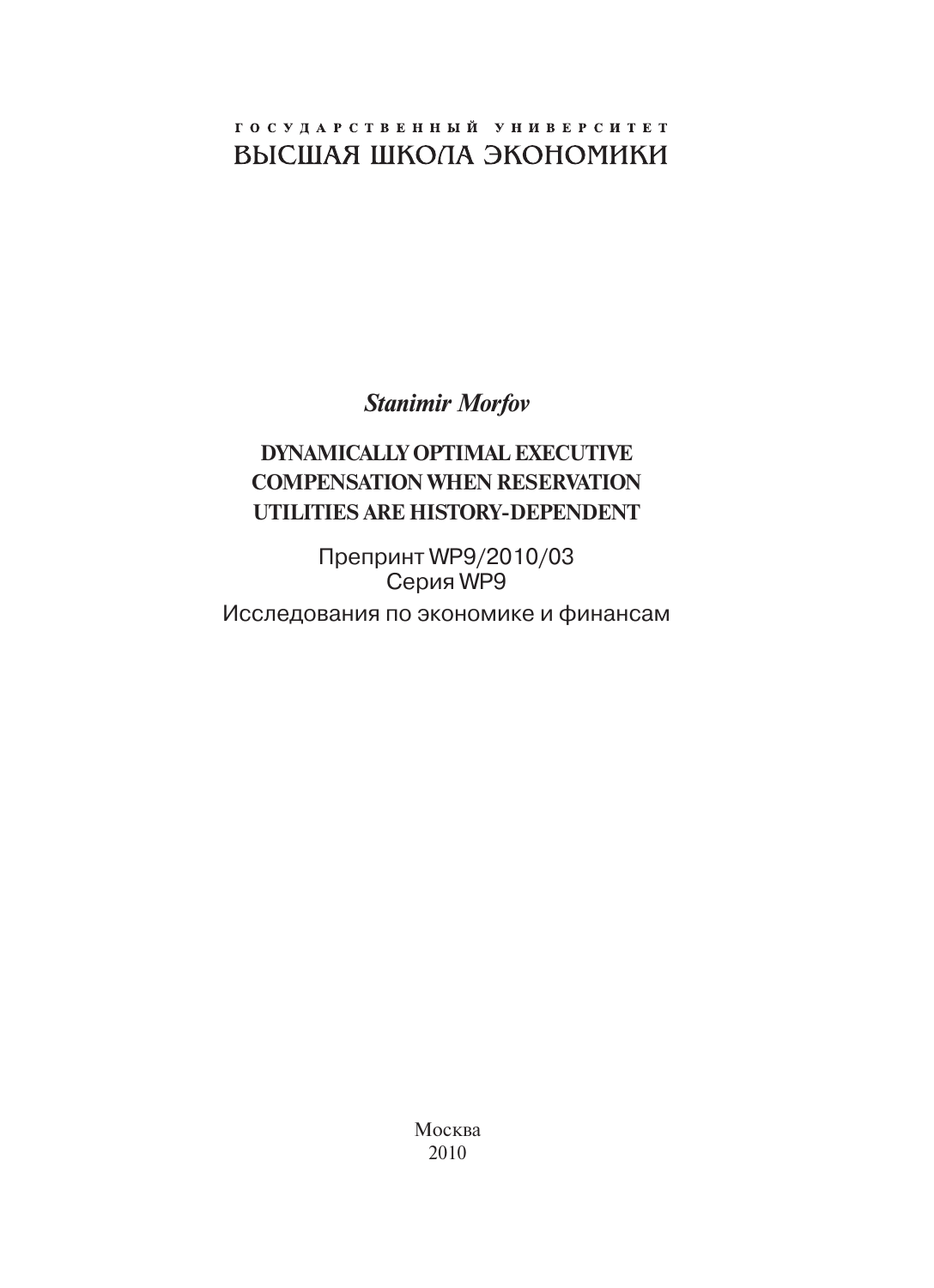### Редактор серии WP9 «Исследования по экономике и финансам» *А.В. Белянин*

M84 Are History-Dependent : Working paper WP9/2010/03 [Text] / S. Morfov ; The University – **Morfov, S.** Dynamically Optimal Executive Compensation when Reservation Utilities Higher School of Economics. – Moscow: Publishing House of the University – Higher School of Economics,  $2010 - 56$  p.  $- 150$  copies.

This paper computes the optimal executive compensation in an infinite-horizon moral hazard framework characterized by limited commitment and history-dependent reservation utilities. The model is given a recursive form and some properties of the state space are established. I derive a sufficient condition for the optimal contract to provide the CEO with insurance against fluctuations in the value of his/her outside options under short-term history dependence. In the numerical computation of the endogenous state space, I use an innovative algorithm which does not rely on the convexity of the underlying set. Exerting effort appears to be the predominant strategy for the principal, but shirking may still be optimal when the manager is rich enough. The optimal wage scheme and the future utility of the CEO tend to grow in both his/her current utility and in the firm's future profit. The manager's utility tends to increase weakly in the long run and appears to have a non-degenerate long-term distribution depending on the initial utility promise but not on the initial history.

Keywords: principal-agent problem, moral hazard, dynamic contracts, limited commitment, executive compensation

Journal of Economic Literature Classification Numbers: C63, D82, G30

УДК 330.101.542 ББК 65.012.1

*Morfov S.* – State University – Higher School of Economics, International College of Economics and Finance, Pokrovski bulvar 11, Moscow 109028, Russian Federation, smorfov@hse.ru

#### **Препринты Государственного университета – Высшей школы экономики размещаются по адресу: http://www.hse.ru/org/hse/wp**

© Morfov S., 2010

© Оформление. Издательский дом Государственного университета — Высшей школы экономики, 2010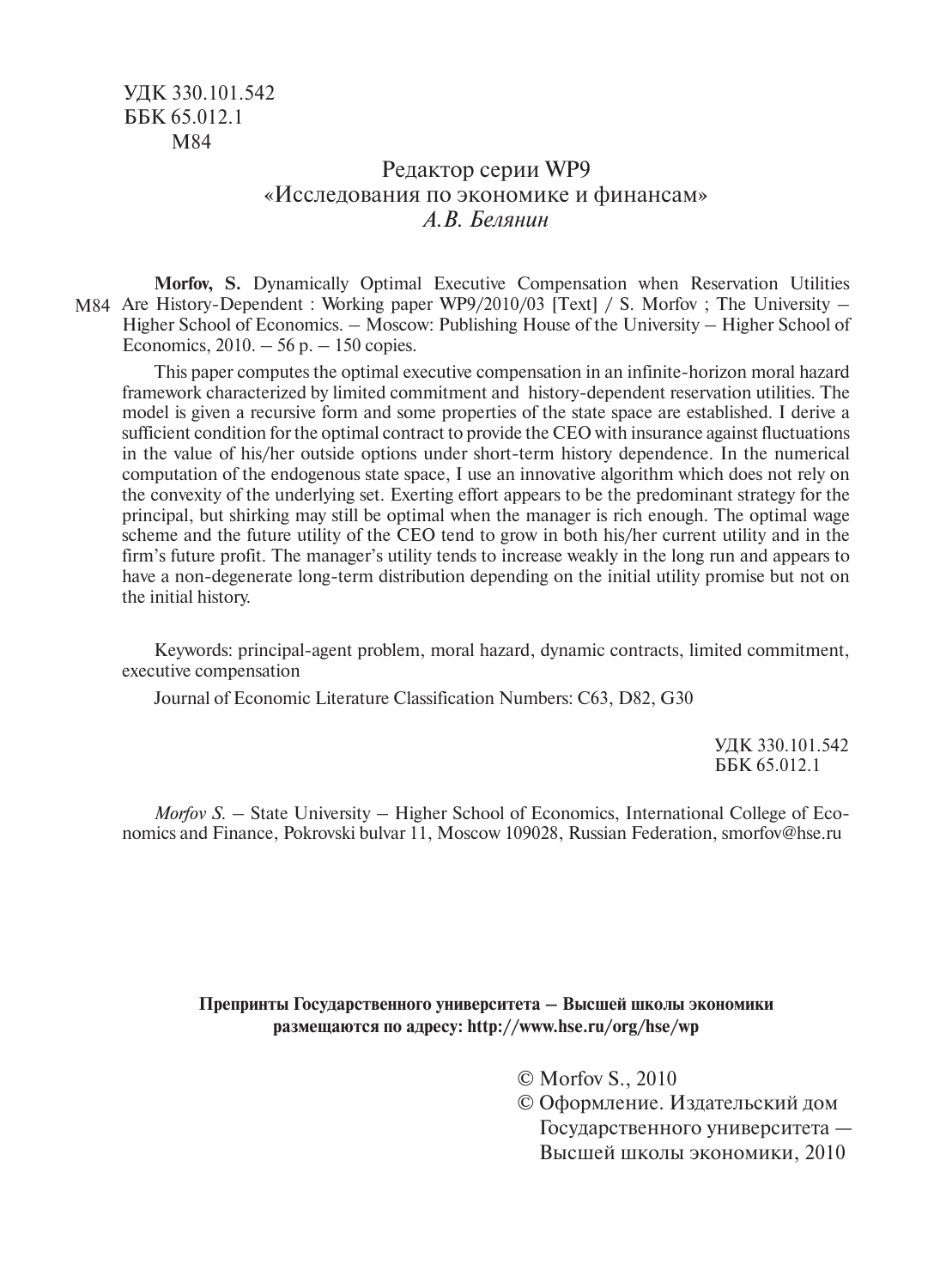# 1 Introduction

Executive pay is a topic that has continuously interested media and academia alike. Since Jensen and Murphy (1990)'s seminal paper, there has been a big debate about the effectiveness of the observed compensation schemes in inducing the proper incentives while providing insurance to risk-averse managers. Empirical surveys and recipes abound.<sup>3</sup> The most important question, however, is how the optimal compensation scheme should actually look like. Estimating the top-management pay is not a trivial. task. It relates to the vast literature on dynamic contracts pioneered by Green (1987) and Spear and Srivastava (1987). In a dynamic model of adverse selection, Thomas and Worrall (1990) demonstrated that a legally enforceable contract would have the borrower's utility converging to minus infinity with probability one. Phelan (1995) showed that in a dynamic insurance setting characterized by one-sided commitment, there exists a non-degenerate long-run distribution of consumption. While the agency literature has mainly focused on deriving contracts inducing optimal effort, the participation constraints have largely been ignored. Some notable exceptions are Sleet and Yeltekin (2001) and Spear and Wang (2005) who concentrate on contract terminations and Cao and Wang (2008) who endogenize agent's reservation utility.

In the current paper, I compute the dynamically optimal executive compensation. Since I am interested in the long term dynamics of the contract and the resulting wealth distribution, I focus on long-term self-enforcing schemes that are incentive compatible. The setting is an infinite-horizon moral hazard problem characterized by limited commitment and history-dependent reservation utilities. Each period, the firm's shareholders (treated as a risk-neutral principal) and the CEO (a risk-averse agent) sign a contract which specifies a recommended level of effort to be exercised by the agent this period and the compensation the agent will receive in the end of the period. The effort exerted by the agent is not observed by the principal and influences the firm's (gross) profit in a non-deterministic fashion. Therefore, the compensation of the agent cannot be based on the specific level of effort exercised. However,

<sup>3</sup> See Murphy (1999) and Jensen and Murphy (2004) for a review.

<sup>3</sup>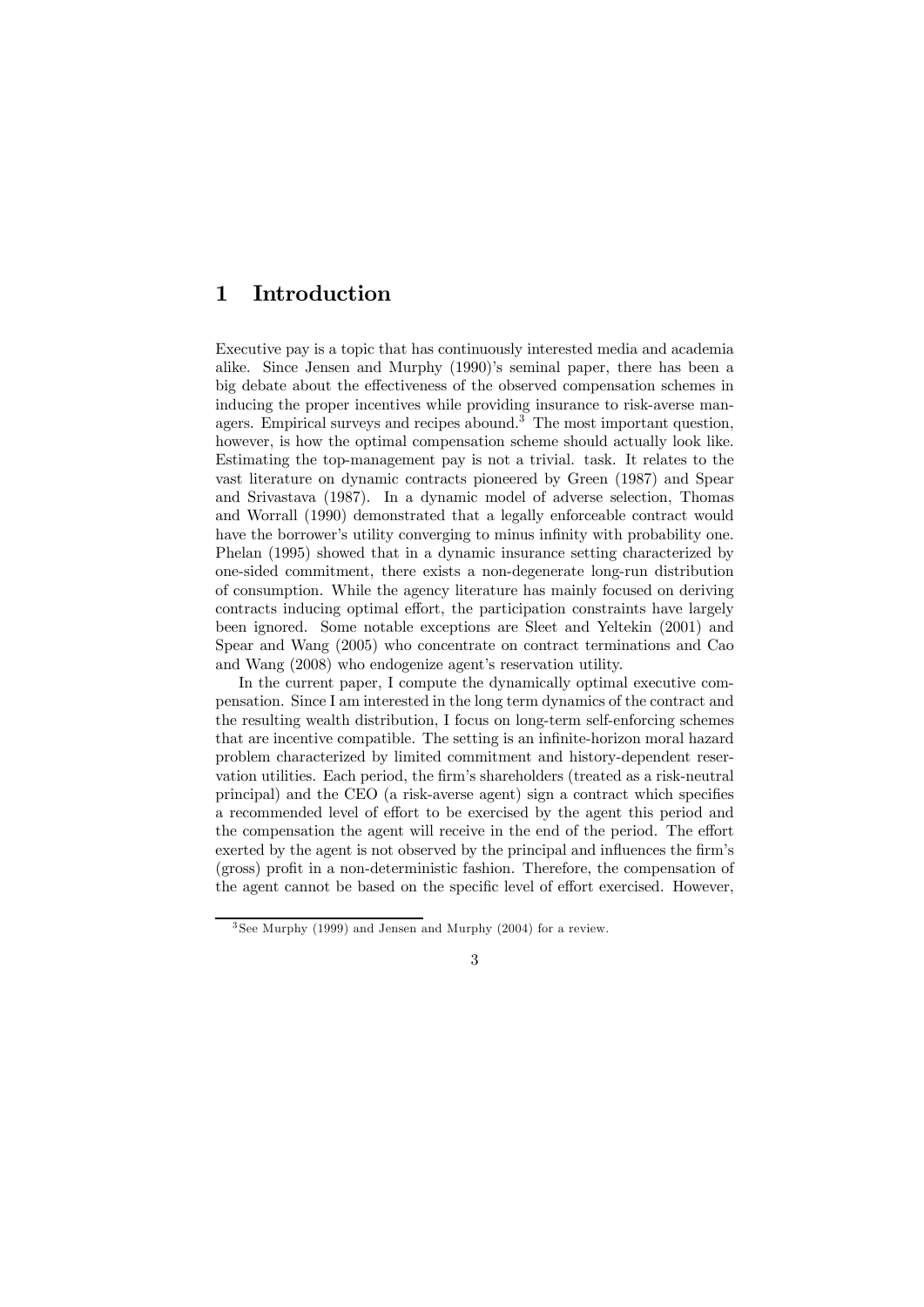it can be made contingent on firm's realized profit. More generally, since the firm's profit is publicly observable and no amnesia is introduced in the model, the contract can be based on the whole history of profit realizations and the compensation can additionally be made contingent on the profit to be realized in the end of the period. Moreover, the contract should provide the proper incentives to the manager in order for him/her to exert exactly the level of effort recommended by the firm's shareholders. Limited commitment is assumed on both parts in the sense that both the shareholders and the CEO can commit only to short-term (single-period) contracts. This assumption is intended to reflect legal issues on the enforcement of long-term contracts. However, at the initial period the shareholders can offer a long-term contract (a supercontract) that neither they, nor the manager would like to renege on, and that would provide the necessary incentives for the manager to exercise the sequence of effort levels suggested by the principal.

Wang (1997) and Aseff (2004) use a similar framework in order to analyze the optimal contract. The former, however, does not rigorously analyze the effects of limited commitment on both parts of the relationship while the latter restrictively pre-supposes the optimality of high effort and effectively estimates the optimal compensation scheme that induces it.

Furthermore, in my treatment of limited commitment, I allow for correlation between the reservation utilities of the agent and the principal and the (finitely truncated) history of profits. This extension directly affects the set of possible endogenous utilities, but also permits the analysis of some interesting dynamic effects. For example, if the outside offer for the manager is positively correlated with current profit (due to, say, a belief on part of the outside employers that the firm's performance reveals information about the quality/type of the manager), we may expect that he/she would be motivated to increase the probability of high profits in the future (by choosing a higher level of effort). At the same time, the risk-averse managers would like to smooth consumption across states, which may require that their participation constraint does not bind for lower profit realizations. Moreover, it may become increasingly more difficult to motivate richer CEOs, especially when the shareholders face some borrowing constraints, which may lead to the suboptimality of inducing high effort for such CEOs.

The current paper is the first to look at how shocks on the reservation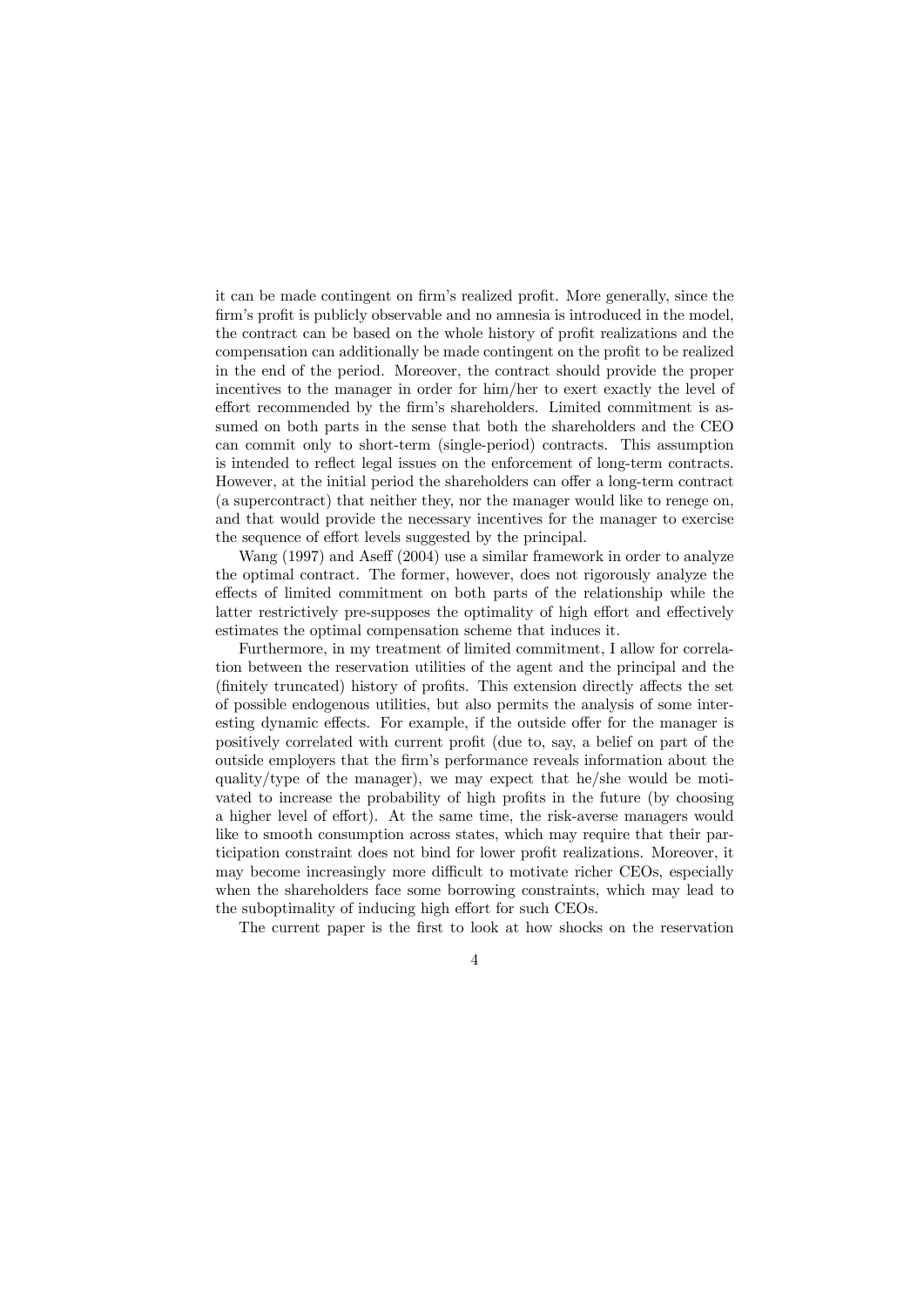utilities may affect the parties to a dynamic contractual relationship. In particular, we investigate whether the optimal contract insures the manager against variability in the value of his/her outside options. We build up the intuition behind the possible effect of such an insurance on the manager's utility in the short and the long run and relate it to the properties of the limiting distribution.

The framework falls into the scope of Morfov (2010); therefore, an optimal contract exists and the problem can be characterized recursively and addressed by dynamic programming techniques.

The estimation is conducted in three steps. First, the state space of an auxiliary problem that does not require the participation of the principal but binds the wage from above is recovered as the limit of a generalized Bellman equation. Second, the aforementioned auxiliary problem is solved by a standard recursive procedure. Third, the optimal recursive contract and its state space are recovered by severely punishing the principal for each violation of his/her participation constraint.

In order to estimate the model, I parameterize it following the calibration of Aseff (2004) and Aseff and Santos (2005) based on the results of Hall and Liebman (1998) and Margiotta and Miller (2000).

Regarding the numerical computation, one point deserves special attention. In computing the endogenous state space we are iterating on sets and therefore need to represent them efficiently. For the class of infinitely repeated games with perfect monitoring, Judd, Yeltekin and Conklin (2003) are able to construct inner and outer convex polytope approximations based on the convexification of the equilibrium value set through a public randomization device. The algorithm I use may be of independent interest since it does not rely on the convexity of the underlying set. The main idea is to discretize the guess for the equilibrium set elementwise, extract small open balls around the gridpoints unfeasible with respect to the (non-updated) guess and use the remaining set, i.e., the guess less the extracted intervals, as a new guess for the equilibrium set. The procedure stops if the structure of the representations of two successive guesses coincides<sup>4</sup> and the suitably defined difference between the representations is less than some prespecified tolerance level.

<sup>&</sup>lt;sup>4</sup>Namely, if the representations have the same number of closed sets element by element.

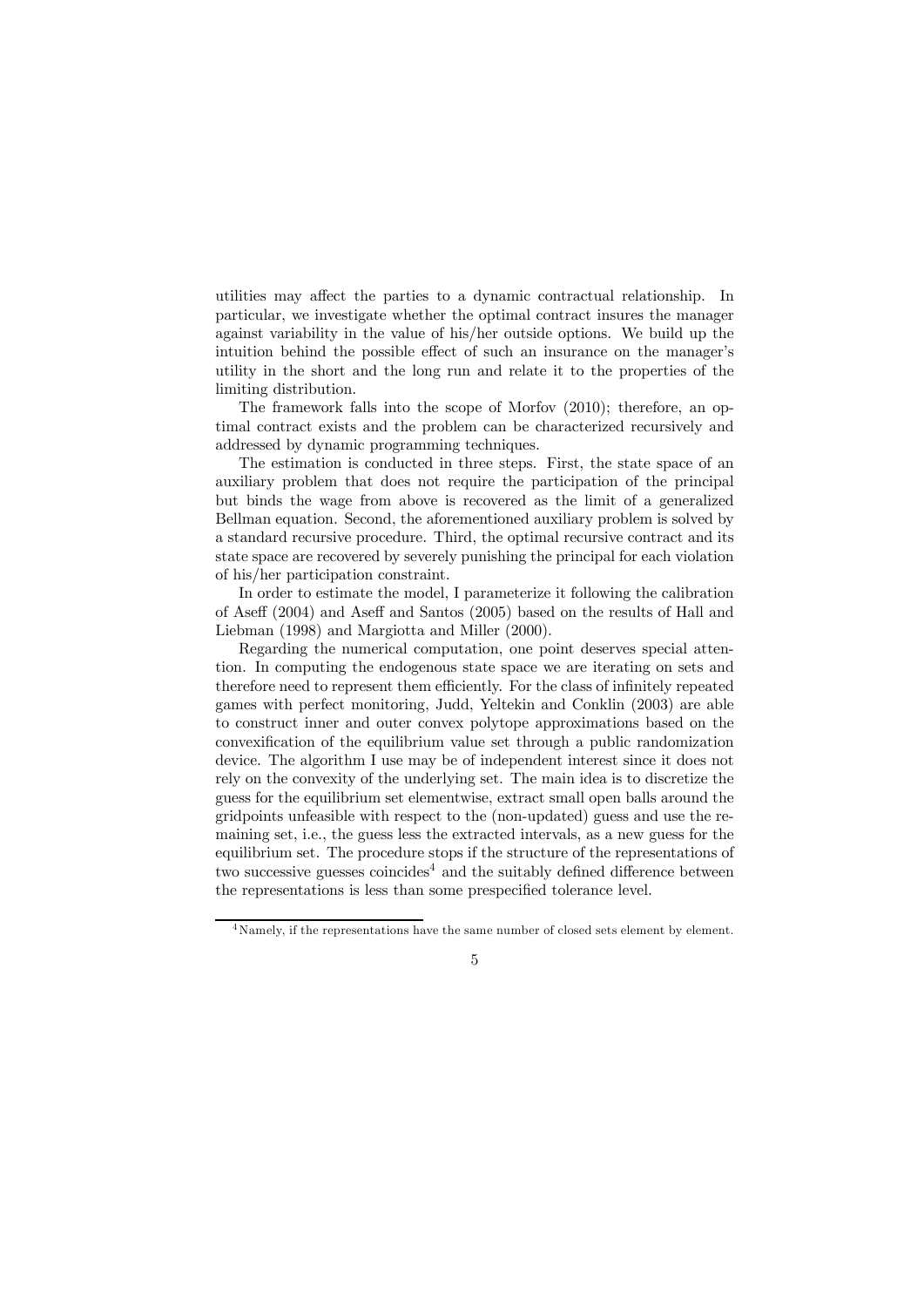I derive the state space under constant reservation utilities. Then, I consider a single-period history dependence and show theoretically that if the manager's reservation utilities are sufficiently dispersed, his/her participation constraint does not bind under the worst case scenario, which is also observed when the manager can essentially commit when his/her outside option is at its lowest value. In other words, the minimum utility the CEO can be promised for initial histories characterized by lower reservation utility is generally boosted by higher reservation utilities for other states. Alternatively put, the optimal contract provides the CEO with some insurance against fluctuations in the value of his/her outside options, which ultimately smooths his/her consumption across (initial history) states. In case of positive correlation between firm's profits and manager's reservation utilities, this translates into the participation constraint of the manager being non-binding in states characterized by low profits. Computing the model actually shows that utility promises close to the reservation level are possible only under the manager's best-case scenarios when his/her reservation utility is the highest (i.e., when the highest profit has been observed).

The numerical results suggest that with a loose upper bound on wages, the optimal contract can support extremely high values for the expected discounted utility of the CEO when the participation of the principal is not guaranteed. However, when solving for the self-enforcing contract, these values naturally disappear since they violate principal's participation constraint. Exerting effort appears to be the predominant strategy for the principal, but shirking may still be optimal when the agent is rich enough. The optimal wage scheme and the future utility of the manager tend to grow in both current utility and future profit. Intuitively, both current and future compensation are used to induce poor and mid-range managers to work hard, while rich managers prove too difficult to motivate. The latter shirk and while they may face some fluctuations in their current income stream in case of binding credit constraints on part of the firm, their lifetime utility remains relatively flat.

Simulations suggest that CEO's utility weakly increases in the long run. In particular, agents who start rich tend to keep their utility level while those who start poor get richer in time. The increase is most pronounced for managers with initial utilities below the highest reservation utility. These managers first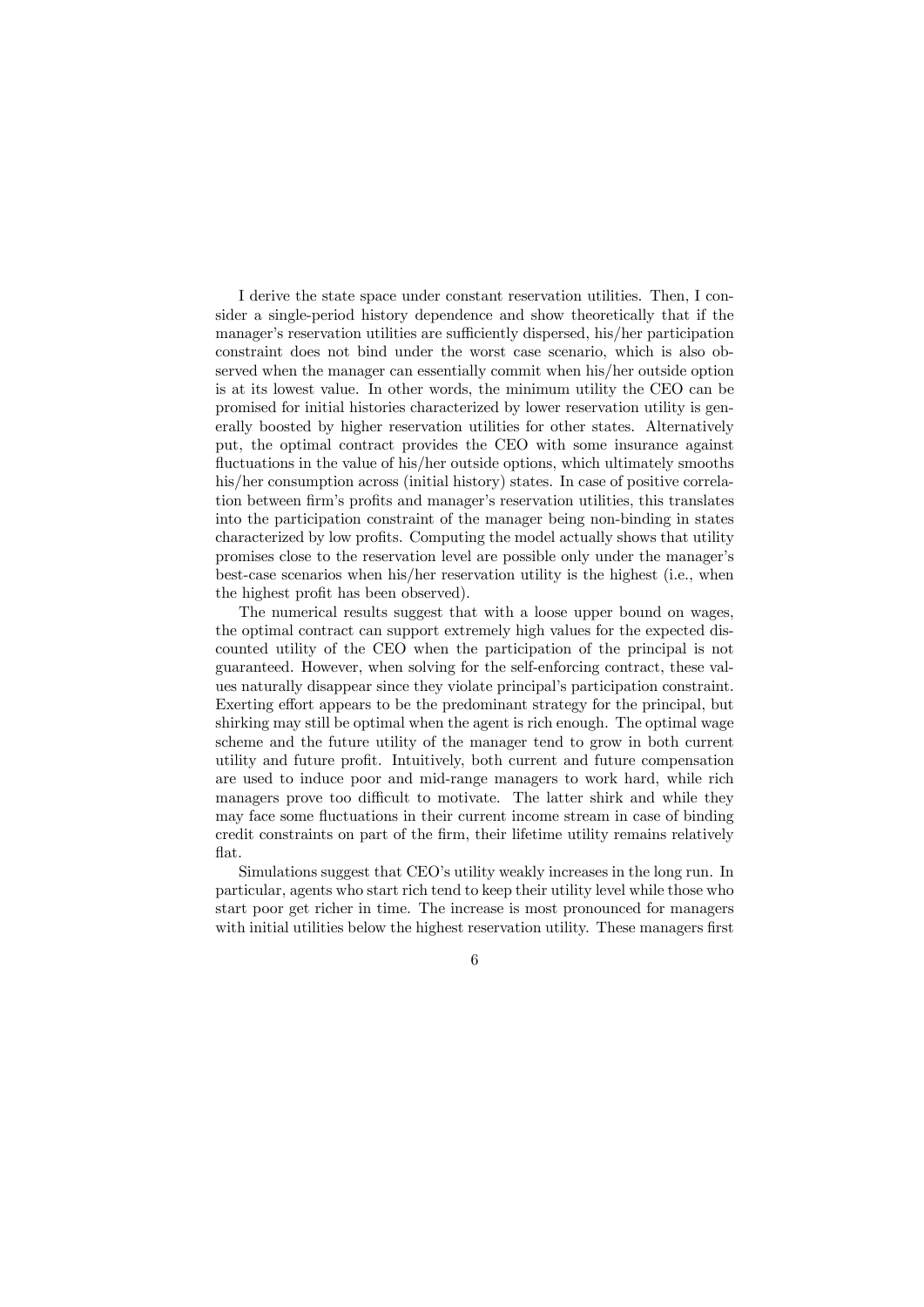have their utilities pushed well above their reservation level. Then, the principal motivates them to work hard by rewarding success through continuation utilities while providing insurance through flatter wages. In this way, the probability of success and, therefore, of a higher reservation utility tomorrow increases which rises the manager's expected continuation utility. The long term distribution of manager's utility is non-degenerate and depends on the initial utility promise but not directly on the relevant initial history at least as far as short initial histories are concerned.

The rest of the paper is structured as follows. Section 2 presents the model in a general and recursive form. Section 3 explains the numerical algorithm at a practical level and discusses the results. Section 4 concludes. Appendix 1 contains all the proofs. Appendix 2 presents the results.

# 2 Model

The setting describes a dynamic interaction between the shareholders of a corporation and its chief executive officer (CEO). The shareholders are exclusively interested in the profit realized by the corporation. They need the CEO to run the company but cannot observe the level of effort he/she exerts on the job. If offered a fixed compensation, the manager will naturally prefer to shirk rather than work hard, so such a scheme would have no incentive impact whatsoever. On the other hand, since the shareholders know the distribution of firm's (gross) profits conditional on executive's effort, they can offer a wage scheme contingent on the future profit realization in order to invoke the manager to adhere to a certain type of behavior. While the shareholders would prefer the manager to work hard every period, it may be costly to induce such a behavior. The CEO who is risk averse in the money he/she receives, would require a higher average remuneration in order to compensate him/her for the increased volatility of his/her current income. Since the manager is free to walk out of the relationship, incentive compatibility may go against individual rationality, namely, it may become difficult to induce the CEO to work hard and keep him/her in the company. The situation may further be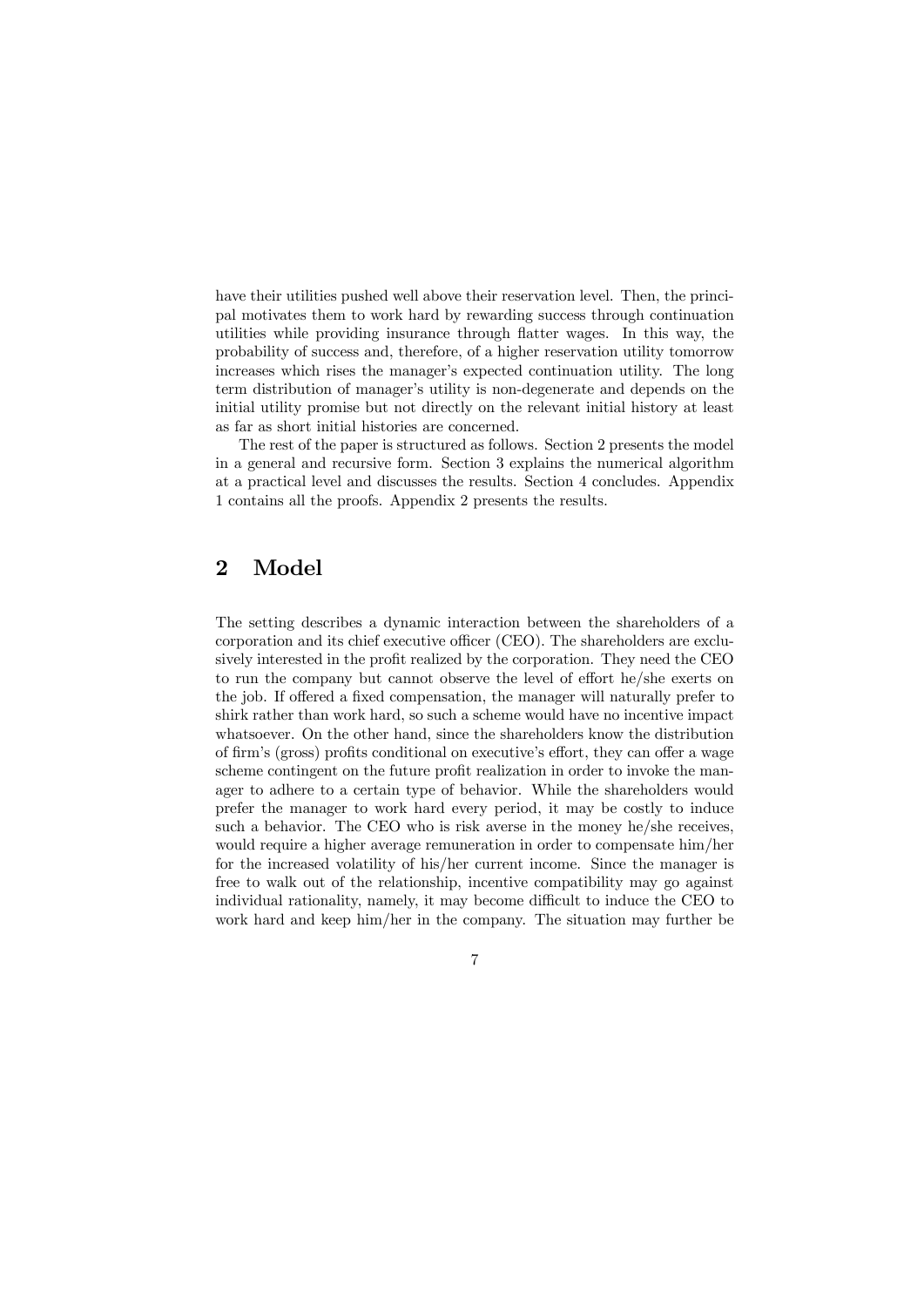complicated by the shareholders' own limited commitment. While it is very interesting to see how the optimal contractual agreement would look like in terms of incentives, insurance, compensation, induced behavior, and wealth distribution, characterizing it may prove quite involved given the parties' inability to commit and the realistic possibility that the manager's outside job offers/opportunities may vary with firm's realized profit (different types of agents whose ability may be considered related to firm's performance by outside potential employers; different economic environments: harder to find a job in a through than in a boom,  $etc.$ <sup>5</sup>. Albeit the technical difficulties, analyzing this problem increases our understanding of the mechanics of incentive compatibility and self-enforcement in a dynamic setting. Would the manager require some form of insurance against fluctuations in the value of his/her outside options? How would this affect the CEO's utility in the short and the long run? Would shocks to reservation utilities have an impact on the long term distribution of executive's wealth? All these questions fall into the scope of the current paper which brings more structure to the model presented in Morfov (2010), establishes some interesting properties of the state space, computes the model numerically and provides intuition for the results.

Let us formally introduce the environment. Time is discrete and the set of firm's possible profits, Y, is a time- and history-invariant set of  $n > 1$ distinct real numbers. For concreteness, we will index the set of possible profits of length  $\theta \geq 0, Y^{\theta}$ , by  $L := \{1, ..., n^{\theta}\}$ . Hereafter, we will refer to a particular element of  $Y^{\theta}$  as an initial history and will frequently denote it by its index  $l \in L^6$  Moreover, all functions and correspondences with domain  $Y^{\theta}$  will be considered as vectors or Cartesian products of sets indexed by L. At the beginning of period 0, the firm's shareholders and the manager sign an incentive-compatible, self-enforcing supercontract. The wage received by the CEO has a uniform lower bound  $w$  which can be considered a minimum wage level. The level of effort exerted by the manager belongs to the compact, timeand history-invariant set A. Additionally, we make the following assumptions.

<sup>&</sup>lt;sup>5</sup>For example, in order to address the wide use of broad-based stock option plans, Oyer (2004) builds a simple two-period model where adjusting compensation is costly and employee's outside opportunities are correlated with the firm's performance.

<sup>&</sup>lt;sup>6</sup>Occasionally, we will treat l as a bijective function mapping  $Y^{\theta}$  to L.

<sup>8</sup>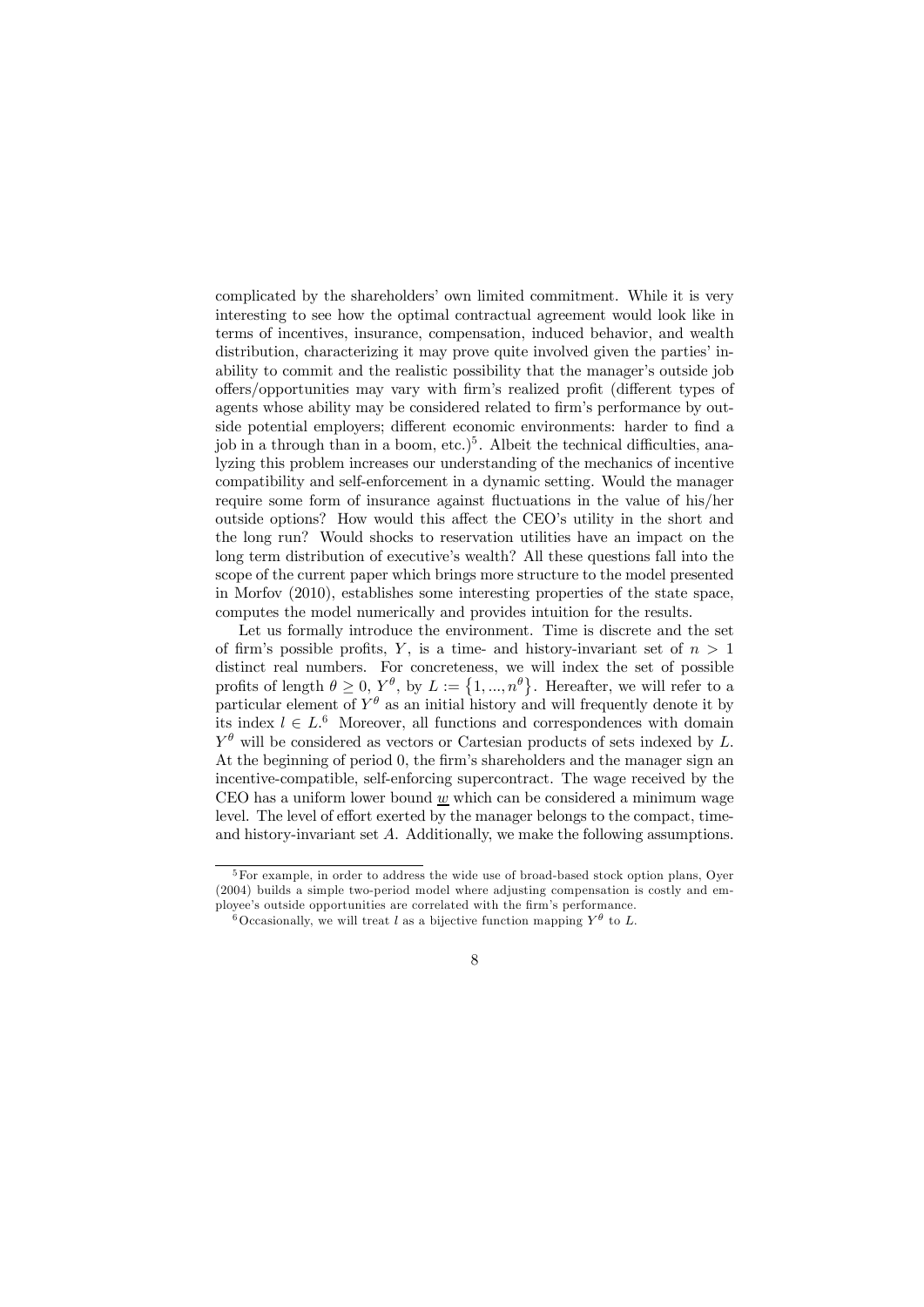Assumption 1 The profit realization at any period of time depends only on the effort exerted by the CEO in the beginning of the same period and is characterized by the probability function  $\pi(.a): Y \to (0,1)$ ,  $\forall a \in A$ , where  $\pi(y,.)$  is continuous on A for any  $y \in Y$ .

Assumption 2 The shareholders of the corporation are proxied by a "principal" with period utility  $y - w$  for any (gross) profit realization y and wage w. They discount the future by a factor  $\beta_P \in (0, 1)$ .

Assumption 3 The CEO's period-utility is specified as  $v(w)$ −a for any wage w and level of effort a, where  $v(.)$  is assumed continuous, strictly increasing and concave.<sup>7</sup> He/she discounts the future by a factor  $\beta_A \in (0,1)$ .

**Assumption 4** At any time t, the reservation utilities map  $Y^{\theta}$  to  $\mathbb{R}$ . Given a particular initial history l observed at the beginning of period t, the reservation utilities of the principal and the CEO are respectively  $U_1$  and  $V_1$  (denoted as U and V if  $\theta = 0$ ).

Given a profit history  $y^{t-1} \in l \times Y^t$  observed in the beginning of period  $t > 0$ , and an admissible supercontract  $c = (a, w)$  signed at node l at the beginning of period  $0<sup>8</sup>$  define the expected discounted utility of the principal

<sup>&</sup>lt;sup>8</sup>Note that the history  $u^{t-1}$  consists of  $\theta$  initial outcomes observed before period 0 and t profit realizations from time 0 to time  $t-1$ .



<sup>7</sup>This specification actually requires that the manager should consume his/her exact wage at each contingency thus preventing him/her from smoothing his/her consumption stream through borrowing and/or saving. Ceteris paribus, the principal will find it cheaper to motivate the CEO. Note, however, that in our framework problems with commitment are likely to have an adverse effect on the provision of incentives, so by ignoring possible readjustments in the manager's consumption stream, we will be able to study the role of limited commitment in isolation. On a practical level, without imposing a very strong set of assumptions on the primitives of the model in order to justify the use of the first-order approach, allowing the agent to save will significantly complicate the numerical estimation of the model.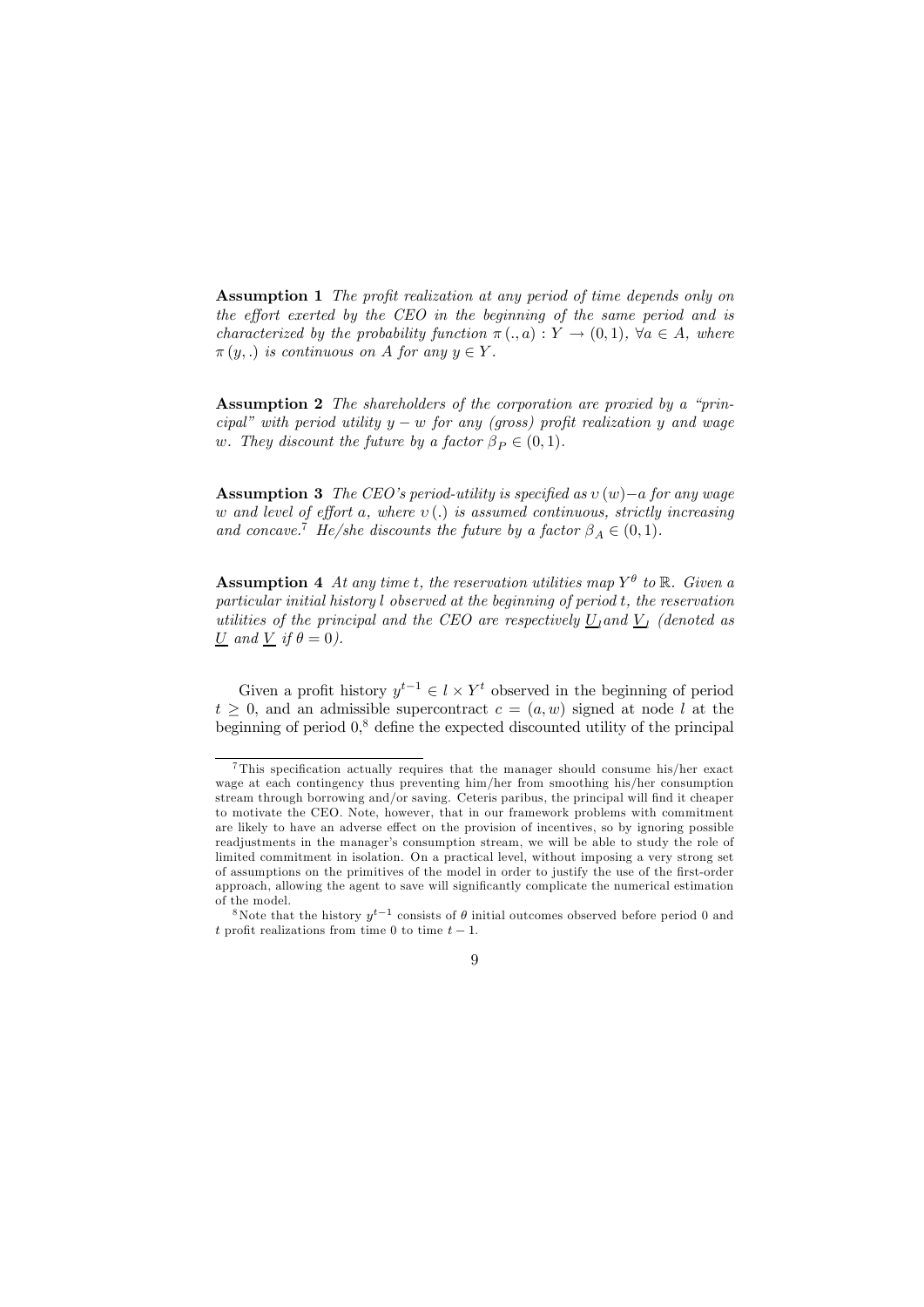at node  $y^{t-1}$  as  $U_t(c, y^{t-1})$ . Analogously, define  $V_t(c, y^{t-1})$  as the expected discounted utility of the manager at that node. The supercontract specifies a recommended level of effort and a contingent compensation scheme on all possible contingencies after signing. The admissibility of the contract refers to the effort belonging to  $A$  and the wage being greater or equal to its minimum level  $\underline{w}$  at any contingency (after signing).

Then, at period  $\theta$  at node  $l$ , the principal will be solving the following problem:

#### [PPx]

 $\sup_c U_0(c,l)$  s.t.:

 $c$  admissible  $(1)$ 

$$
V_t\left(c, y^{t-1}\right) \ge V_t\left(c', y^{t-1}\right), \forall c' = (a', w) \text{ admissible}, \forall y^{t-1}, \forall t \qquad (2)
$$

$$
V_t\left(c,.,\tilde{l}\right) \ge \underline{V}_{\tilde{l}}, \forall t, \forall \tilde{l} \in L
$$
\n(3)

$$
U_t\left(c,.,\tilde{l}\right) \ge \underline{U}_{\tilde{l}}, \forall t, \forall \tilde{l} \in L
$$
\n
$$
(4)
$$

where (1) is an admissibility constraint, (2) requires that the recommended plan of effort levels is incentive compatible at every node, while (3) and (4) are participation constraints for the manager and respectively the principal which are required to hold at any node after (and including)  $l$ .<sup>9</sup>

<sup>&</sup>lt;sup>9</sup>In the current paper, the environment, the principal's problem and the recursive form are only presented schematically. For a more detailed and motivated exposition, refer to the more general framework of Morfov (2010).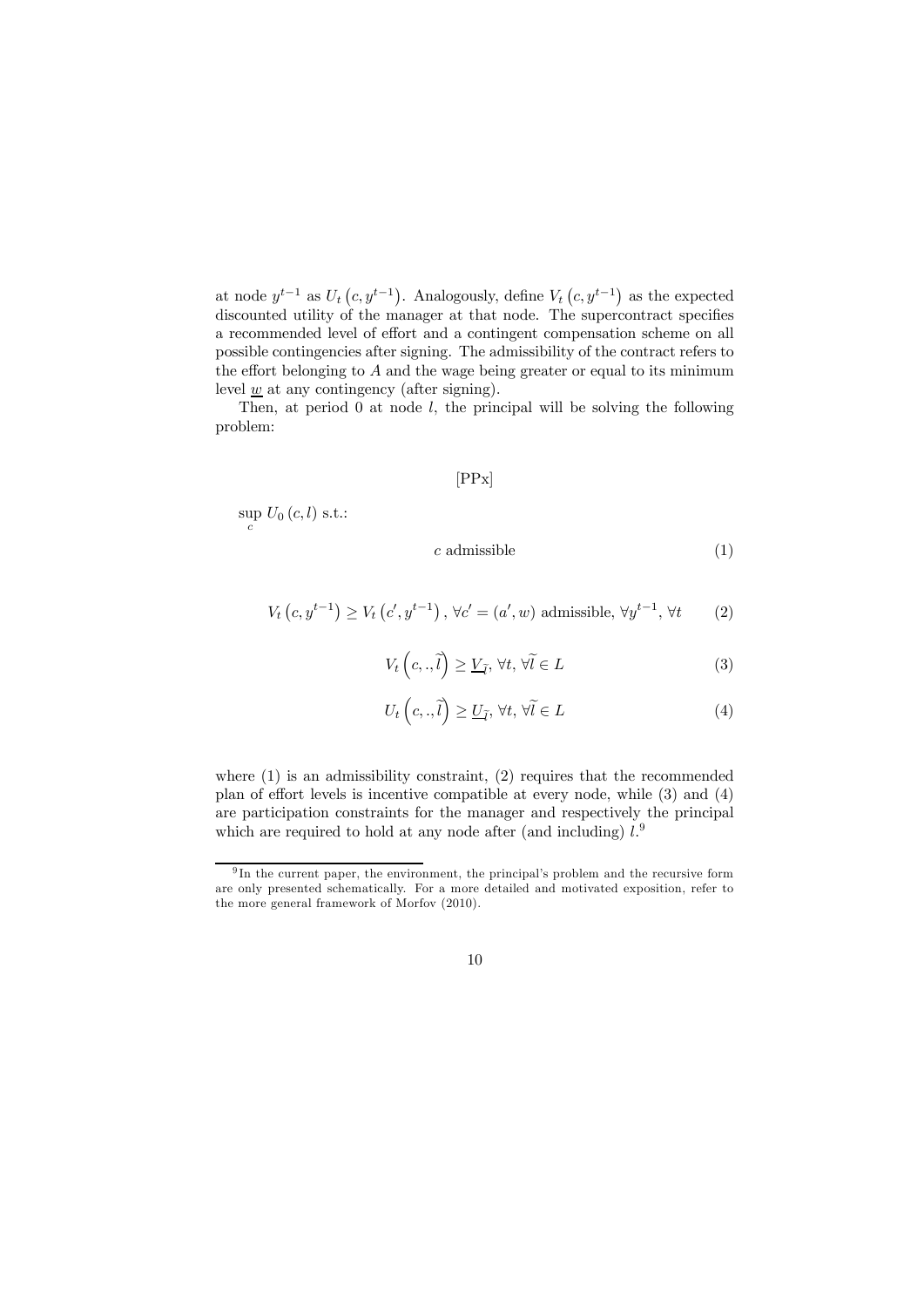Having defined the problem, we will assume that the set of constraints forms a non-empty set.<sup>10</sup>

Assumption 5  $\forall l \in L$ ,  $\{c:(1)-(4) \text{ hold after } l\} \neq \emptyset$ .

**Proposition 1** Let  $(1)$  and  $(4)$  hold after some l. Then at any node after (and including) l we have  $w_t(.) \leq \overline{w}$ , where  $\overline{w} := \underline{w} + \frac{1}{\pi} \left( \frac{\overline{y} - \underline{w}}{1 - \beta_t} \right)$  $\frac{\overline{y} - w}{1 - \beta_P} - \underline{U}$  with  $\overline{\pi} := \min$  $(y,a) \in Y \times A$  $\pi(y, a), \overline{y} := \max Y, \text{ and } \underline{U} := \min$  $l \in L$  $\underline{U}_l.$ 

The proposition says that an admissible contract that guarantees the commitment of the principal effectively binds the wage from above. Note that the upper bound  $\overline{w}$  does not depend on the initial history l. Therefore, for any contract in the constrained set of the problem [PPx], we have that  $w_t(.) \in W := [\underline{w}, \overline{w}]$  which is a compact subset of  $\mathbb{R}$ . Consequently, all the results of Morfov (2010) are valid for such a contract. In particular, there exists an equivalent recursive representation of [PPx] which is stationary upon a properly defined state space. A brief outline of the characterization follows.

Let AP denote an admissible, incentive-compatible supercontract that only guarantees the participation of the agent, while 2P stays for an admissible, incentive-compatible supercontract that guarantees the participation of both parties. Denote by  $V^{AP}$  (l) the set of expected discounted utilities for the manager signing an AP contract at l with  $\overline{w}$  imposed as a uniform upper bound for the wage.<sup>11</sup> Let  $V^{AP} := \{V^{AP}(l)\}\$ be the Cartesian product

 $10$ This assumption is the equivalent of Assumption 3 in Morfov (2010) [for details, see the comments in Footnote 14 in the aforementioned paper].

<sup>&</sup>lt;sup>11</sup>Note that the "true" AP contract does not require that  $w_t(.) \leq \overline{w}$ . This condition comes from the participation constraints of the principal which only hold for the 2P contract. Therefore, we will actually characterize the AP contract that allows for wages not higher than  $\overline{w}$ . Imposing this additional condition to the AP contract, however, has no impact on the 2P contract since by Proposition 1, the original problem [PPx] is equivalent to one where wages are bounded from above by  $\overline{w}$ . Also note that working with explicit bounds for the wage will be an advantage in the forthcoming numerical computation.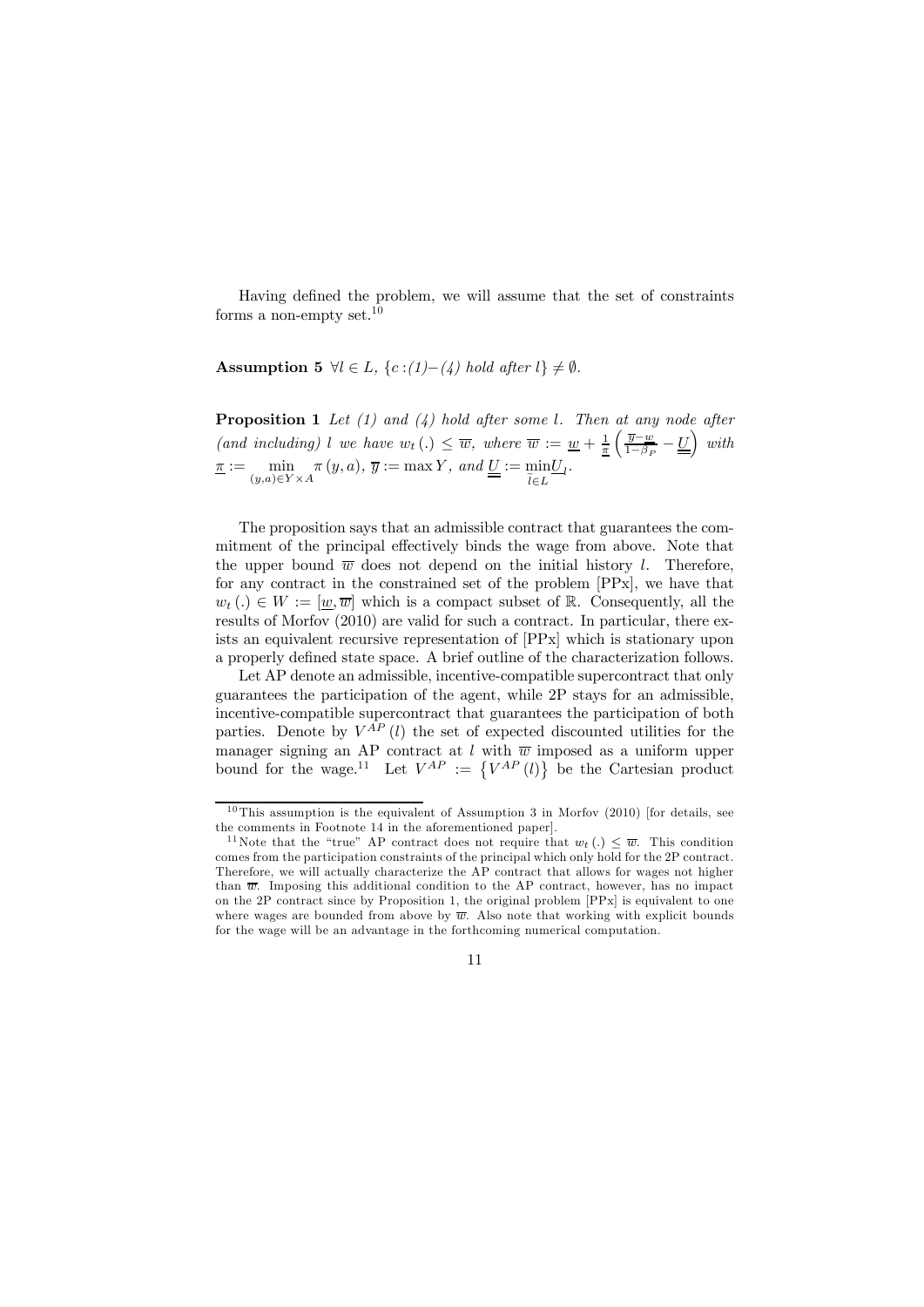of such sets indexed by L. Let  $V^{2P}$  be the corresponding product of sets of expected discounted utilities for the CEO signing a 2P contract. For any  $\forall V =$  ${V_l} \in V^{AP}$ , define  $U^{AP*}(V)$  as a vector with a general element  $U^{AP*}(V_l, l)$ that stays for the maximum utility the principal can get by signing an AP contract offering  $V_l$  to the manager. Respectively, for any  $V \in V^{2P}$ ,  $U^*(V)$ is a vector with a general element  $U^*(V_l, l)$  that denotes the maximum utility the principal can get by signing a 2P supercontract offering  $V_l$  to the manager. Let  $\hat{U}^*$  be the extension of  $U^*$  on  $V^{AP}$  s.t. for any  $V \in V^{AP}$ ,  $\hat{U}^*(V)$  is a vector with a general element

$$
\widehat{U}^*(V_l, l) = \begin{cases} U^*(V_l, l) & \text{if } V_l \in V^{2P}(l) \\ -\infty & \text{otherwise} \end{cases}
$$

Let  $l_+ : L \times Y \to L$  map today's initial histories and current profit realizations to tomorrow's initial histories. Finally, three important operators are defined.

For any  $X = \{X_l\} \in \mathbb{R}^{n^{\theta}}, \ \widetilde{B}\left(X\right) = \left\{\widetilde{B}_l\left(X\right)\right\}$  with  $\widetilde{B}_l\left(X\right) := \left\{V \in X_l : \exists \widetilde{B}_l\left(X\right) = \widetilde{B}_l\left(X_l\right) \right\}$ a (single-round) contract  $c_R(V, l) = {a_-, w_+(y), V_+(y)}_{y \in Y}$  s.t.:

$$
a_{-} \in A \tag{5}
$$

$$
w_{+}\left(y\right)\in W,\,\forall y\in Y\tag{6}
$$

$$
\sum_{y \in Y} [v (w_+(y)) - a_-' + \beta_A V_+(y)] \pi (y, a_-') \le V, \forall a_-' \in A
$$
 (7)

$$
\sum_{y \in Y} [v (w_+(y)) - a_- + \beta_A V_+(y)] \pi (y, a_-) = V
$$
 (8)

$$
V_{+}\left(y\right) \in X_{l_{+}\left(l,y\right)}, \,\forall y \in Y\tag{9}
$$

hold }.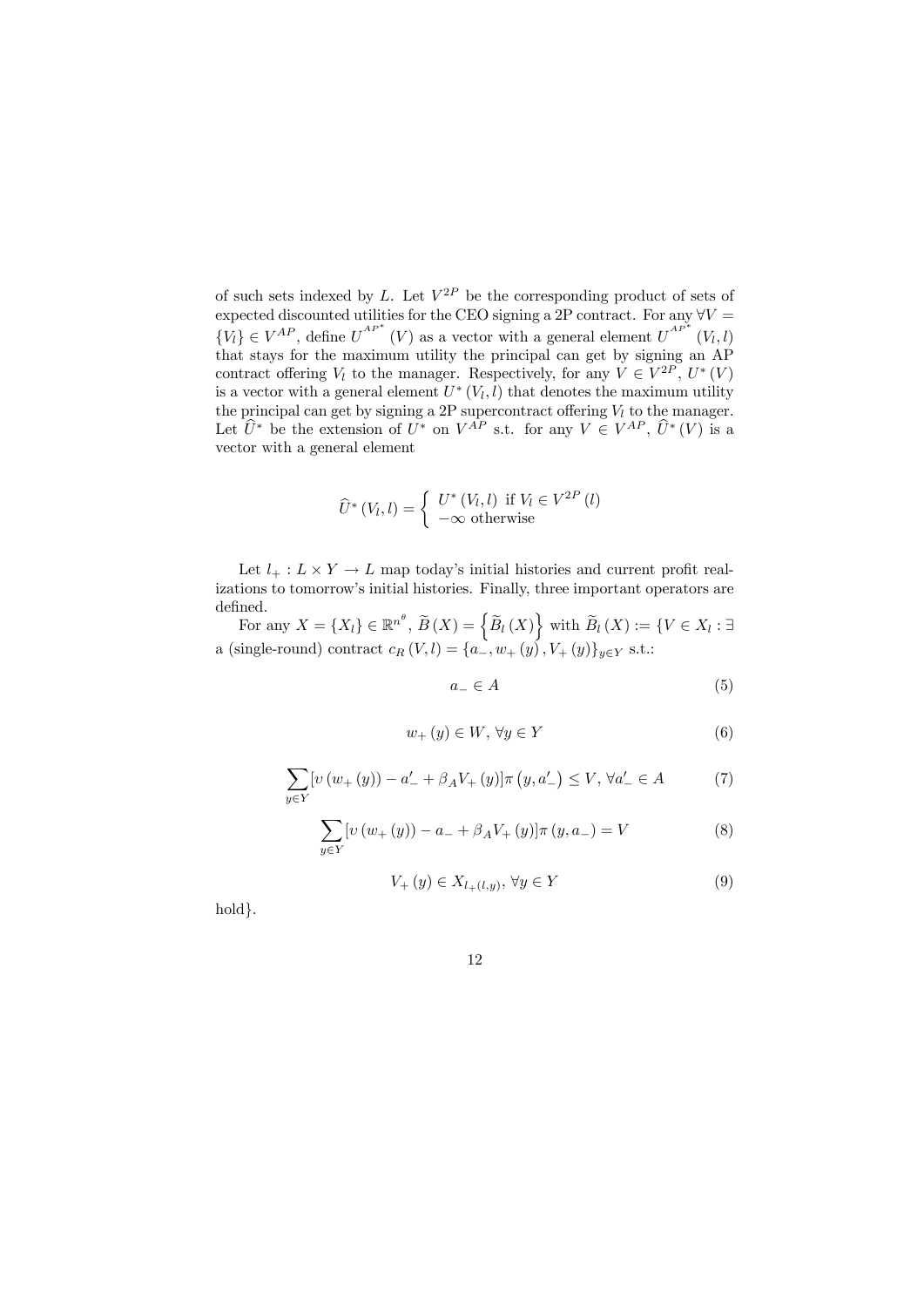For any  $U = \{U_l\}$  with  $U_l : V^{AP}(l) \to \mathbb{R}$  upper semi-continuous (usc) and bounded with respect to the sup metric, and any  $V \in \{V_i\} \in V^{AP}, T(U)_{(V)}$ is a vector with a general element defined as follows:

$$
T_{l}(U)_{(V_{l})} := \max_{c_{R}} \sum_{y \in Y} [y - w_{+}(y) + \beta_{P} U_{l+(l,y)} (V_{+}(y))] \pi (y, a_{-}) \text{ s.t.:}
$$
  
(5) – (8) hold, and  

$$
V_{+}(y) \in V^{AP}(l_{+}(l,y)), \ \forall y \in Y
$$
 (10)

For any  $l \in L$  and  $V_l \in V^{AP}(l)$ , let  $\Gamma_R(V_l, U, l) := \{c_R : (5) - (8), (10)$ hold at  $(V_l, l)$  and  $U_{l+(l,y)}(V+(y)) \geq \underline{U}_{l+(l,y)}, \forall y \in Y$  for some function  $U: V^{AP} \to (\mathbb{R} \cup \{-\infty\})^{n^{\theta}}$ . Additionally, let

$$
\Lambda_R(V_l, U, l) := \begin{cases} \Gamma_R(V_l, U, l) & \text{if } U_l(V_l) \geq \underline{U}_l \\ \emptyset & \text{otherwise} \end{cases}
$$

For any  $U = \{U_l\}$  with  $U_l : V^{AP}(l) \to \mathbb{R} \cup \{-\infty\}$  usc and bounded from above, and any  $V \in \{V_l\} \in V^{AP}, \underline{T}(U)_{(V)}$  is a vector with a general element:

$$
\underline{T}_{l}\left(U\right)_{\left(V_{l}\right)}:=\left\{\begin{array}{l} -\infty\text{ if }\Lambda_{R}\left(V_{l},U,l\right)=\emptyset \\ \max _{\substack{c_{R}\in \\ \Lambda_{R}\left(V_{l},U,l\right)}}\sum_{y\in Y}\left[y-w_{+}\left(y\right)+\beta_{P}U_{l_{+}\left(l,y\right)}\left(V_{+}\left(y\right)\right)\right]\pi\left(y,a_{-}\right) \text{otherwise} \end{array}\right.
$$

Following the results of Morfov (2010), the optimal 2P contract is recursively characterized in three steps<sup>12</sup>:

**Step 1.** Start with the set  $\widetilde{X}_0 := \left\{ \left[ \underline{V}_l, \widehat{V} \right] \right\}$  where  $\widehat{V} = \frac{\upsilon(\overline{w}) - a}{1 - \beta_A}$  with  $\underline{a} := \min \{A\}$  and iterate on the set operator B until convergence. The limit is  $V^{AP}$ .

 $12$ Step 1 generalizes on Abreu, Pearce and Stacchetti (1990). Step 2 is standard dynamic programming over upper semi-continuous, bounded functions. Step 3 is based on Rustichini (1998).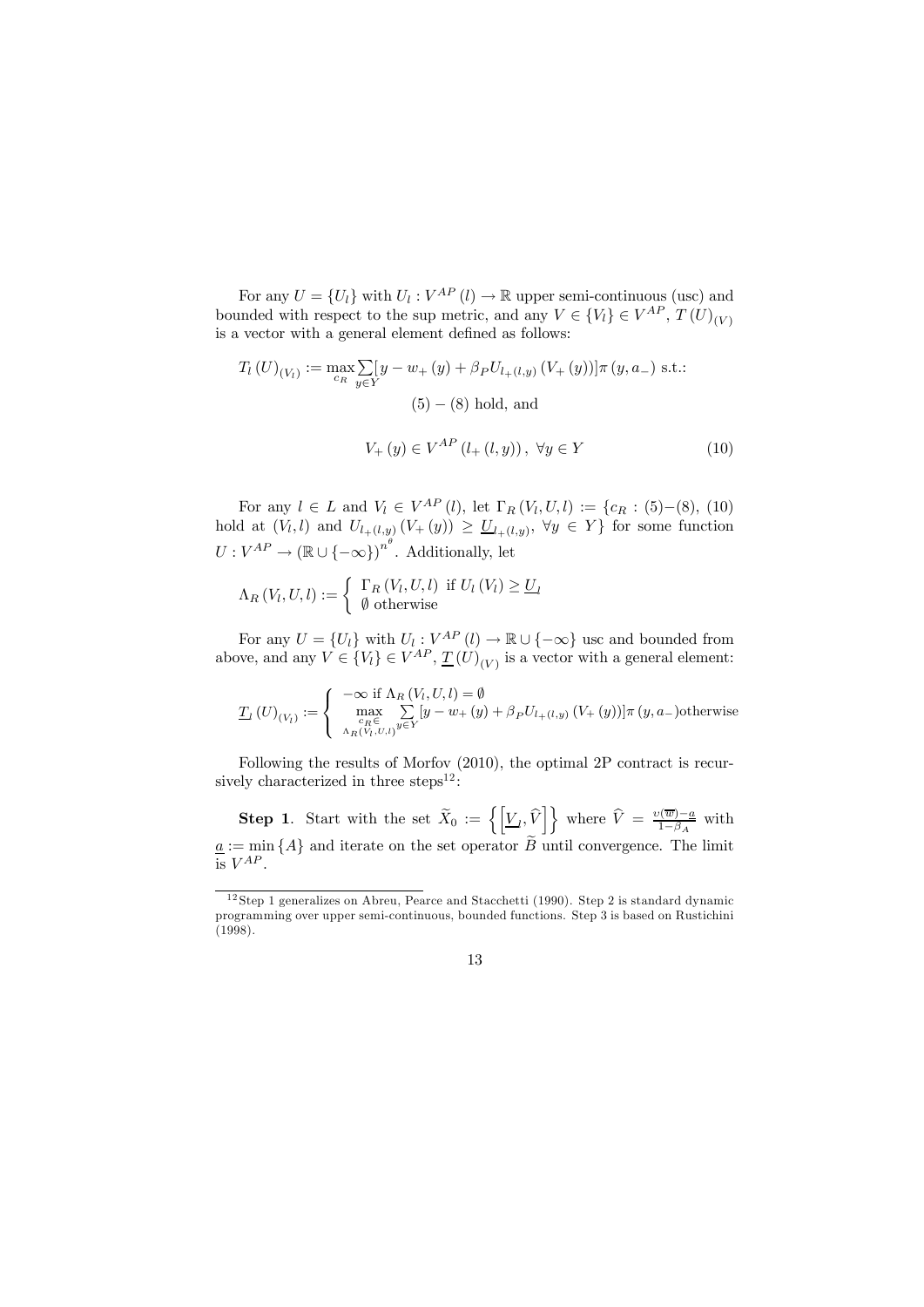**Step 2**. Take a function  $U = \{U_l\}$  with  $U_l : V^{AP}(l) \to \mathbb{R}$  usc and bounded with respect to the sup metric,  $\forall l \in L$ . Iterate on  $T(.)$  until convergence. The limit is  $U^{AP^*}$  (.).

**Step 3**. Take  $U^{AP*}$  (.) as an initial guess and iterate on  $\underline{T}$  (.) until convergence. The limit is  $\hat{U}^*$  (.). Moreover,  $V^{2P}(l) = \{V \in V^{AP}(l) : \hat{U}^*(V,l) \geq$ U<sub>l</sub>}. Then, for any  $V \in V^{2P}(l)$ , we have  $U^*(V,l) = \hat{U}^*(V,l)$ .

Although we cannot solve the model analytically, we have constructed an equivalent recursive representation that can be addressed by numerical techniques in a three-step procedure as outlined above. Now, we are ready to parameterize the model and compute the optimal solutions. Before that, I will provide some intuition for the results to follow.

**Proposition 2** If 
$$
\theta = 0
$$
, we have  $V^{AP} = \left[\max\left\{\underline{V}, \frac{v(\underline{w}) - \underline{a}}{1 - \beta_A}\right\}, \widehat{V}\right]$ .

This proposition derives the state space of the optimal AP contract when manager's reservation utility is constant across profit histories.  $V^{AP}$  is an interval and its lower limit is either the CEO's reservation utility or his/her discounted utility under a supercontract paying the minimum wage and inducing the lowest level of effort at every single node whichever is bigger. Indeed, when in the computation, I consider  $\underline{V} = \frac{v(\underline{w}) - \overline{a}}{1 - \beta_A}$ , where  $\overline{a} := \max A$ , the lowest possible utility supportable by an AP contract is exactly  $\frac{v(\underline{w})-\underline{a}}{1-\beta_A}$  (cf. Table 2 in Appendix 2, LLL). The other possible values for  $\underline{V}$  are chosen to be greater than  $\frac{v(\underline{w})-\overline{a}}{1-\beta_A}$ , so they immediately become the lower limit of the respective state spaces (cf. Table 2 in Appendix 2, MMM and HHH). Regarding the upper limit of the interval, it is given by  $\frac{v(\overline{w})-a}{1-\beta_A}$ , i.e., the discounted utility of the manager under a contract that pays him/her the highest possible wage  $\overline{w}$  and induces the lowest possible effort at every node. Note that  $\overline{w}$ was obtained in Proposition 1 as a theoretical bound on wages under the AP contract that would not affect the subsequent derivation of the optimal 2P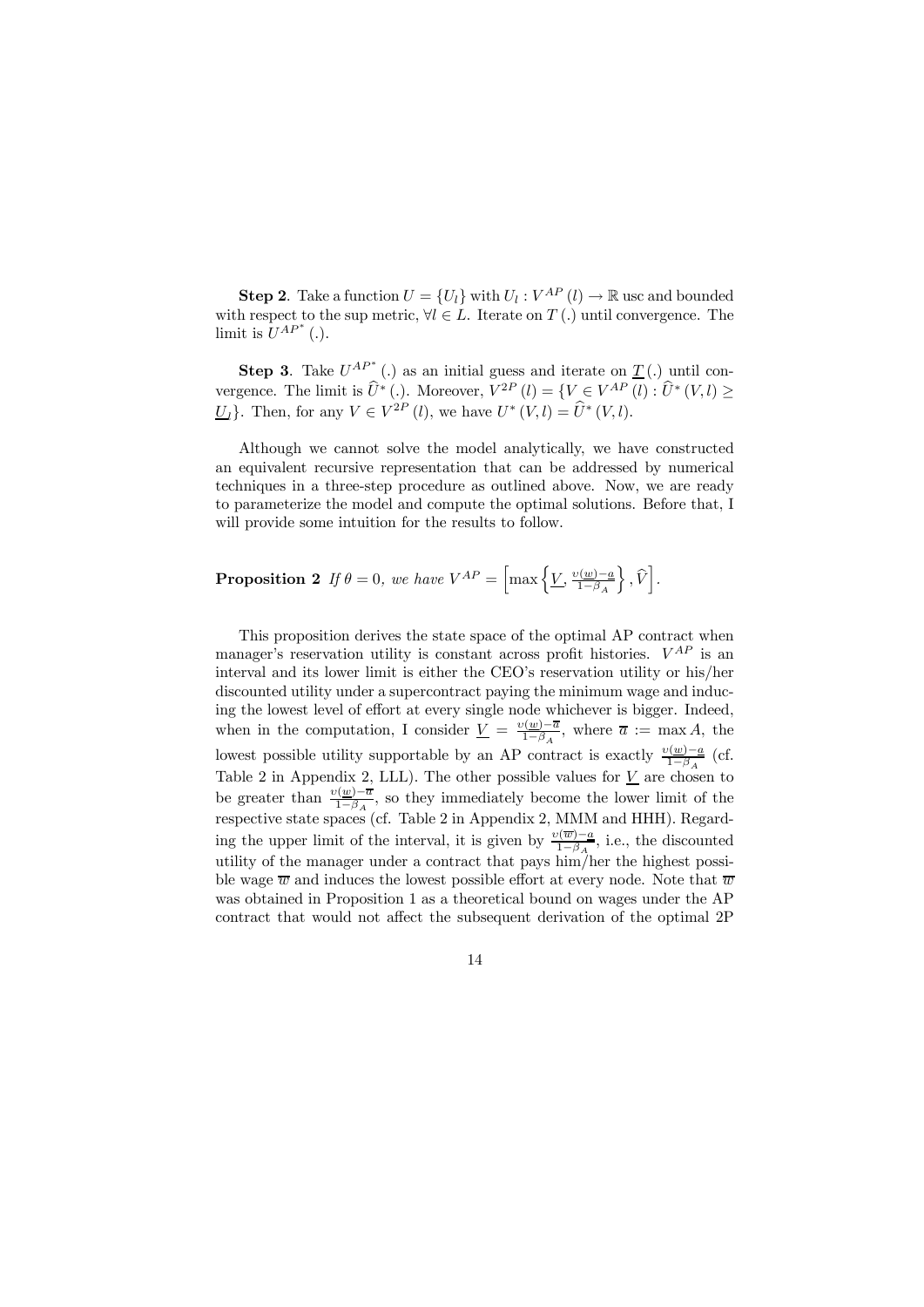contract. In practice, we can improve on this bound using economic considerations (see next section). Proposition 2 will not be affected by any uniform bound on wages. We simply need to redefine  $\overline{w}$ . One economically interesting case, however, requires that wage does not exceed the future (gross) profit realization reflecting the inability of firm's shareholders in raising additional funds to support higher compensation values for the manager. In this case, the upper limit of the state space is, indeed, affected.

For the purposes of the next proposition, let  $E_a(.)$  denote the mathematical expectation conditional on a current effort level a. For example,  $E_{\underline{a}}(y) = \sum$  $y \in Y$  $y\pi(y,\underline{a})$ .

**Proposition 3** If  $\theta = 0$  and  $w_t(. , y) \leq y, \forall y \in Y$ , we have that  $\min V^{AP} =$  $\max\left\{\underline{V}, \frac{\upsilon(\underline{w})-\underline{a}}{1-\beta_A}\right\}$  $\left\{\right\}$  and max  $V^{AP} = \frac{\max_{a \in A} \{E_a v(\min\{y,\overline{w}\})-a\}}{1-\beta_A}$ . Moreover, if <u>a</u> ∈  $\arg \max_{a \in A} \{E_a v(\min\{y, \overline{w}\}) - a\},\ \text{then}\ V^{AP}\ \text{is convex.}$ 

This proposition establishes that when the shareholders are effectively prohibited from borrowing, the maximum of the state space of the AP contract is simply the expected discounted utility of the manager under a supercontract that maximizes his/her period utility across the set of admissible actions and wages. For example, if  $A = \{a, \overline{a}\}, \overline{y} \leq \overline{w}$  and  $E_{\overline{a}}v(y) - E_{\underline{a}}v(y) < \overline{a} - a$ , then  $V^{AP} = \left[\max\left\{\underline{V}, \frac{v(\underline{w}) - \underline{a}}{1 - \beta_A}\right\}\right]$  $\Big\}$  ,  $\frac{E_a v(y)-a}{1-\beta_A}$ i (cf. Table 2 in Appendix 2, LLL, MMM, and HHH).

So far, we have established the limits of the state space  $V^{AP}$  for the case where the reservation utility of the manager remains constant across profit realizations. Since the focus of the paper is history dependent participation constraints, it would be interesting to see if we can say something about the case where the outside options vary with the history of observables. In what follows, I will concentrate on a one-period dependence.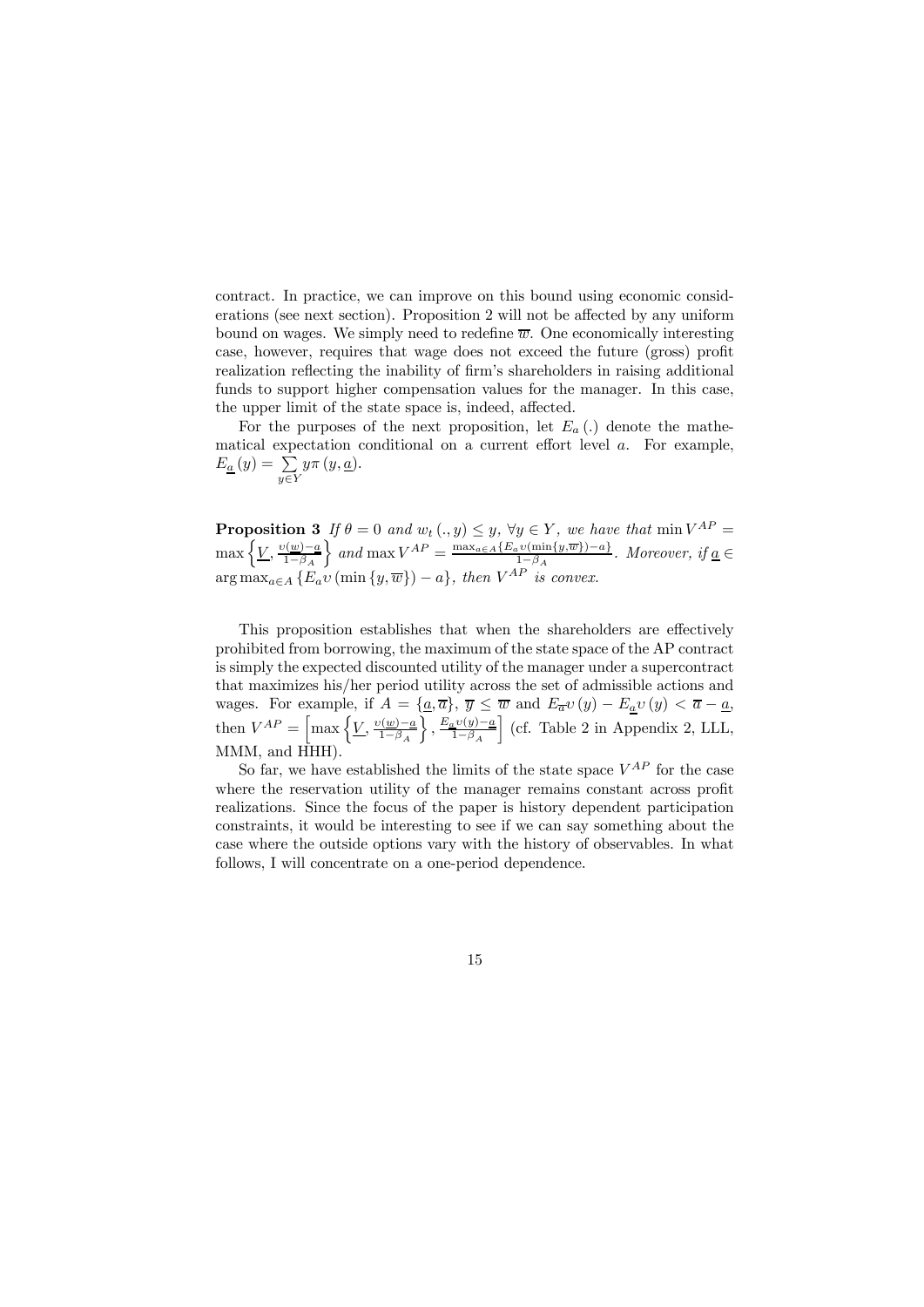**Proposition 4** Let  $\theta = 1$  and  $\underline{V}_{\hat{I}} = \min_{l \in L} \underline{V}_{l}$ . Then,  $\max V^{AP}(l) = \widehat{V}_{\hat{I}}$  $\forall l \in L$ . Moreover, if  $\max_{a \in A} {\{\beta_A E_a \underline{V} - a\}} > \underline{V}_{\widehat{l}} - \upsilon(\underline{w})$ , then  $\min V^{AP}(\widehat{l}) >$  $\underline{V}_{\widehat{l}}$ ; otherwise, min  $V^{AP} (l) = \underline{V}_{l}$ ,  $\forall l \in L$ .

Here,  $E_a V$  is the expected reservation utility of the agent tomorrow conditional on a current effort level a. Formally,  $E_a \underline{V} = \sum$  $y \in Y$  $\underline{V}_{l(y)}\pi(y,a).$ 

Before commenting on the proposition, I will introduce some more structure. Let us order the elements of  $Y$  ascendingly and index them accordingly such that the lowest element corresponds to an index 1 and the highest to an index  $n$ . We also let the reservation utilities of the manager be positively correlated with the firm's realized profit. This last assumption is made solely for the purpose of illustration; it is not necessary for establishing the result of the proposition.

Notice that the manager's reservation utility, the minimum wage, and the probability distribution of the firm's profit conditional on manager's effort are all exogenous to the model. Therefore, the proposition relates the slackness of the manager's participation constraint to the values of the exogenous parameters. Indeed, it is just a restatement of the fact that if the firm's profit is at its lowest level today and a temporary incentive-compatible contract providing the manager with the minimum wage and a continuation utility equal to the reservation value at each contingency tomorrow guarantees him/her today a utility strictly higher than his/her outside option, then the manager's participation constraint under the optimal contract will not bind at initial state  $y_1$ . Consider, for example, the case of two possible actions,  $\underline{a} < \overline{a}$ . If  $E_{\overline{a}}\underline{V} - E_{\underline{a}}\underline{V} > \frac{\overline{a}-\underline{a}}{\beta_A}$ , then  $\{\overline{a}, \underline{w}, \underline{V}_l\}_{l=1}^n$  is the temporary incentive-compatible contract that minimizes the manager's current level of utility. The worst-case scenario (from the point of view of the manager) is when the firm's profit is lowest since then his/her reservation utility is at its minimum level. If, in such a case, inducing high effort by promising the minimum salary and the respective reservation utility on any node tomorrow guarantees utility of at most the reservation level today, then manager's participation constraint binds under the optimal contract irrespective of the history of profits. If, however, the manager can only be promised a current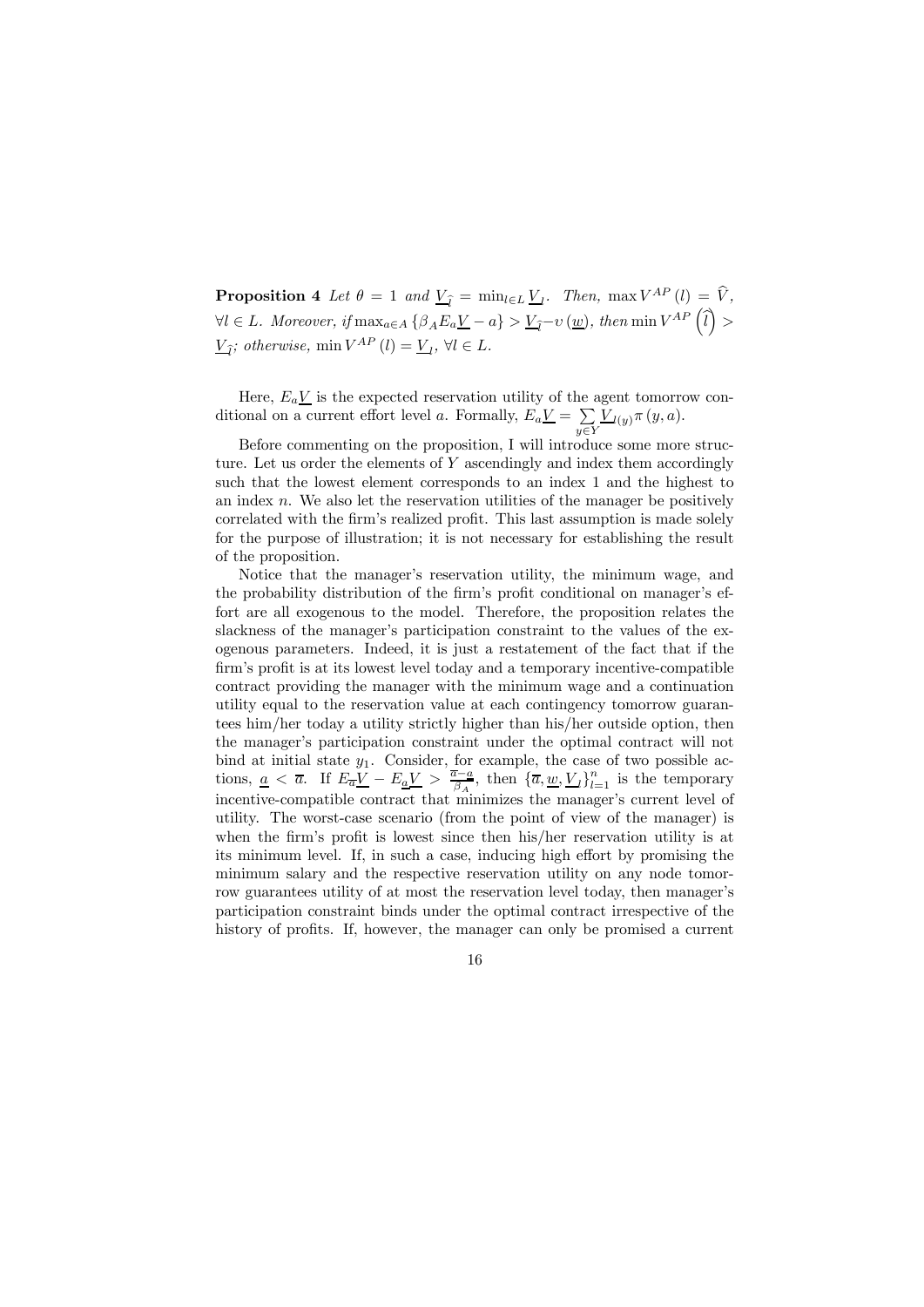utility higher than his/her reservation one, then his/her participation constraint will not bind and the shrinking of the set of possible continuation utilities from below will eventually lead to increasing the lower limit of the state space for low enough profits. Note that the shrinking of  $\widetilde{B}_1(\widetilde{X}_0)$  may lead to shrinking in  $\widetilde{B}_{l}^{i}(\widetilde{X}_{0}), l = 2,..., n - 1, i = 2,...$  even if  $\underline{V}_{l} > \underline{V}_{1}$  and  $\max_{a \in A} \{ \beta_A E_a \underline{V} - a \} > \underline{V}_l - v(\underline{w})$ . The reason is that raising min  $\widetilde{B}_1^i(\widetilde{X}_0)$ increases  $E_a$  min  $\widetilde{B}^i\left(\widetilde{X}_0\right)$  relative to min  $\widetilde{B}^i_l\left(\widetilde{X}_0\right) = \underline{V}_l$  for any  $a \in A$ .<sup>13</sup> If  $E_{\overline{a}}\underline{V} - E_{\underline{a}}\underline{V} < \frac{\overline{a}-\underline{a}}{\beta_A}$ , then letting the manager shirk by paying him/her the minimum wage and promising him/her the reservation utility at any continuation node is temporary incentive-compatible and minimizes the agent's current level of utility. The same analysis as before applies.

Proposition 4 indicates that, ceteris paribus, decreasing (increasing) the variance of the manager's reservation utility, his/her patience, utility of effort, or utility of consuming the legally-established minimum wage level will increase (decrease) the number of scenarios under which the manager's participation constraint would actually be binding. In the extreme case where the manager's reservation utility,  $V$ , is constant across the history of observables (i.e.,  $\theta = 0$ ) and is (reasonably assumed) higher or equal to the lowest utility level supportable by an admissible incentive-compatible contract ignoring the issue of manager's commitment,  $\frac{v(w)-a}{1-\beta_A}$ , then the result of Proposition 4 reduces to min  $V^{AP} = V$  as also implied by Proposition 2, i.e., the poorest (in initial expected discounted utility terms) manager is guaranteed exactly his/her reservation utility level under the optimal contract. What would happen, however, if the manager's reservation utility actually varies across the observed profit histories?

Corollary 1 If  $\theta = 1$ ,  $\underline{V}_{\hat{l}} = \min_{l \in L} \underline{V}_{l} \le \frac{\nu(\underline{w}) - a}{1 - \beta_A}$  and  $\exists l \in L : \underline{V}_{l} > \underline{V}_{\hat{l}}$ , then  $\min V^{AP} \left(\widehat{l}\right) > \frac{\upsilon(\underline{w}) - \underline{a}}{1 - \beta_A}.$ 

<sup>13</sup>Notice that  $E_a$  min  $\widetilde{B}^i\left(\widetilde{X}_0\right) = \sum_{i=1}^n E^i$  $y \in Y$  $\min\left(\widetilde{B}_{l\left(y\right)}^{i}\left(\widetilde{X}_{0}\right)\right)\pi\left(y,a\right).$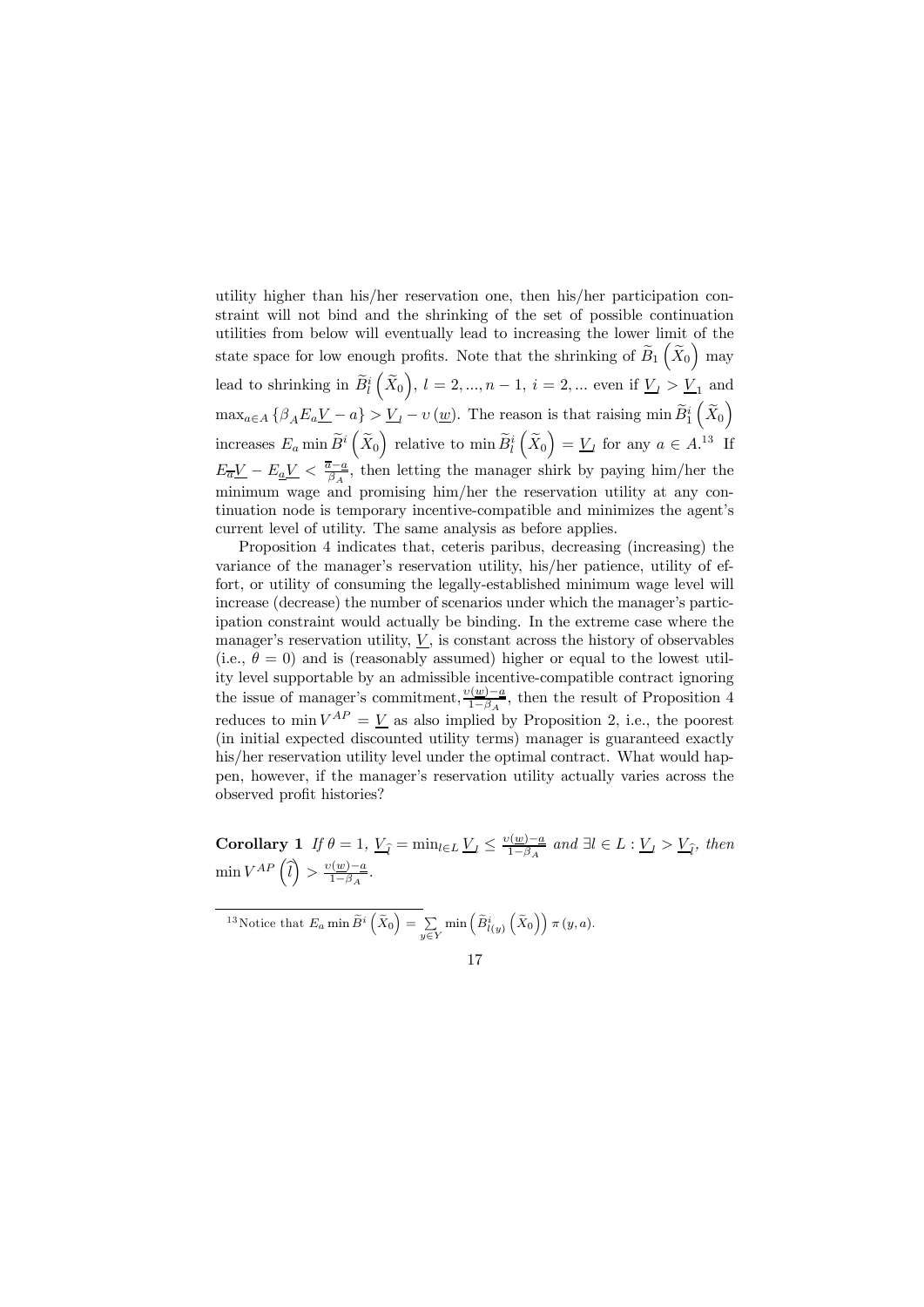The corollary says that if we have a  $(non-reducible)^{14}$  one-period dependence (i.e., reservation utilities at the beginning of each period do vary only with the profit realized at the end of the previous period) and we consider a manager who can essentially commit in the worst-case scenario (i.e.,  $\underline{V}_{\widehat{l}} \leq \frac{v(\underline{w}) - \underline{a}}{1 - \beta_A}$ , there will be cases under the optimal contract where the manager would receive utility strictly higher than the respective value of his/her outside option.

For higher values of  $\underline{V}_{\hat{l}}$ , whether participation will bind or not depends on the specific parameter values. Nevertheless, if the manager's reservation utilities are not bunched on a very tiny interval, we would expect some gain above reservation utility levels for the least wealthy of the managers with worse performance records.15

To summarize, if the manager's reservation utilities are sufficiently dispersed, his/her participation constraint will not bind under the worst case scenario, which is also observed if the manager can essentially commit when his/her outside option is at its lowest value. In other words, the minimum utility the CEO can be promised for initial histories characterized by lower reservation utility is generally boosted by higher reservation utilities for other states. Alternatively put, the optimal contract provides the CEO with some insurance against fluctuations in the value of his/her outside options. In case of positive correlation between firm's profit and manager's reservation utility, this translates into the participation constraint of the manager being non-binding in states characterized by low profits.

Another point that deserves attention is whether  $V^{AP}$  is convex. We have seen that when the reservation utility of the principal is constant across profit

<sup>&</sup>lt;sup>14</sup>Note that assuming  $\theta = 1$  and  $\underline{V}_l = \underline{V}$ ,  $\forall l \in L$ , is equivalent (or, alternatively put, is reducible) to  $\theta = 0$  with a manager's reservation utility of  $\underline{V}$ .

 $15$  In the next section, I consider positive correlation between yesterday's profit and manager's current reservation utility (i.e., a one-period positive dependence). The reservation utility values generally allow for the more interesting case of non-binding participation constraints. The state space  $V^{AP}$  is estimated numerically (for different combinations of reservation utility values and different borrowing arrangements) and the results are presented in Table 2 in Appendix 2. They indicate that if  $\max_{a \in A} {\beta_A E_a V - a} > V_{\hat{I}} - v(\underline{w})$ . there is some utility gain on the lower limit of the state space for all but the best-record managers. Another observation is that the worse the record, the higher the gain.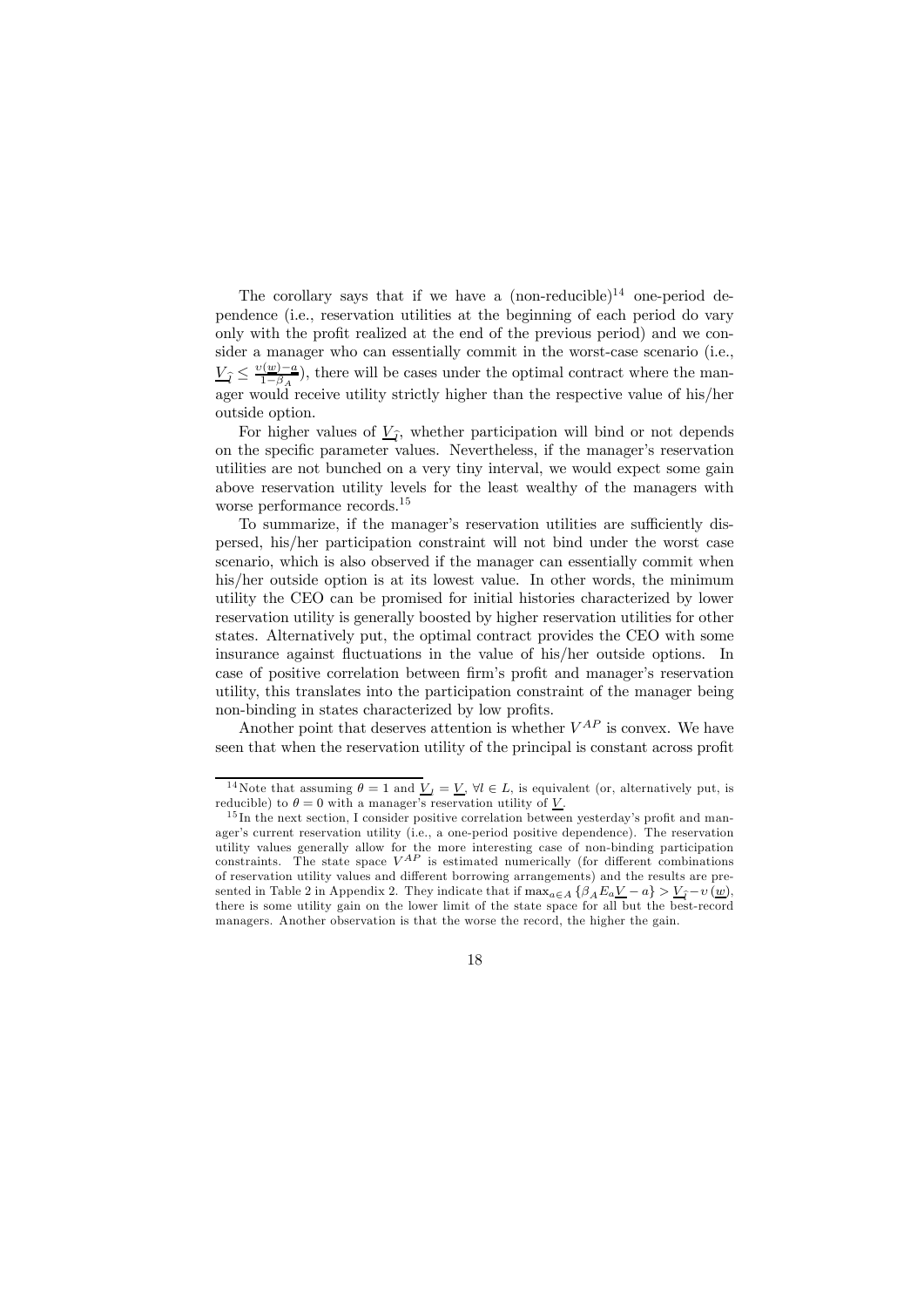histories, the state space is indeed an interval. This result, however, cannot be easily generalized for the case of varying reservation utilities. Indeed, if for some  $i = 1,...$  the set  $\widetilde{X}_i := \widetilde{B}^i\left(\widetilde{X}_0\right)$  exhibits a hole, then this hole can potentially persist into  $V^{AP}$ . Let us assume that  $\theta = 1, A = {\underline{a}, \overline{a}}$ ,  $\underline{a} < \overline{a}$ ,  $\exists l \in L : \underline{V}_l > \min_{l \in L} \underline{V}_l$ , i.e., we have a non-reducible one-period dependence and two possible levels of effort. Consider  $\widetilde{B}(\widetilde{X}_0)$ . Is it convex given that  $X_0$  is? Let  $V_a$  and  $V_{\overline{a}}$  be the sets of initial utility values that are supportable by admissible incentive-compatible contracts guaranteeing continuation utilities in  $\bar{X}_0$  and inducing low and, respectively, high effort. Note that both these sets are compact and convex. Then,  $\tilde{B}(\tilde{X}_0)$ is convex if and only if  $V_{\underline{a}} \cap V_{\overline{a}} \neq \emptyset$ . From the proof of Proposition 4, we know that  $\max V_{\underline{a}} > \max V_{\overline{a}}$ , so the necessary and sufficient condition for the convexity of  $\widetilde{B}(\widetilde{X}_0)$  is equivalent to  $\max V_{\overline{a}} \geq \min V_{\underline{a}}$ . It is not straight-forward, however, to derive this condition in terms of parameters. We can certainly derive sufficient conditions, but they need not be necessary. For example, let  $\widetilde{y} \in \arg \max_{y \in Y} \{\pi(y, \overline{a}) - \pi(y, \underline{a})\}$  and  $\overline{V} = \max_{l \in L} V_l$ . Take the contract  $\{\underline{a}, v(\underline{w}), \underline{\overrightarrow{V}}\}$  which is clearly incentive-compatible and guarantees the manager an initial utility of  $v(\underline{w}) + \beta_A \overline{V} - \underline{a}$ . Now, consider the contract recommending high effort while promising wage  $\overline{w}$  and a continuation utility  $\hat{V}$  if the profit realization is  $\tilde{y}$  and, respectively, w and  $\overline{V}$  otherwise. This contract would be incentive compatible and would guarantee the manager an initial utility of at least  $v(\underline{w}) + \beta_A \overline{V} - \underline{a}$  if  $\overline{a}$  –  $a \leq \min\{(\pi(\widetilde{y}, \overline{a}) - \pi(\widetilde{y}, \underline{a}))\left(v(\overline{w}) + \beta_A\widehat{V} - v(\underline{w}) - \beta_A\overline{V}\right), \pi(\widetilde{y}, \overline{a})\left(v(\overline{w}) + \beta_A\widetilde{V} - v(\underline{w})\right)\}$  $\beta_A \hat{V}$ ) –  $\pi (\tilde{y}, \underline{a}) (v (\underline{w}) + \beta_A \overline{V})$ . This inequality is basically satisfied if  $\overline{V}$  is not too high. Notice, however, that by Proposition  $4 \overline{V}$  will be higher the next iteration if  $\max_{a \in A} {\{\beta_A E_a V - a\}} > V_{\hat{i}} - \nu (\underline{w})$ , i.e., if the guess for the state space shrinks. Also note that while we have constructed a sufficient condition for the convexity of  $\widetilde{B}(\widetilde{X}_0)$ , this condition is far from necessary.

Given the previous discussion, can we say anything more about the properties of the value function  $U^{AP}$  and its associated policies? We already know by Proposition 5 in Morfov (2010) that  $U^{AP*}$  is upper semi-continuous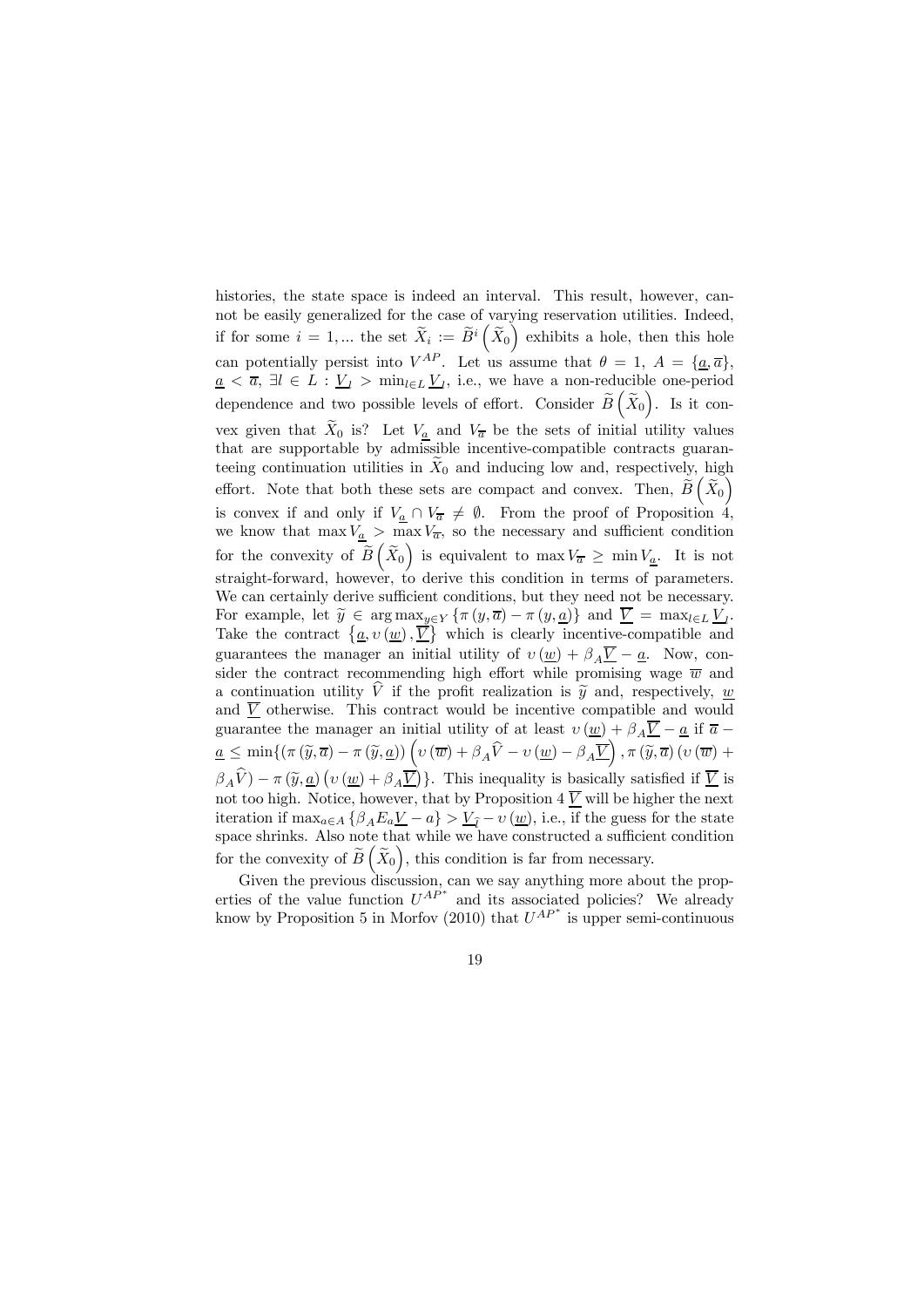(usc) and bounded. Is it continuous? For any  $l \in L$  and  $V \in V^{AP}(l)$ , define  $\Gamma_{AR}^{AP}(V, l) := \{c_R : (5)$ -(8), (10) hold at  $(V, l)$  and  $G_R^{AP}(V, l) := \{c_R \in \mathbb{R}^N : (C_R \cap \mathbb{R}^N) \mid \mathbb{R}^N \leq \mathbb{R}^N \}$  $\Gamma_R^{AP}(V, l)$  :  $U^{AP^*}(V, l) = E_a(y - w_+(y) + \beta_P U_{l+(l,y)}^{AP^*}(V_+(y)))\}$ . Namely,  $\Gamma_R^{AP}$  (V, l) is the set of admissible, incentive-compatible, one-period contracts guaranteeing the participation of the manager and providing him/her with utility V at initial history l, while  $G_R^{AP}(V, l)$  is the subset of optimal (from the point of view of the principal) contracts.

# **Proposition 5** For any  $l \in L$ ,  $\Gamma_R^{AP}(.l)$  is upper hemi-continuous on  $V^{AP}(l)$ .

To show that the value function  $U^{AP}$  is continuous on  $V^{AP}$ , we also need  $\Gamma_R^{AP}$  (., l) to be lower hemi-continuous on  $V^{AP}$ . This is where the problem stems from. For example, consider two possible effort levels  $\underline{a} < \overline{a}$  and let  $V_{\underline{a}}^{AF}$ and  $V_{\overline{a}}^{AP}$  be the sets of initial utility values that are supportable by admissible incentive-compatible contracts guaranteeing continuation utilities in  $V^{AP}$ and inducing low and, respectively, high effort. Fix  $l \in L$ . By Proposition 4,  $\max_{\mathbf{A}} V_{\mathbf{A}}^{AP}(l) > \max_{\mathbf{A}} V_{\overline{\mathbf{a}}}^{AP}(l)$ ; therefore, if  $V^{AP}$  is convex,  $\Gamma_{R}^{AP}(l,l)$  may violate lower hemi-continuity at max  $V_a^{AP} (l)$  and/or max  $\left\{\min V_a^{AP} (l), \min V_a^{AP} (l)\right\}$ . Call these points  $V_1$  and  $V_2$ , respectively. Then, by the theorem of the maximum<sup>16</sup>  $U^{AP}$ <sup>\*</sup> (., l) will be continuous and  $G^{AP}_{R}$  (., l) will be upper hemicontinuous on  $V^{AP}$  (l)  $\{V_1, V_2\}$ . If  $\theta = 0$ , we know that  $V^{AP}$  is convex, so the previous analysis applies.

Notice that the problems surrounding the potential discontinuities of  $\Gamma_R^{AF}$ may be related to the possible non-convexity of the set of effort levels,  $A^{17}$ However, in view of the numerical estimation, working with an interval of efforts is unfeasible. Moreover, multiple actions may require ranking conditions and the calibration of such a model may prove a difficult task. Therefore, in

<sup>&</sup>lt;sup>16</sup> See, for example, Stokey and Lucas (1989).

<sup>&</sup>lt;sup>17</sup>Indeed, the problem may be attenuated if we assume A convex [cf. Phelan and Townsend (1991)].

<sup>20</sup>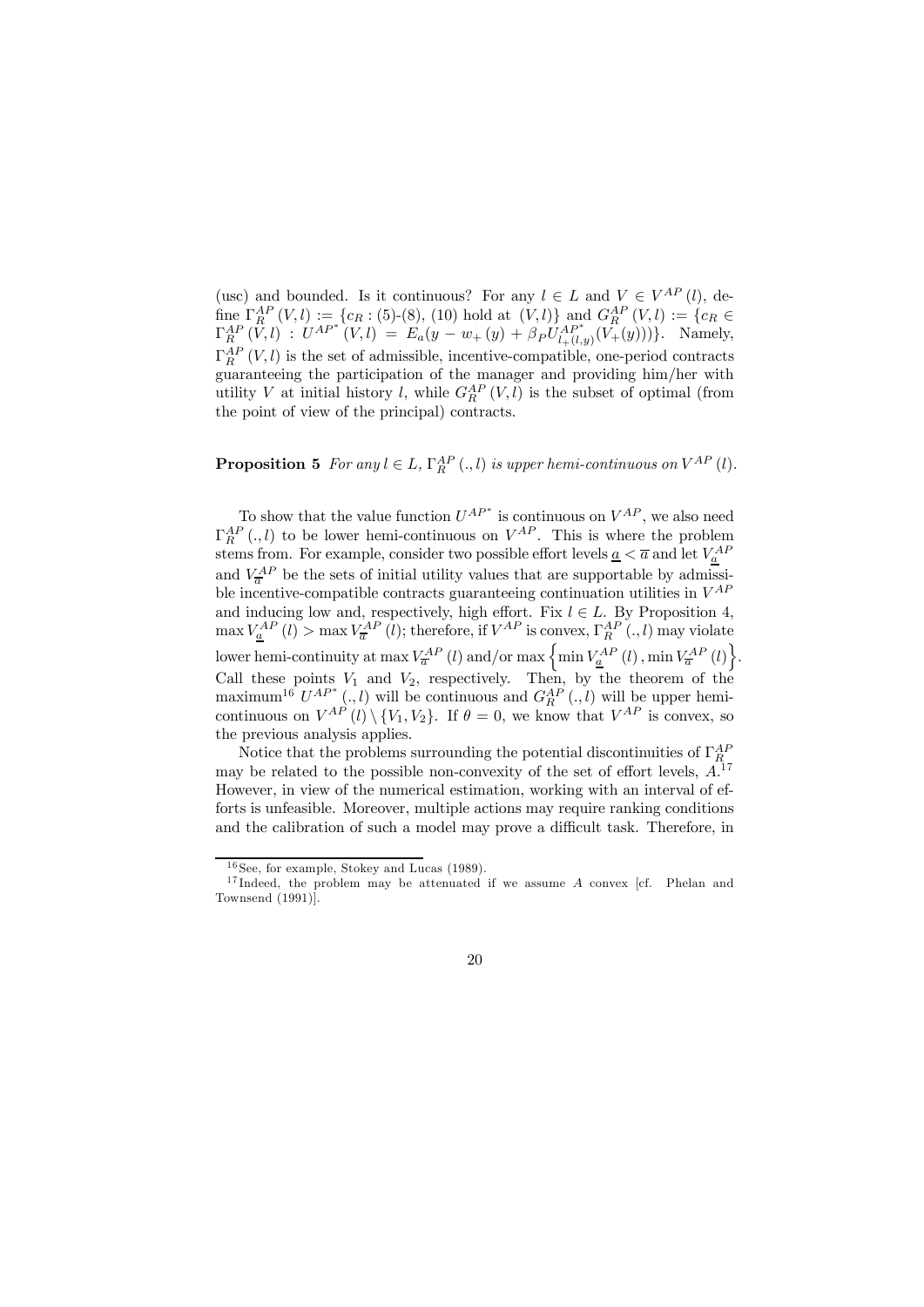the next section, I will concentrate on the case of only two possible levels of managerial effort: high (working hard) and low (shirking).<sup>18</sup>

# 3 Computation and Results

The computation of the model starts with solving for  $V^{AP}$ , the set of manager's expected discounted utilities supportable by an AP contract. While Proposition 14 from Morfov (2010) gives the theoretical background for the estimation of  $V^{AP}$ , some caveats remain. In particular,  $\widetilde{B}$  is a set operator and in order to apply the iterative procedure in practice we need an efficient representation of the sequence of sets  $\left\{ \widetilde{X}_{i}\right\}$  $i \in \mathbb{Z}_{+}$ . For the class of infinitely repeated games with perfect monitoring, Judd, Yeltekin and Conklin (2003) are able to construct inner and outer convex polytope approximations based on the convexification of the equilibrium value set through a public randomization device. Here, I follow a more general approach which does not rely on assuming that  $V^{AP}$  is convex or convexifying it by introducing public randomization.<sup>19</sup> The main idea is to discretize the elements of the initial guess  $\widetilde{X}_0$  and start extracting small open intervals, the midpoints of which are unfeasible with respect to  $\widetilde{X}_0$ . The extraction is done elementwise without updating the previous elements. In particular, I start from the discretization

 $18$  Note that if we presuppose the optimality of a certain level of effort, say high effort [see, for example, Aseff (2004)], we will have  $V^{AP} = V_{\underline{a}}^{AP}$  convex,  $\Gamma_R^{AP}$  lower hemi-continuous and, therefore (given Proposition 5), continuous, so by the theorem of the maximum  $U^{AP*}$ will be continuous and  $G_R^{AP}$  will be upper hemi-continuous. Such an assumption, however, is not as innocuous as it may seem since it appears that shirking (low effort) is optimal for a wide interval of initial utility values in the upper region of the state space (see Figure 10).

<sup>&</sup>lt;sup>19</sup> Such a general approach is particularly useful in addressing extensions as for example estimating the endogenous state space of agent's expected discounted utilities supportable by an AP stock option contract, because of the non-convexities inherent to the stock option contract.

<sup>21</sup>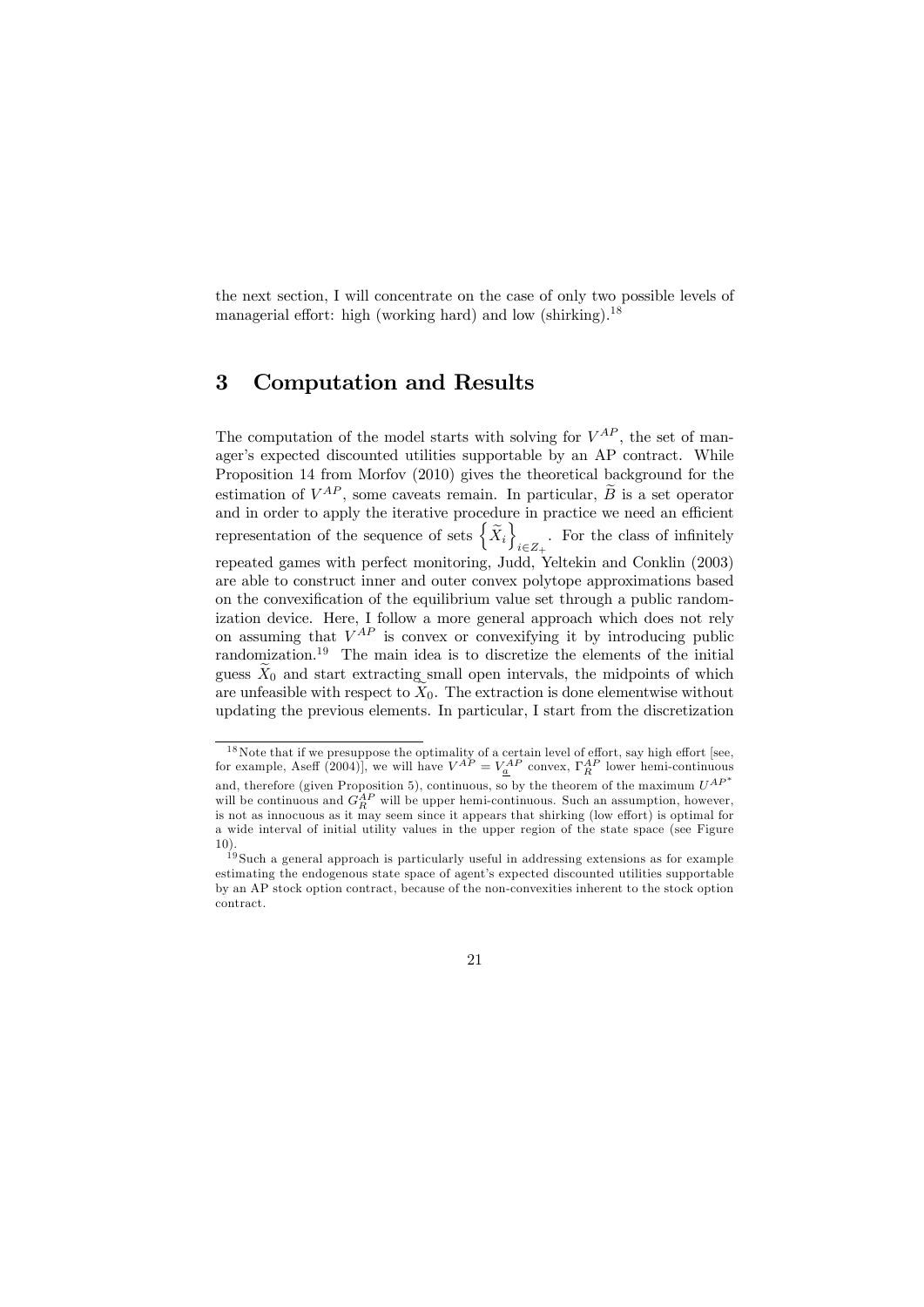of the first<sup>20</sup> element of  $\widetilde{X}_0$ , find the points that cannot be supported by a oneperiod AP contract with a continuation utility profile contained in  $\widetilde{X}_0$ , i.e., the points of the discretization which are not in the first element of  $\widetilde{B}(\widetilde{X}_0)$ , and extract small open balls around these points. Next, I find the gridpoints in the second element of  $\overline{X}_0$  which are unfeasible with respect to  $\overline{X}_0$ , extract their small open neighborhoods and proceed in a similar fashion until I cover all the elements of  $X_0$ . The remaining set, i.e.,  $X_0$  less the extracted intervals, becomes  $\tilde{X}_1$ , our new guess for  $V^{AP}$ . Given that  $\tilde{X}_0$  is a vector of  $n^{\theta}$  closed intervals in  $\mathbb{R}$ , each of the  $n^{\theta}$  elements of  $\widetilde{X}_1$  will be a finite union of closed intervals in R. In order to increase efficiency, intervals with length less than some prespecified level are reduced to their midpoints. The procedure stops if for each element of  $X_i$  the number of closed intervals representing it equals the respective number for the same<sup>21</sup> element in  $\widetilde{X}_{i-1}$  and, in addition, the representation of  $\widetilde{X}_i$  differs from the representation of  $\widetilde{X}_{i-1}$  by less than some prespecified tolerance level. In order to apply this stopping criterion, one still needs to construct a measure for the difference between representations. For this purpose, I find the difference in absolute terms between each endpoint (minimum or maximum point) of each interval of each element of  $X_i$  and  $\tilde{X}_{i-1}$  respectively and take the maximum one to be the difference between the representations of  $\widetilde{X}_i$  and  $\widetilde{X}_{i-1}$ . This difference is well defined given that the two representations share the same structure, which is actually the first condition of the stopping criterion.

Once  $V^{AP}$  is obtained, it is elementwise discretized and used as a state space in the dynamic program for obtaining  $U^{AP}$ <sup>\*</sup>. At each iteration, the guess for  $U^{AP*}$  being defined only on the discretization needs to be interpolated over the state space. Interpolation is also required in the subsequent iterative procedure which uses  $U^{AP*}$  as an initial guess for  $\widehat{U}^*$ , the extension of  $U^*$  on  $V^{AP}$ 

It should be noted that for computational purposes, I do not work with w directly, but use  $v := v(w)$  instead. This simple change of variables makes

<sup>&</sup>lt;sup>20</sup>Note that  $\tilde{X}_0$  is a Cartesian product of  $n^{\theta}$  sets.<br><sup>21</sup>Here, 'same' refers to the index of the element, i.e. to the initial history to which it corresponds.

<sup>22</sup>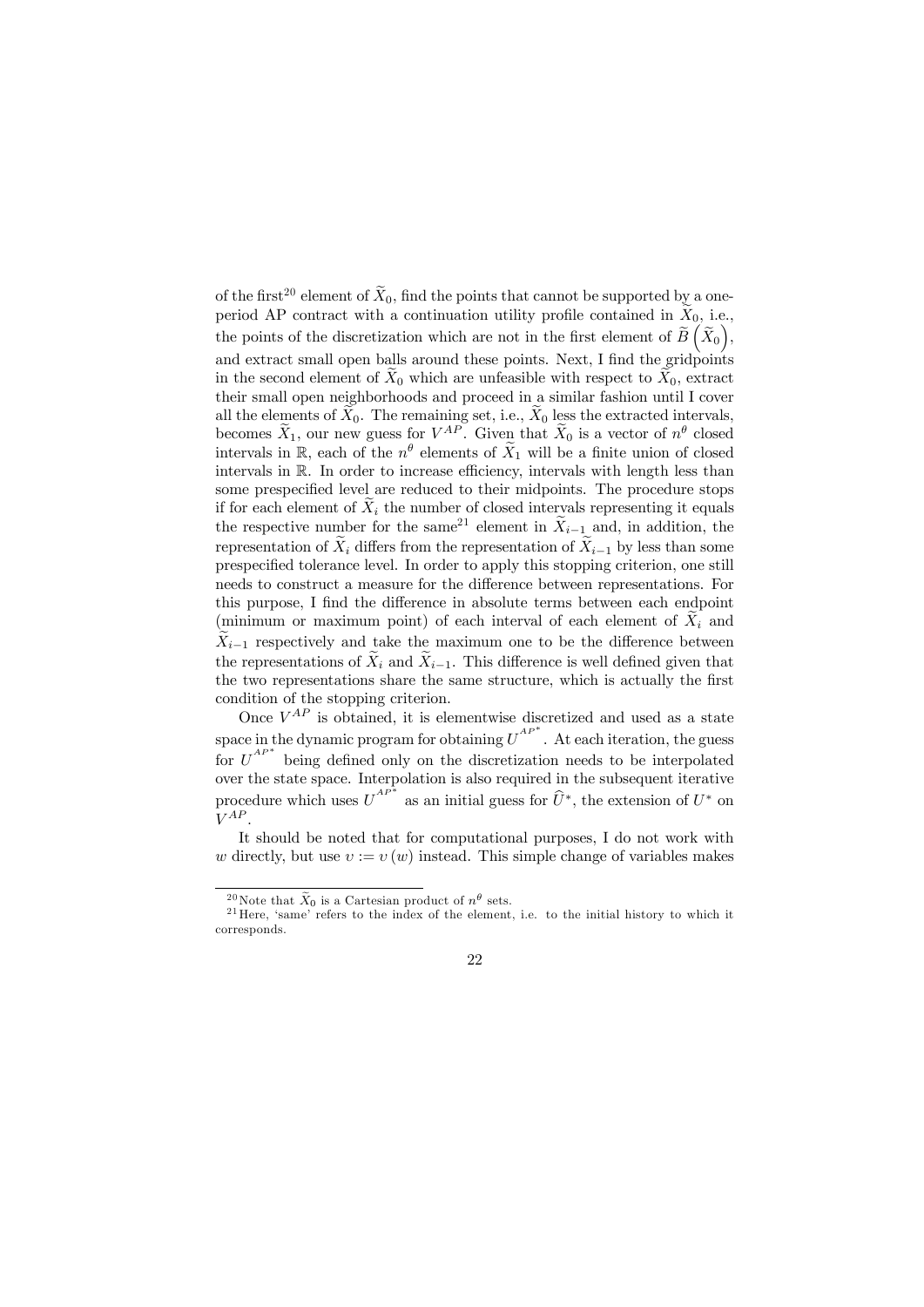the set of constraints linear in  $a, v$ , and  $V_{+}$ , which significantly improves the numerical optimization. We can always recover the optimal wage by inverting the optimal  $v$ .

Table 2 in Appendix 2 contains  $V^{AP}$ , the state space of the optimal AP contract. The results are obtained by parameterizing the model in line with the calibration of Aseff and Santos (2005) based on the results of Hall and Liebman (1998) and Margiotta and Miller (2000). Namely, the set of pos-  $\{y_{(1)}, y_{(2)}, y_{(3)}\} = \{0.55, 1.125, 1.7\}$ , the space of effort levels  $A = \{a, \overline{a}\}$ sible profit realizations which are interpreted as stock price returns  $Y =$ {0.1253, 0.1469}, the conditional probabilities  $\pi (y_{(1)}, \underline{a}) = 0.1508, \pi (y_{(2)}, \underline{a}) =$  $0.8121,\,\pi\left(y_{(3)},\underline{a}\right)=0.0371,\,\pi\left(y_{(1)},\overline{a}\right)=0.1268,\,\pi\left(y_{(2)},\overline{a}\right)=0.8082,\,\pi\left(y_{(3)},\overline{a}\right)$  $= 0.065^{22}$  I fix  $w = 0$  and equalize the discount factors for the agent and the principal  $\beta_A = \beta_P = 0.96$ . The period utility with no effort,  $v(.) = \sqrt{(.)}$ , is as in Aseff  $(2004)^{23}$ . The reservation utility of the principal is assumed constant across initial histories with a value  $U = 0$ . As regards the upper bound of the manager's compensation, I consider three different cases. Case 1 uses Proposition 1 to derive the uniform upper bound for the wage  $\overline{w}$  given the minimum reservation utility of the principal  $U$ . Cases 2 and 3 still honor the upper bound  $\overline{w}$ , but impose further restrictions on the manager's period compensation<sup>24</sup> Case 2 bounds the wage by  $\overline{y}$  at each contingency.<sup>25</sup> It implicitly allows the shareholders to borrow up to  $\overline{y} - y$  every period given a realized profit y. Case 3 implicitly prevents the shareholders from borrowing. At each possible contingency, they can pay the CEO no more than the realized profit. For case 1, I take the upper bound for the initial guess  $\hat{V} = \frac{v(\overline{w}) - a}{1 - \beta_A}$ , while for cases 2 and 3, I use  $\hat{V} = \frac{v(\min{\{\overline{w},\overline{y}\}})-a}{1-\beta_A}$ . I analyze the case of  $\theta = 1$ , which encompasses  $\theta = 0$  as a subcase. Then, I have to deal with  $n^{\theta} = 3$  (initial

<sup>&</sup>lt;sup>25</sup>Remember that  $\overline{y}$  is the highest possible profit realization, i.e.  $y_{(3)}$  in our setting.



 $22$ Aseff and Santos (2005) actually consider two conditional distributions over an interval of possible stock price returns [0.55, 1.7]. In this numerical experiment, I concentrate the mass of each distribution on 3 points of this interval: the minimum, middle, and maximum point.

<sup>&</sup>lt;sup>23</sup> Running the algorithm with  $v(w) = log(1 + w)$  as in Aseff and Santos (2005) showed no qualitative changes in the results.

 $24$  Cf. Wang (1997).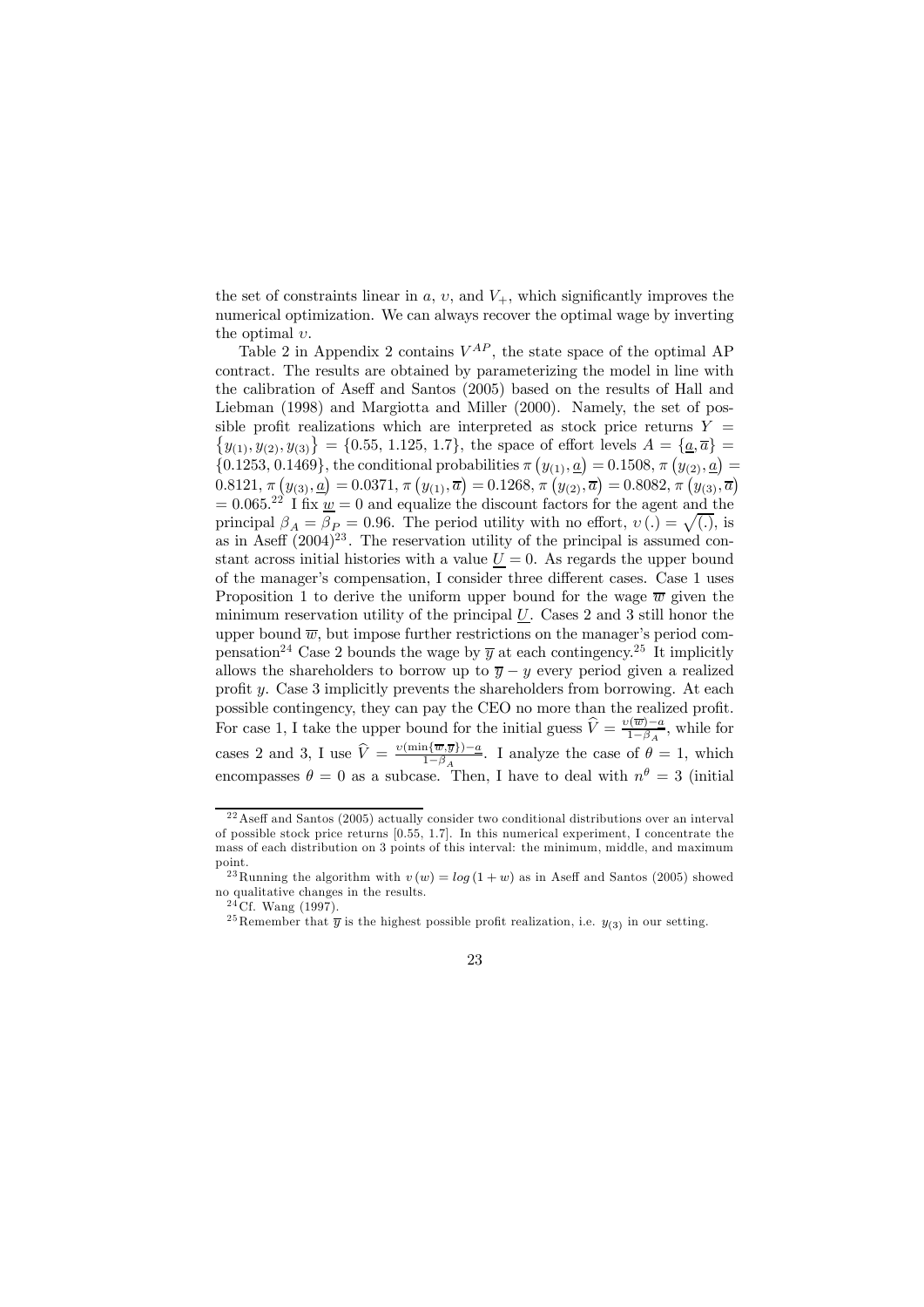history) states. I use the natural notation  $l$  for the state with initial history  $y_{(l)}, l \in \{1, 2, 3\}$ . I consider three possible values for the reservation utility of the CEO: L=  $\frac{v(\underline{w})-\overline{a}}{1-\beta_A}$  = -3.6725, M = 0, H = -L. Then, I analyze the more interesting case of nonnegative correlation between initial histories and manager's reservation utilities. This limits the number of possible combinations of reservation utility values across initial histories to 10. For example, LMH, which stays for  $\underline{V}_1 = L, \underline{V}_2 = M, \underline{V}_3 = H$ , is allowed, while LHM is not. Note that KKK is equivalent to the case of  $\theta = 0$  and  $\underline{V} = K$ , where K∈{L,M,H}. Each cell of Table 2, contains  $V^{AP}$  for a particular combination of reservation utility values (table rows) and a particular case (table columns). In each cell, the left subcolumn corresponds to the intervals' minimum points and the right - to the maximum points, while each subrow corresponds to a particular initial history. For example, for LMH, (case) 1,  $V^{AP}$  (1) = [0.8275, 843.0178],  $V^{AP}(2) = [0.8200, 843.0178], V^{AP}(3) = [3.6725, 843.0178].$ 

The results suggest that for any  $l \in \{1,2,3\}$ ,  $V^{AP}(l)$  is convex from where come the single intervals in Table 2. Note that at least for cases 1 and 2 the upper bound of  $V^{AP}$  (.) remains constant across initial histories and reservation utility combinations. In fact, it equals the theoretical bound given the case:  $\frac{v(\overline{w})-\underline{a}}{1-\beta_A}$  for case 1 and  $\frac{v(\overline{y})-\underline{a}}{1-\beta_A}$  for case 2. This means that wages can be high enough to support high expected discounted utilities for the manager. Note, however, that  $V^{2P} \subset V^{AP}$  and we lose high utility values in solving for  $U^*$  as Figure 1 in Appendix 2 indicates. The reason is that the value function is decreasing in the upper region of  $V^{AP}$ , which results in violations of the principal's participation constraint for high utility values of the manager.

Since the results are similar across cases, we concentrate on the economically motivated cases 2 and 3 with a special focus on case  $3.^{26}$  Figures 1 and 2 plot  $U^*$  and  $U^{AP^*}$  over  $V^{AP}$  for cases 2 and 3 respectively. In each graph,

 $2<sup>6</sup>$ As regards the numerical computation, case 3 is the clearest case followed by case 2. Case 1 is the noisiest case since the state space of the auxiliary problem,  $V^{AP}$ , is the largest due to the higher upper bound of the manager's utility,  $\hat{V}$ . This requires a coarser grid and also introduces numerical mistakes due to the high absolute values of the negative numbers the guess for (and the actual)  $U^{AP}$ <sup>\*</sup> takes in the upper regions of the state space, regions which we in fact lose when estimating  $U^*$  since they violate principal's participation.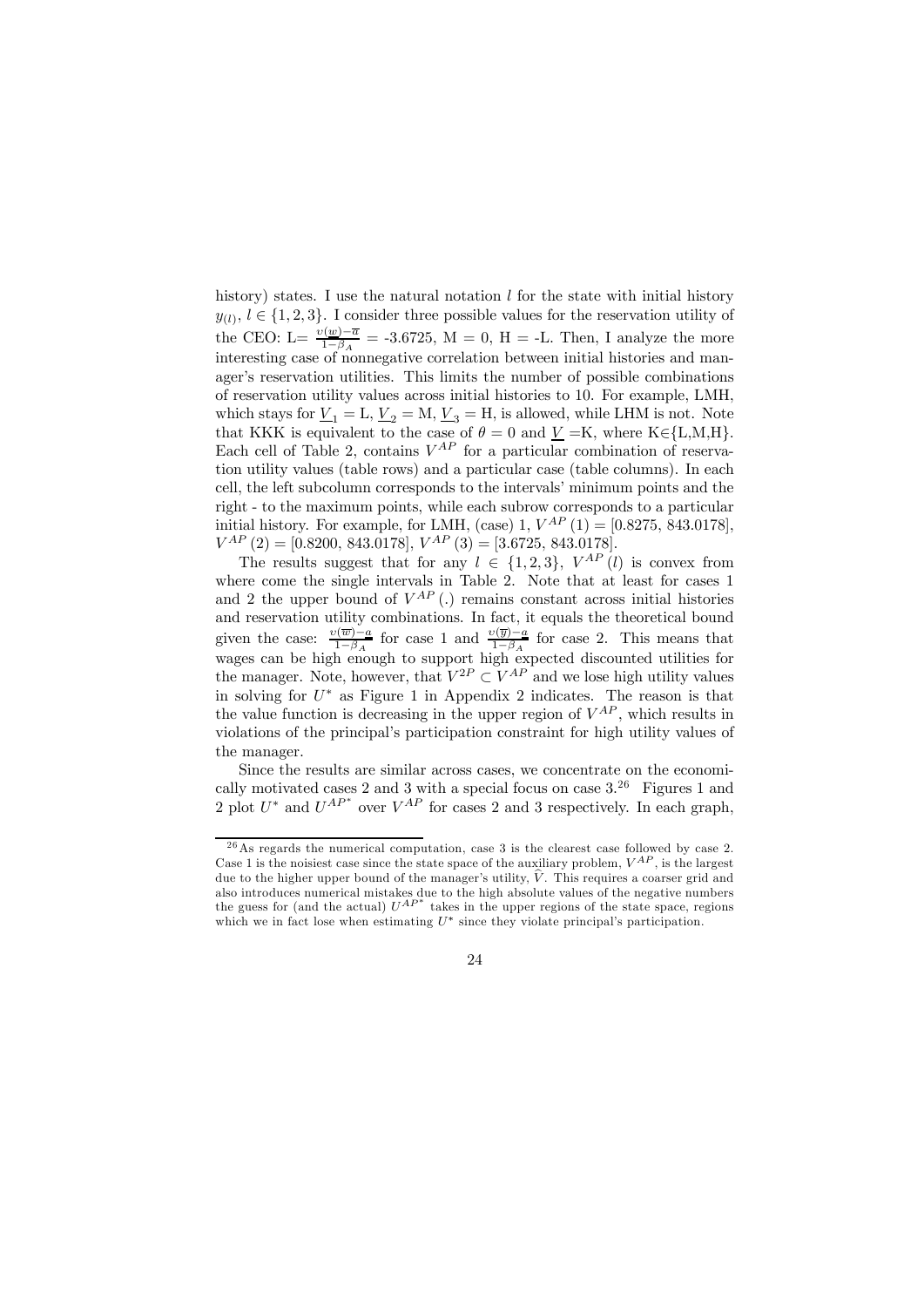the left panel corresponds to an initial history 1, the middle - to 2, and the right - to 3. Note that although similar, the value functions are not the same across initial profit histories for both the auxiliary and the original problem. The main difference comes from the substantial shrinking of the state space from the left when the initial history is the one characterized by the highest reservation utility (i.e., 3). Given an initial history 3, the maximum utility the principal can get by signing an AP or 2P contract with the CEO is less than what he/she can obtain under 1 or 2 since the contract should guarantee a higher initial utility to the manager. Note that  $U^*$  and  $U^{AP^*}$  are almost identical for case 3, while  $U^*$  does not cover the uppermost part of the domain of  $U^{AP*}$  in case 2. The reason is that very high initial utility promises should be supported with sufficiently high wages, which would eventually decrease the expected discounted utility of the principal below its reservation value at some node. Therefore, in case 2, the minimum utility the principal can obtain by signing a 2P contract with the manager is higher than the minimum under an AP contract. This is not observed (or, in general, less pronounced) for case 3 since then the principal is essentially prevented from borrowing, so he/she cannot offer the manager wages that are sufficiently high to violate his/her own participation constraint under the 2P contract. The graph also suggests that the value functions are concave and monotonically decreasing, properties which, however, are not so easy to generalize.

Regarding the characteristics of the optimal contract, the recommended effort level is predominantly the high one. However, low effort appears to be optimal in some utility regions. Since the results are similar across cases, I only report the relationship for LMH, case 3. As Figure 3) indicates, shirking is optimal for sufficiently high initial utility values. Intuitively, the manager is so rich (in expected utility terms) that the firm cannot effectively reward or punish him/her and, therefore, finds motivating him/her to exert high effort suboptimal. The CEO's utility tomorrow increases in both the endof-period profit and the initial utility promise as illustrated in Figures 4 and 5 respectively. Let us focus on Figure 4 which plots the relation for each possible initial utility. While the future utility promise is basically flat for high initial utilities, for low utility values the increase is driven by the participation constraint of the agent which is binding tomorrow at a profit realization  $y_{(3)}$ . This is also reflected on the left and the middle panel of Figure 5 as the kink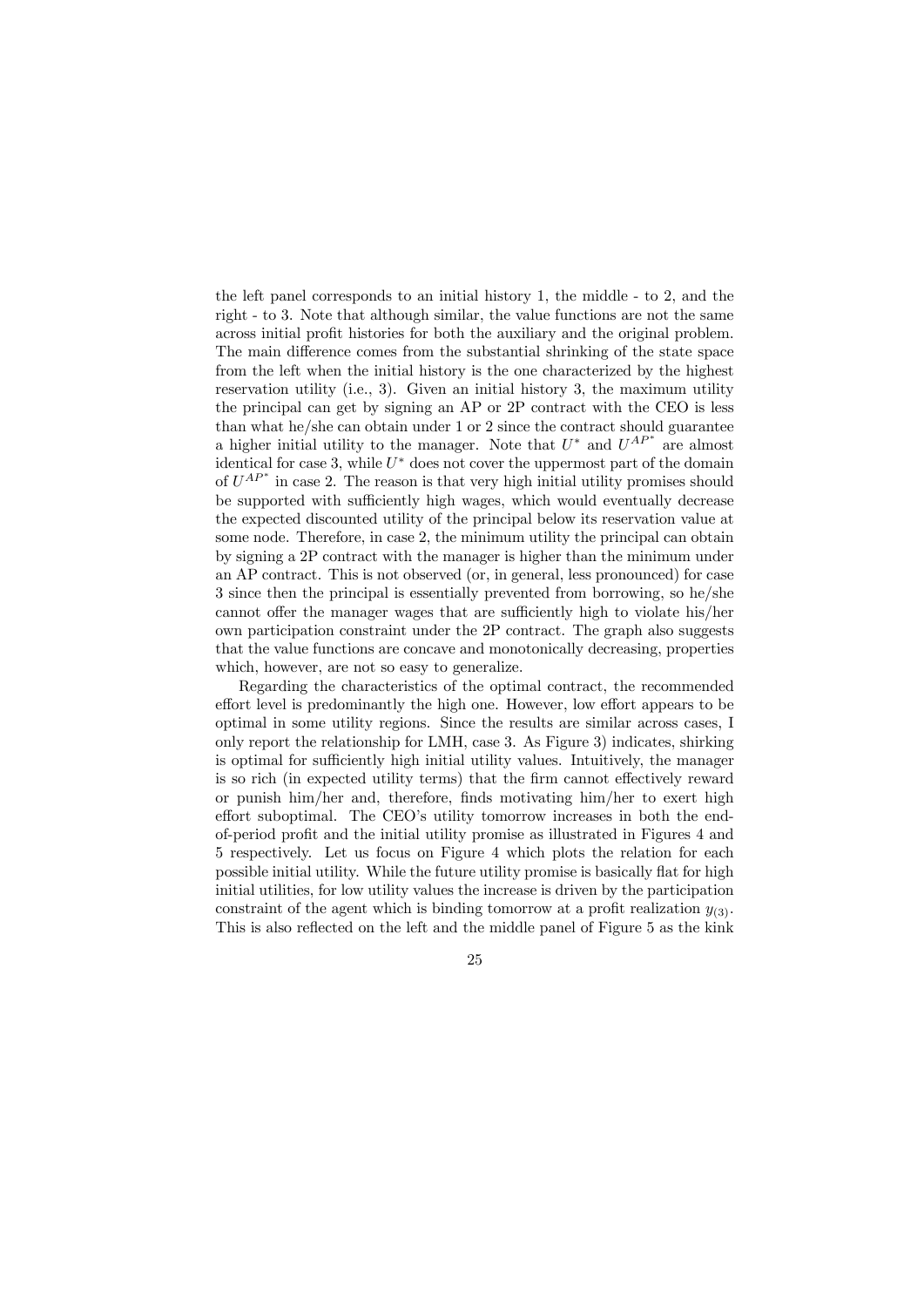of the graph of  $V_+ (., y_3)$ . Note that this is not the case for initial history 3 which requires higher future utility promises. In general, the manager's wage increases in both the end-of-period profit and the initial utility promise. Notice that the compensation scheme is much flatter across profit realizations for case 2 than for case 3 (Figures 6 and 7 respectively). This is because current consumption smoothing (across profit realizations) which is achieved by a flat wage scheme for the initially poor (in terms of utility promises) managers, is no longer possible for richer CEOs because the credit constraint imposed in case 3 starts to bind. This is particularly relevant for the lowest profit realization  $y_{(1)}$ . The same point can be illustrated by Figures 8 and 9. Note that wage contingent on a low profit tomorrow is strictly increasing on the whole domain of initial utilities for case 2, while in case 3 it steadily increases until  $y_{(1)}$  is reached and then with the credit constraint binding stays constant at that level.

The results suggests that both current and future compensation are used to induce poor and mid-range managers to work hard, while rich managers prove too difficult to motivate. The latter shirk and while they may face some fluctuations in their current income stream due to binding credit constraints on part of the firm, their lifetime utility remains relatively flat.

Since there is a sufficient dispersion in agent's reservation utility values,  $27$ the minimum utility supportable by an AP/2P contract for initial histories characterized by lower reservation utility is boosted by higher reservation utilities for other states. More specifically, in the presence of positive correlation between profits and reservation utilities, the participation constraint of the agent does not bind in states characterized by low profits. In other words, the AP/2P contract provides the manager with some insurance against fluctuations in the value of his/her outside options, which ultimately smooths his/her consumption across (initial history) states. Interestingly, while the theoretical result of Proposition 1 only refers to initial history 1, we observe a cascade effect which leads to a significant rise in the lower limits of the possible utility promises for both 1 and 2. Finally, note that if the reservation utility remains the same across some, but not all of the truncated initial histories,  $V^{AP}$  (.)

 $27$ The only exception observed is when the reservation utility remains flat across past outcomes, so in fact we are in the case of  $\theta = 0$ .

<sup>26</sup>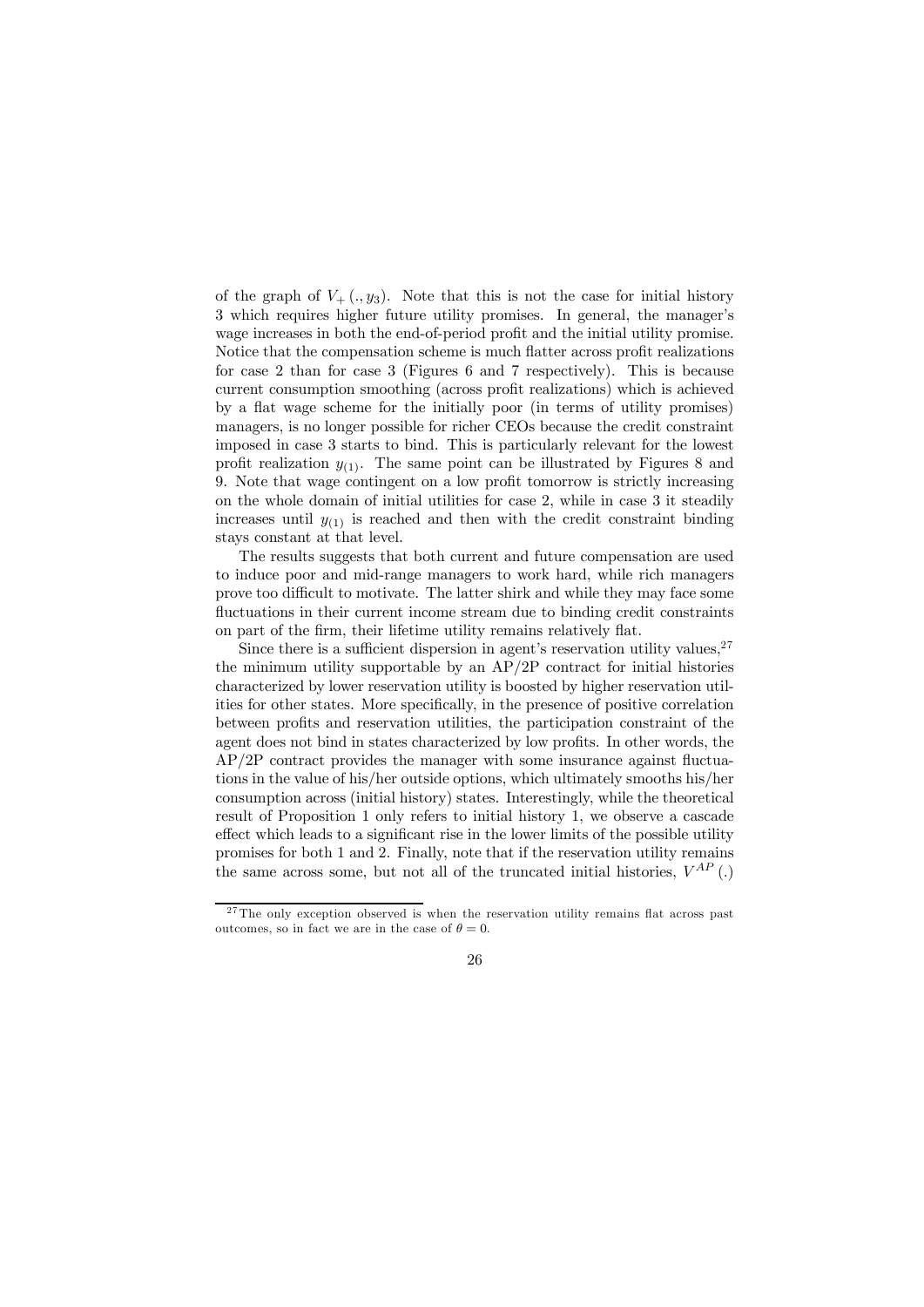is identical for the initial histories with the same reservation utility. While this seems obvious for  $\theta \leq 1$ , longer history dependence will potentially break the relation since the set of possible tomorrow's histories will depend on the history today.

Table 1 in Appendix 2 shows the effect of changing the value of the minimum reservation utility of the principal for LLL, case 1. Theoretically, we have that increasing <u>U</u> decreases  $\overline{w}$ , which in turn causes  $\widehat{V}$  to fall. Since the analysis so far suggests that the theoretical upper bounds for agent's utility can be supported by an AP contract, the only effect of changing  $U$  comes from the resulting change in the theoretical bound. Moreover, since the 2P contract cannot support manager's utilities in the upper region of  $V^{AP}$  (.), the optimal self-enforcing contract is not affected.

I also use Monte Carlo simulations to investigate the dynamic behavior of the optimal contract. Namely, I construct "typical" time paths of length  $T$  for the manager's effort, wage, and expected discounted utility, the firm's profits, and the principal's expected discounted utility. Each such path is taken to be the mean of I independently generated paths which are constructed following the transition and the policies (and if relevant, the value function) of the 2P contract. The "typical" path is well defined given an initial condition  $(V_0, l)$ , where  $V_0 \in V^{2P} (l)$  and  $l \in \{1, 2, 3\}$ . Figures 10-17 present the results for LMH, case 3 where I take  $T = 50$  and  $I = 450^{28}$ 

Figure 10 illustrates how the manager's effort optimally develops in time. Each curve on the l'th panel of the graph represents a time path conditional on a particular expected discounted utility being promised to the manager in the beginning of period 0 given an initial history  $l \in \{1, 2, 3\}$ . Relating each curve to its corresponding initial utility indicates that initial effort persists for sufficiently low or sufficiently high initial utilities (high effort for low initial utilities, and low effort for high initial utilities), there is some dynamics in the middle-utility range, mostly expressed in diminishing effort.

Figures 11 and 14 suggest that manager's compensation and, respectively, his/her expected discounted utility grow weakly in the long run where the

 $^{28}\mathrm{Longer}$  paths were also simulated but the results did not show significant difference from the ones presented here while memory limitations progressively restricted the precision of the estimates.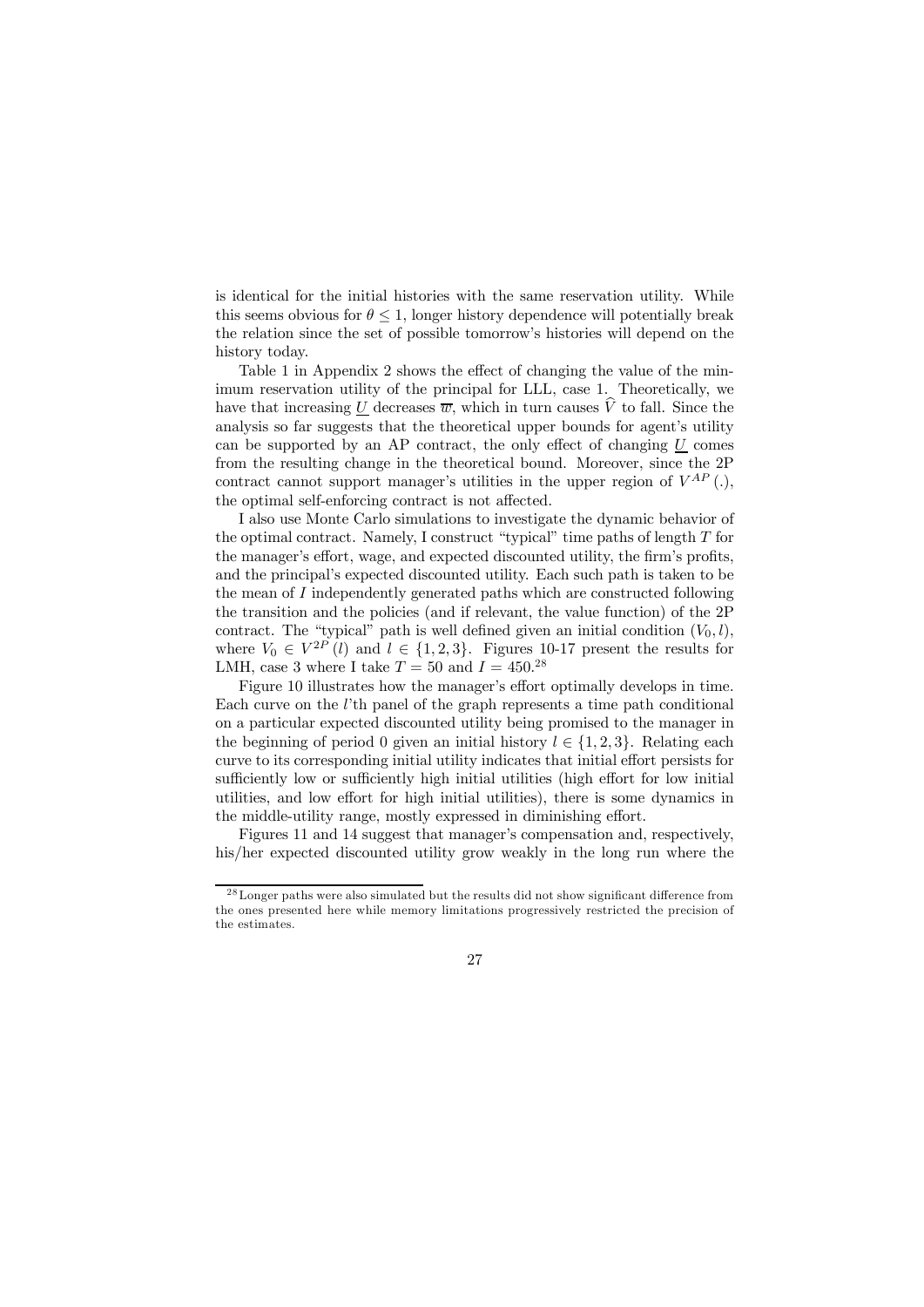increase is pronounced for sufficiently low initial utilities, while the mid-range and high initial utility paths tend to be relatively stable at their initial levels. In other words, CEOs who start rich (in expected utility terms) tend to keep their utility level while those who start poor get richer in time. Note that the increase is most pronounced for managers with initial utilities below the highest reservation utility, i.e., the poorest managers in 1 and 2.<sup>29</sup> These managers first have their utilities pushed well above their reservation level based on the insurance effect outlined in Corollary 1. Then, the principal motivates them to work hard by rewarding success through continuation utilities while providing them with insurance through flatter wages. In this way, the probability of a higher profit and, therefore, higher reservation utility tomorrow increases, which rises the manager's expected continuation utility. Since wage is increasing in initial utility, the resulting pattern is observed. Therefore, in the long run, both consumption (wage) and wealth (utility) are smoother across initial history states. The result can also be interpreted as a decreasing (wage- and utility-) inequality (as far as the poorest managers are concerned).

Figure 12 shows the profit fluctuations under the optimal contract. The average profit realization is substantially higher for lower than for higher initial utilities with some sudden drop at the mid range. This is understandable given that high effort is optimal for lower utility values while low effort is optimal for high utility values.

As Figure 13 indicates, the principal's expected discounted utility tends to decrease weakly in the long run where the decrease is more pronounced when lower initial utility is promised to the agent. For higher utility promises, the principal tends to keep his/her initial utility value. This is easily explained by the dynamics of the manager's utility given that the value function is decreasing.

In a setting of dynamic risk sharing, Green (1987) and Thomas and Worrall (1990) demonstrate that the agent becomes infinitely poor in the long run. Phelan (1995) shows that this result does not hold if limited commitment is introduced on part of the agent, namely that there exists a non-degenerate

 $29$ Remember, that 3 is the manager's best initial history since it is associated with his/her highest reservation utility  $U_3 = H$ .

<sup>28</sup>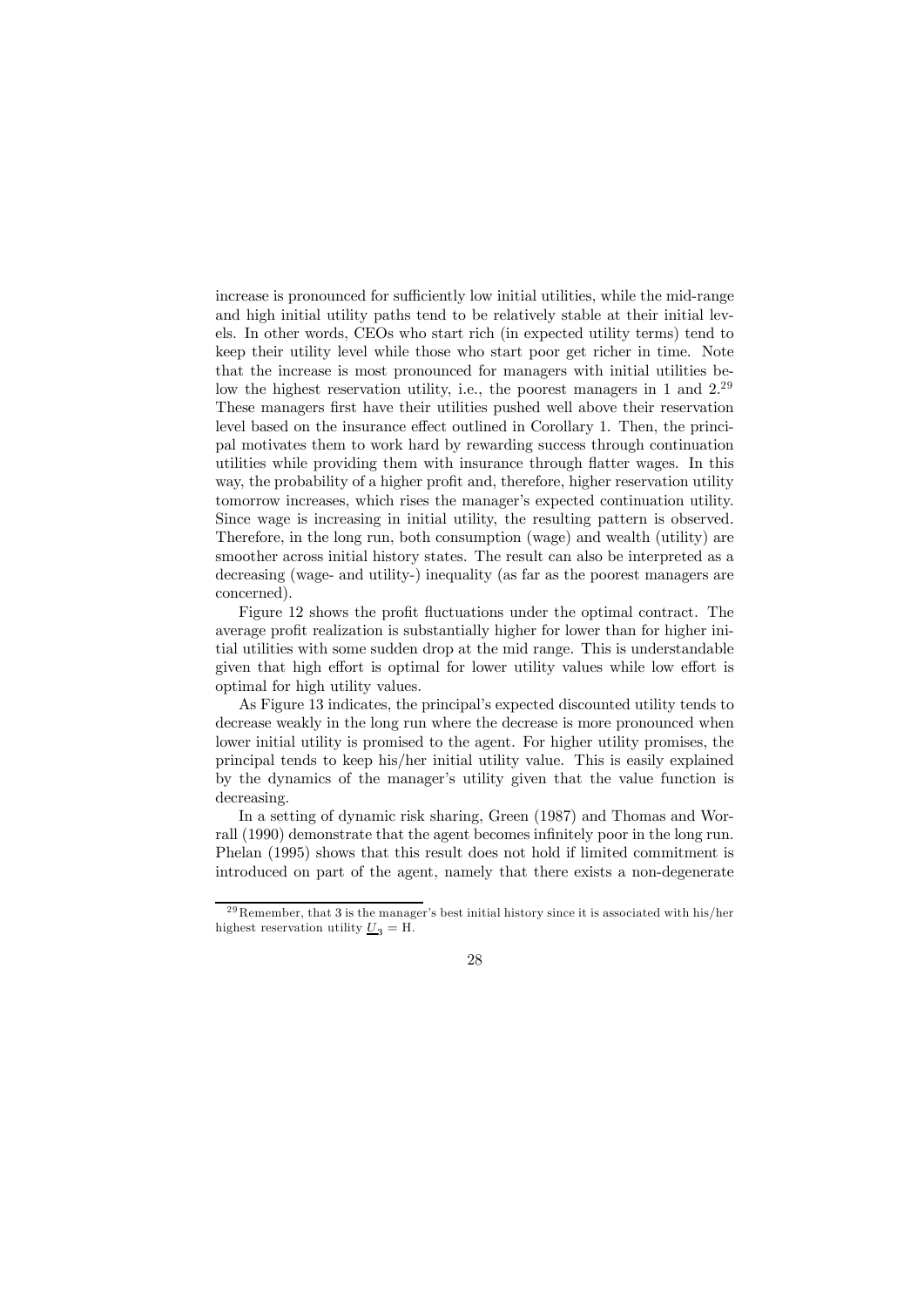limiting distribution of agent's expected discounted utility and consumption. In a CARA setup with unobservable actions, Wang  $(1997)$  shows numerically that agent's wealth and consumption tend to fluctuates over time. Aseff (2004) numerically demonstrates that in a contract that optimally induces high effort, the agent's expected discounted utility increases in the long run and has a non-degenerate limiting distribution. In a more general setup characterized by limited commitment on both parts and history-dependent reservation utilities, I obtain a similar result as indicated in Figures 15-17. Each of these graphs considers an initial state  $l$  and plots the empirical distributions of manager's expected discounted utility after 50 periods conditional on 12 different initial utility promises. Since the lower bound of the set of possible initial utility promises for 3 is greater than those for the other two initial history states and I use an equidistant grid of 100 points  $(V_{(1)},...,V_{(100)})$ , the  $i$ -th point of the grid for 3 will generally larger than the  $i$ -th point of the grids for 1 and 2 respectively. Having this in mind, we see that the limiting distribution does not vary considerably across initial history states, i.e., in the long run it would not matter what the initial profit was as far as the initial utility promise was the same (at least for a single-period history dependence). Note however that since the curves on each panel of Figure 14 generally do not cross, it still matters where (in terms of utility promise) you start - the poor get rich but it is still better to start richer.

# 4 Conclusion

This paper considers the dynamic principal-agent interaction between firm's shareholders and a CEO in a setting characterized by limited commitment and history-dependent reservation utilities. I analyze the state space of the recursive form of the problem under a short-term history dependence and derive conditions under which the optimal contract offers the manager a utility strictly higher than the reservation level. The model is parameterized and computed under different structural arrangements. I find evidence that the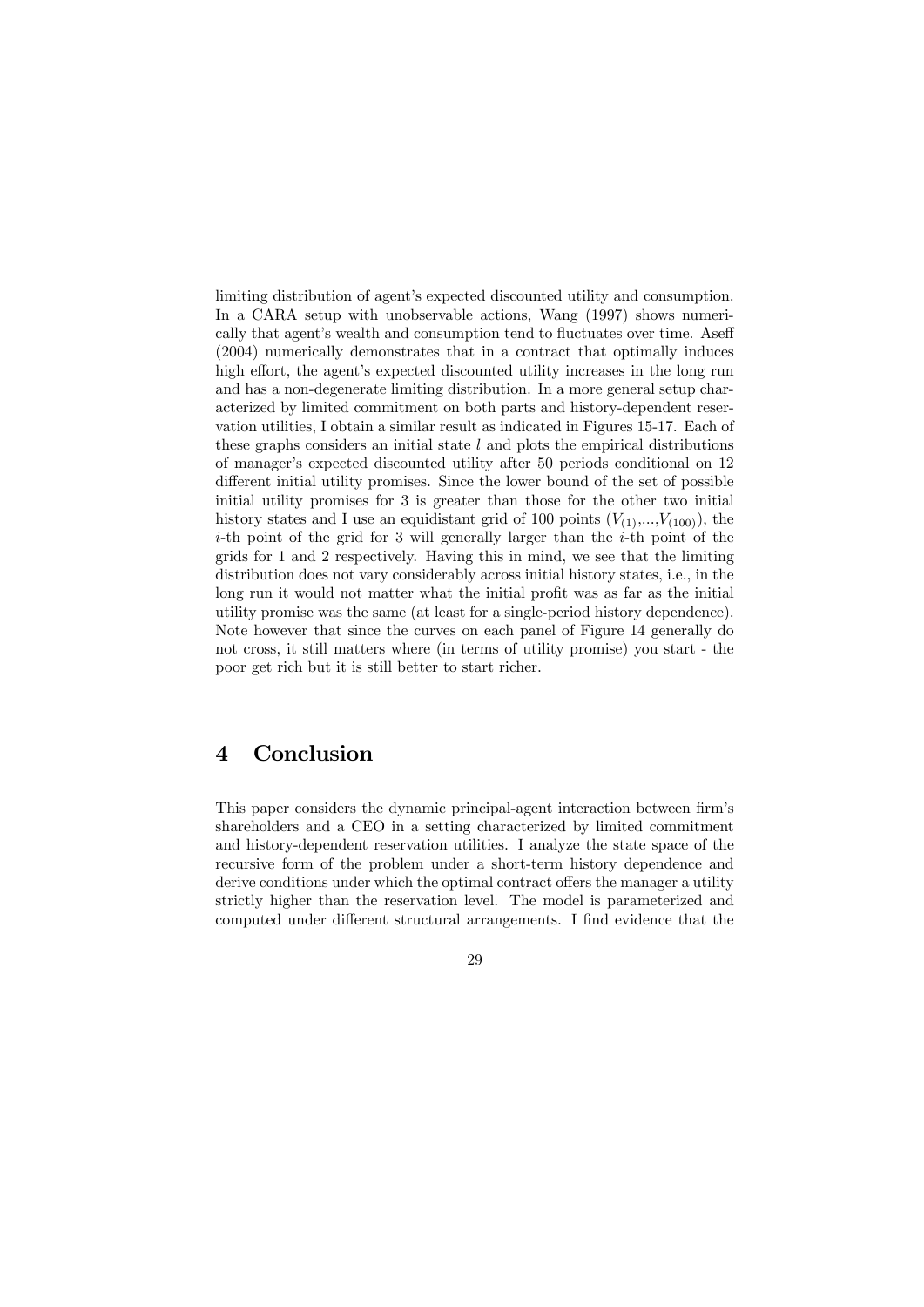optimal contract provides the manager with insurance against (non-negligible) fluctuations in the value of his/her outside options, which ultimately smooths his/her consumption across (initial history) states. Exerting effort appears to be the predominant strategy for the principal, but shirking may still be optimal when the CEO is rich enough. The optimal wage scheme and the future utility of the manager tend to grow in both his/her current utility and in the future profit realization. In the long run, the CEO does not get poorer in utility terms. In particular, managers who start rich tend to keep their utility level while those who start poor get richer in time. The manager's utility tends to increase weakly in the long run and appears to have a nondegenerate long-term distribution depending on the initial utility promise.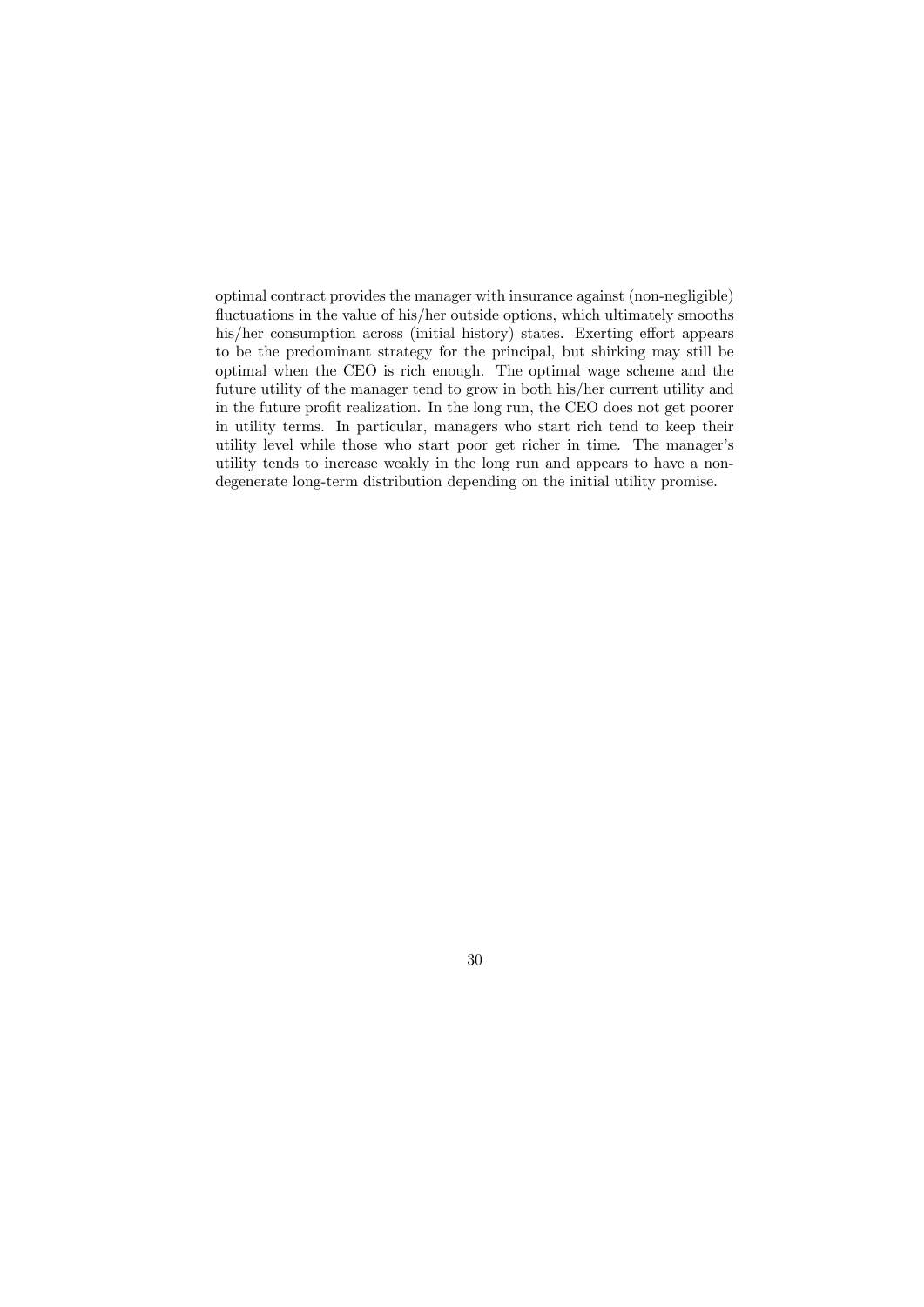## References

- [1] Abreu, D., Pearce, D. and E. Stacchetti (1990): "Toward a Theory of Discounted Repeated Games with Imperfect Monitoring," Econometrica, 58, 1041-1063.
- [2] Aseff, J. (2004): "Numerical Analysis of a Dynamic model of Agency," DePaul University, Mimeo.
- [3] Aseff, J. and M. Santos (2005): "Stock Options and Managerial Optimal Contracts," Economic Theory, 26 (4), 813-837.
- [4] Cao, M. and R. Wang (2008): "Search for Optimal CEO Compensation: Theory and Empirical Evidence," York University, Mimeo.
- [5] Green, E. (1987): "Lending and the Smoothing of Uninsurable Income," in Contractual Agreements for Intertemporal Trade, ed. by E. C. Prescott and N. Wallace, Minneapolis: University of Minnesota Press, 3-25.
- [6] Hall, B and J. Liebman (1998): "Are CEOs Really Paid like Bureaucrats?" Quarterly Journal of Economics, 111, 653—693.
- [7] Jensen, M. and K. Murphy (1990): "Performance Pay and Top-Management Incentives," Journal of Political Economy, 98 (2), 225—264
- [8] Jensen, M. and K. Murphy (2004): "Remuneration: Where We'Ve Been, How We Got to Here, What Are the Problems, and How to Fix Them," ECGI Finance Working Paper No. 44.
- [9] Judd, K., Yeltekin, S. and J. Conklin (2003): "Computing Supergame Equilibria," Econometrica, 71 (4), 1239-1254.
- [10] Margiotta, M. and R. Miller (2000): "Managerial Compensation and the Cost of Moral Hazard, International Economic Review," 41 (3), 669-719.
- [11] Morfov, S. (2010): "Dynamic Moral Hazard with History-Dependent Participation Constraints," State University - Higher School of Economics Working Paper.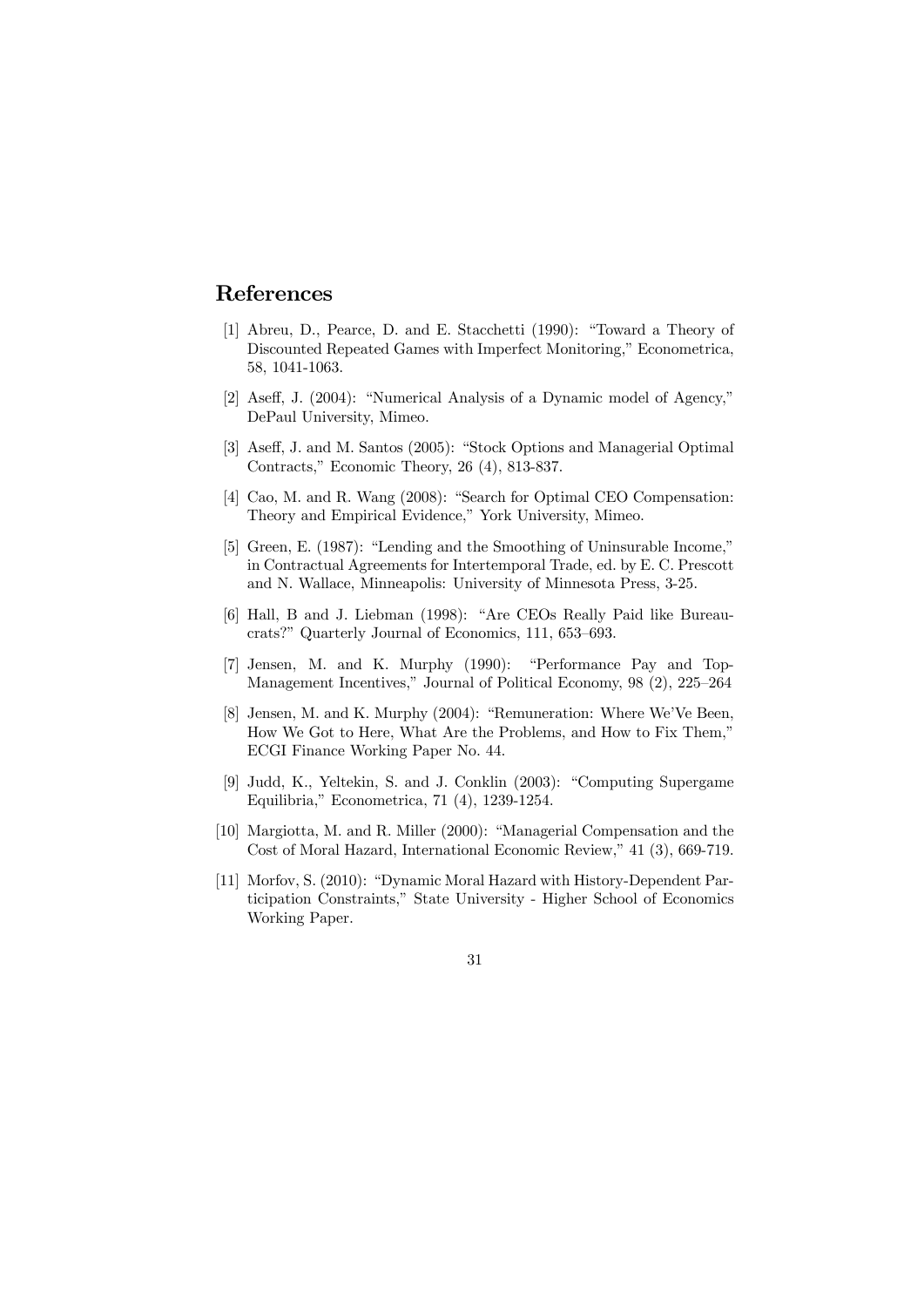- [12] Murphy, K. (1999): "Executive Compensation," in Handbook of Labor Economics, Vol. 3B, ed. by O. Ashenfelter and D. Card. Amsterdam: Elsevier Science B. V.
- [13] Oyer, P. (2004): "Why Do Firms Use Incentives That Have No Incentive Effects," Journal of Finance, 59 (4), 1619-1649.
- [14] Phelan, C. (1995): "Repeated Moral Hazard and One-Sided Commitment," Journal of Economic Theory, 66, 488-506.
- [15] Phelan, C. and R. Townsend (1991): "Computing Multi-Period, Information-Constrained Optima," Review of Economic Studies, 58 (5), 853-881.
- [16] Rustichini, A. (1998): "Dynamic Programming Solution of Incentive Constrained Problems," Journal of Economic Theory, 78, 329-354.
- [17] Sleet, C. and S. Yeltekin (2001): "Dynamic Labor Contracts with Temporary Layoffs and Permanent Separations," Economic Theory, 18, 207-235.
- [18] Spear, S. and S. Srivastava (1987): "On Repeated Moral Hazard with Discounting," Review of Economic Studies, 54 (4), 599-617.
- [19] Spear, S. and C. Wang (2005): "When to fire a CEO: optimal termination in dynamic contracts," Journal of Economic Theory, 120 (2), 239-256.
- [20] Stokey, N. and R. Lucas (1989): Recursive Methods in Economic Dynamics, Cambridge: Harvard University Press.
- [21] Thomas, J. and T. Worrall (1990): "Income Fluctuation and Asymmetric Information: An Example of a Repeated Principal-Agent Problem," Journal of Economic Theory, 51 (2), 367-390.
- [22] Wang, C. (1997): "Incentives, CEO Compensation, and Shareholder Wealth in a Dynamic Agency Model," Journal of Economic Theory, 76, 72-105.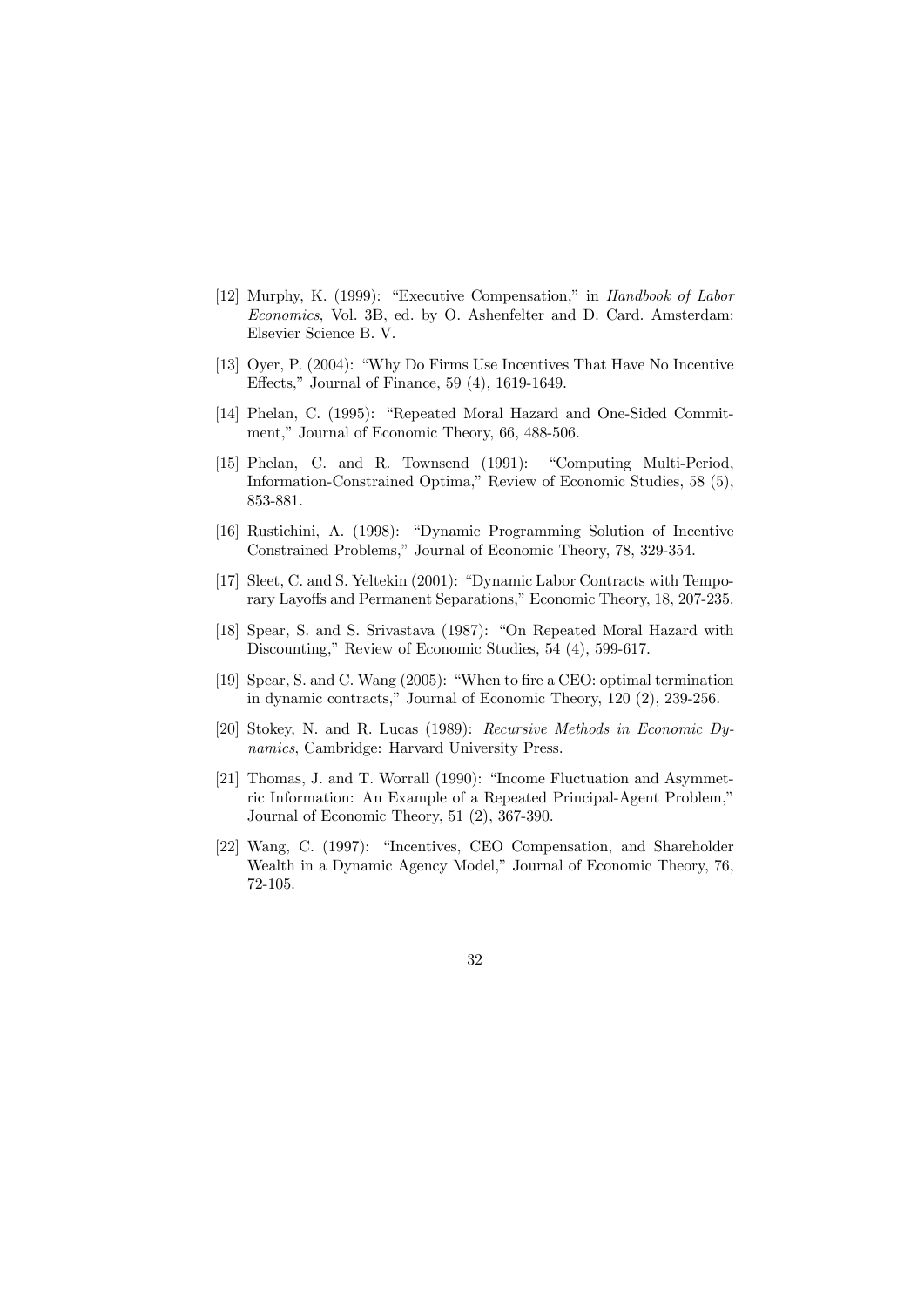## APPENDIX 1

**Proof of Proposition 1.** At any node  $y^{\tau-1}$  after (and including) l, we have  $\underline{\underline{U}} \leq U_{\tau} \left(.,y^{\tau-1}\right) \leq \frac{\overline{y}-\underline{w}}{1-\beta_P}$ , where the first inequality follows from (3) and Assumption 4, and the second from (1), Assumptions 1, 2, and the properties of A and Y. If we define  $y := \min Y$ , it is straight-forward that  $\sum^{\infty}$  $\sum_{t=\tau}^{\infty} \beta_P^{t-\tau} \sum_{y_t \in \mathbb{N}}$  $y_t \in Y$  $\ldots$   $\sum$  $y_\tau \in Y$  $y_t$ <sup>t</sup>  $i = \tau$  $\pi(y_i, a_i(y^{i-1})) \in \left[\frac{y}{1-y}\right]$  $\frac{y}{1-\beta_P}, \frac{\overline{y}}{1-\beta_P}$ |. Consequently, we have that  $\widehat{W}(c, y^{\tau-1}) := \sum_{n=0}^{\infty}$  $\sum_{t=\tau}^{\infty} \beta_P^{t-\tau} \sum_{y_t \in \mathbb{S}}$  $y_t \in Y$  $\ldots$   $\sum$  $y_\tau \in Y$  $w_t(y^t)\prod^t$  $i = \tau$  $\pi(y_i, a_i(y^{i-1})) \in$  $\lceil \quad \underline{w}$  $\frac{w}{1-\beta_P}, \frac{\overline{y}}{1-\beta_P} - \underline{U}$ . Let us take some admissible a. Since  $\widehat{W}(a, w, y^{\tau-1}) =$  $\sum$  $y_\tau \in Y$  $w_{\tau}(y^{\tau}) \pi (y_{\tau}, a (y^{\tau-1})) + \beta \sum$  $y_\tau \in Y$  $\widehat{W}\left(c,y^{\tau}\right)\pi\left(y_{\tau},a\left(y^{\tau-1}\right)\right), \text{ we obtain}$  $\sum$  $y_\tau \in Y$  $w_{\tau}(y^{\tau}) \pi(y_{\tau}, a(y^{\tau-1})) \in \left[\underline{w}, \frac{\overline{y} - \beta_P \underline{w}}{1 - \beta_P} - \underline{L}\right]$ . Now, consider  $w_{\tau}(y^{\tau-1}, y)$ for some  $y \in Y$ . Note that by Assumption 1 and the properties of A and Y,  $\pi$  is well defined and  $\pi\left(y, a\left(y^{\tau-1}\right)\right) > \pi > 0$ . Then, we have:

$$
w_{\tau} (y^{\tau-1}, y) \le
$$
  

$$
\frac{1}{\pi (y, a (y^{\tau-1}))} \left( \frac{\overline{y} - \beta_P \underline{w}}{1 - \beta_P} - \underline{U} - \sum_{y_{\tau} \in Y \setminus \{y\}} w_{\tau} (y^{\tau}) \pi (y_{\tau}, a (y^{\tau-1})) \right) \le
$$
  

$$
\frac{1}{\pi (y, a (y^{\tau-1}))} \left( \frac{\overline{y} - \beta_P \underline{w}}{1 - \beta_P} - \underline{U} - \sum_{y_{\tau} \in Y \setminus \{y\}} \underline{w} \pi (y_{\tau}, a (y^{\tau-1})) \right) =
$$
  

$$
\frac{1}{\pi (y, a (y^{\tau-1}))} \left( \frac{\overline{y} - \underline{w}}{1 - \beta_P} - \underline{U} \right) + \underline{w} \le
$$
  

$$
\frac{1}{\pi} \left( \frac{\overline{y} - \underline{w}}{1 - \beta_P} - \underline{U} \right) + \underline{w},
$$
  
33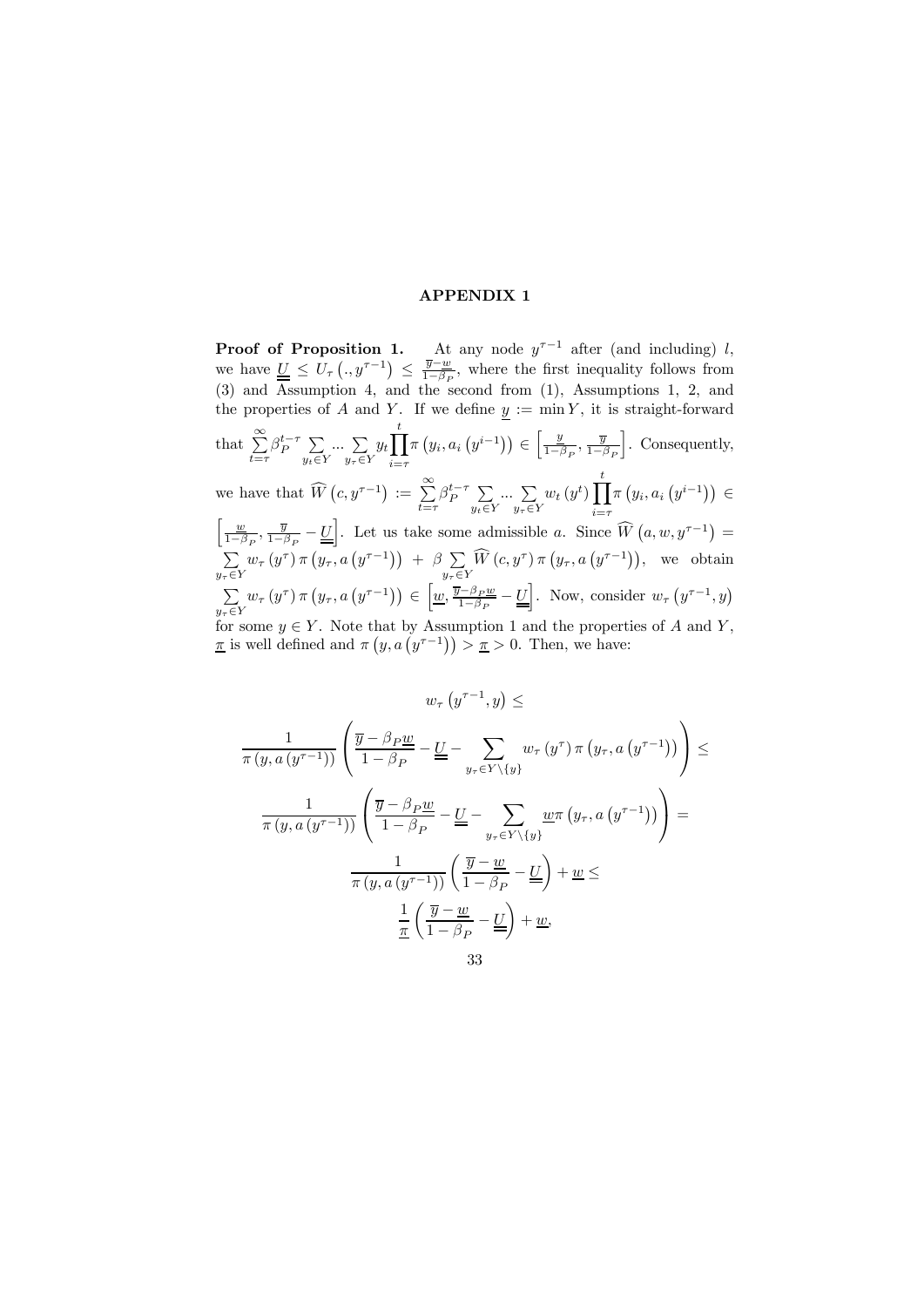where the last inequality follows from  $\left(\frac{\overline{y}-w}{1-\beta_P}-\underline{\underline{U}}\right)$  being nonnegative by Assumption 5. Since  $(y^{\tau-1}, y)$  was taken randomly, we are done.

**Proof of Proposition 2.** Given that  $\theta = 0$ , the initial guess for  $V^{AP}$  in step 1 will be  $\widetilde{X}_0 := \left[ \underline{V}, \widehat{V} \right]$ . Then,  $\max \widetilde{B}\left( \widetilde{X}_0 \right) = \min \left\{ \widetilde{v} \left( \overline{w} \right) + \beta_A \widehat{V} - \underline{a}, \widehat{V} \right\}$  $=\min\left\{\widehat{V},\widehat{V}\right\}=\overline{\widehat{V}}$  since  $\widehat{V}=\frac{v(\overline{w})-\underline{a}}{1-\beta_A}$ . Consequently, by Proposition 14 from Morfov (2010), we have max  $V^{AP} = \hat{V}$ .

The stationary contract  $\{\underline{a}, \underline{w}, \underline{V}\}$  promises the same wage and the same continuation utility for any profit realization. It is temporary incentive compatible and guarantees a current expected discounted utility of  $v(\underline{w})+\beta_A \underline{V}-\underline{a}$ to the manager. Can we find a contract that guarantees a current utility strictly lower than that? Suppose it exists, i.e.,  $\exists \{a_-, w_+(y), V_+(y)\}_{y \in Y}$ admissible, such that  $E_a \{v(w_+) + \beta_A V_+\} - a < v(\underline{w}) + \beta_A \underline{V} - \underline{a}$ , where  $E_a$  is the expectation over the profit realization y conditional on the current action being a. However, this contract will fail to satisfy temporary incentive compatibility. Indeed, (7) requires that  $E_a \{v(w_+) + \beta_A V_+\} - a_- \geq$  $E_{\underline{a}}\left\{v(w_{+})+\beta_{A}V_{+}\right\}-\underline{a}\geq v(\underline{w})+\beta_{A}\underline{V}-\underline{a}$  which contradicts our assumption that  ${a_-, w_+(y), V_+(y)}_{y \in Y}$  guarantees a strictly lower current utility than  $\{\underline{a}, \underline{w}, \underline{V}\}$  does. Therefore,  $\min \widetilde{B}\left(\widetilde{X}_0\right) = \max \{v(\underline{w}) + \beta_A \underline{V} - \underline{a}, \underline{V}\}$ . Note that  $v(\underline{w}) + \beta_A \underline{V} - \underline{a} \ge \underline{V}$  is equivalent to  $\underline{V} \le \frac{v(\underline{w}) - \underline{a}}{1 - \beta_A}$ . Then, by Proposition 14 from Morfov (2010), it is trivial that  $\min V^{AP} = \max \left\{ \frac{V}{1-\beta_A} \right\}$  $\}$ .

Finally, we will show that  $V^{AP}$  is an interval.  $\widetilde{X}_0$ . Let  $v_+(\cdot) := v(w_+(\cdot)).$ Given that  $v(.)$  is strictly increasing by Assumption 3, the inverse function of  $v(.)$  is well defined and we have  $w_+ = v^{-1} (v (w_+))$ . Then, we can effectively work with  $v_+$  instead of  $w_+$ . Indeed, (6) becomes  $v_+ \in [v(w), v(\overline{w})]$ . Now, let us concentrate on stationary contracts of the form  $\{a_-, v_+(y), V_+(y)\}_{y \in Y}$ . Note that  $\widetilde{B}(\widetilde{X}_0)$  is a compact set and its lower and upper limits are utilities supportable by stationary contracts inducing the lowest possible level of effort. Then, any utility between  $\min \left\{ \widetilde{B}\left(\widetilde{X}_{0}\right) \right\}$  and  $\max \left\{ \dot{\widetilde{B}}\left(\widetilde{X}_{0}\right) \right\}$  can be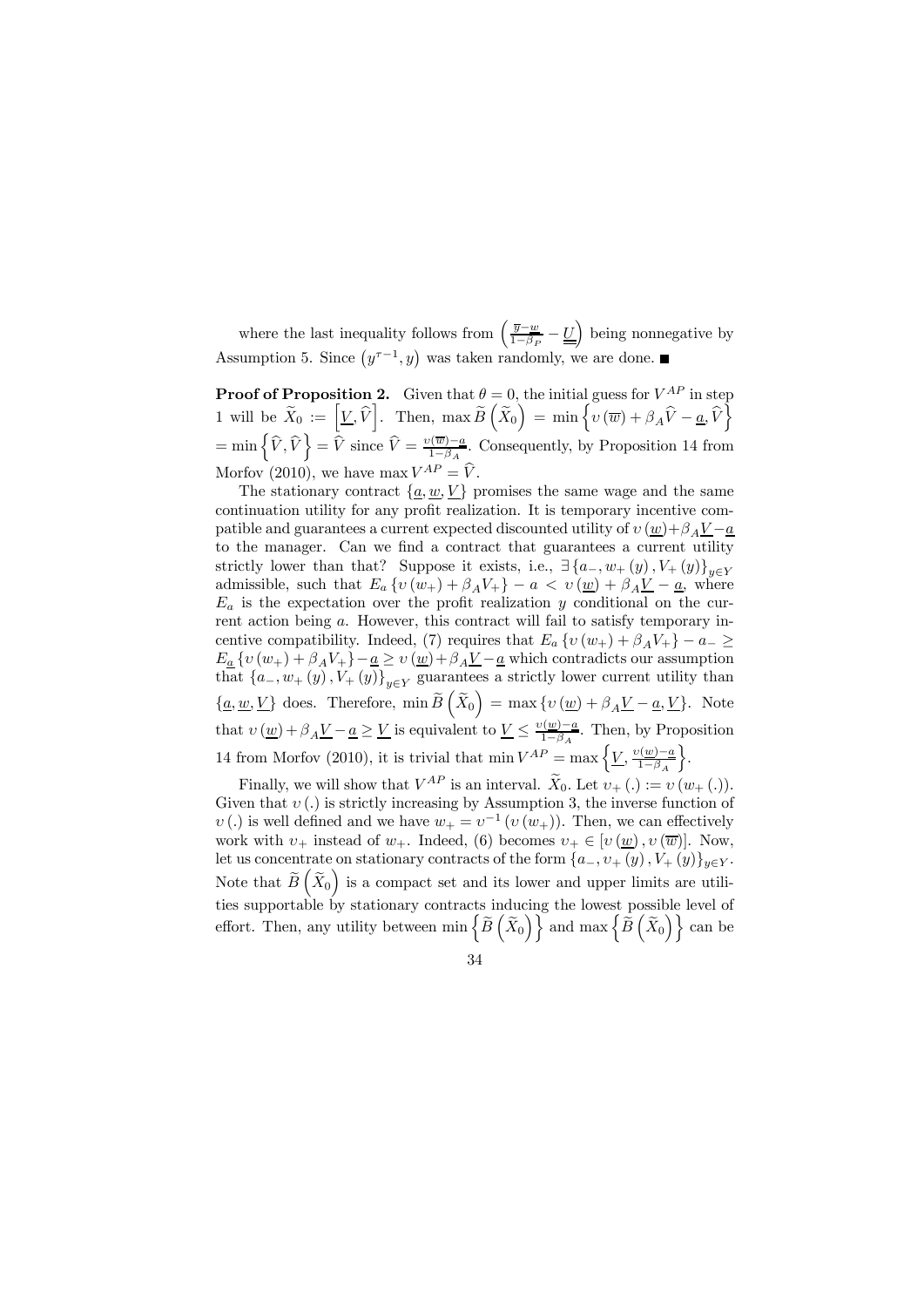obtained as a linear combination of the respective stationary contracts that support them. The linear combination will satisfy  $(5)-(8)$ .  $(9)$  will also hold since  $X_0$  is an interval. In that way, we can show that  $X_i$  is a convex set for any  $i = 0, 1, ...$  Since  $\widetilde{X}_i$  is a sequence of decreasing (nested), compact, convex sets, we have that their limit is also convex.  $\blacksquare$ 

Proof of Proposition 3. The minimum of the state space is obtained as in the proof of Proposition 2. Note that  $\max_{a \in A} \{E_a v(\min\{y,\overline{w}\}) - a\}$  is well defined given that A is compact and  $\pi(y,.)$  is continuous on A for any  $y \in Y$  by Assumption 1. Let  $\widetilde{X}_0 := \left[ \underline{V}, \widetilde{V} \right]$ , where  $\widetilde{V} = \frac{\nu(\min\{\overline{y}, \overline{w}\}) - a}{1 - \beta_A}$ . Here, V is chosen so that  $V^{AP} \subset X_0$ . Let  $\hat{A} = \arg \max_{a \in A} \{E_a v(\min_{a \in A} \{y, \overline{w}\}) - a\}.$ Choose  $\widehat{a} \in \widehat{A}$ . Then, the stationary contract  $\left\{ \widehat{a}$ , min  $\left\{ y, \overline{w} \right\}$ ,  $\widetilde{V}$  $y \in Y$ satisfies (5)-(7), (9) and guarantees a current utility of  $E_{\hat{a}}v$  (min  $\{y,\overline{w}\}$ )+ $\beta_A\widetilde{V}-\widehat{a} \leq \widetilde{V}$ . Assume a contract  $\{a_-, w_+(y), V_+(y)\}_{y \in Y}$  that has  $w_+(y) \leq y, \forall y \in Y$  and satisfies (5)-(7), (9) can guarantee a strictly higher current utility to the manager, i.e.,  $E_{a-} \{ v (w_+) + \beta_A V_+ \} - a_- > E_{\hat{a}} v (\min \{ y, \overline{w} \}) + \beta_A \tilde{V} - \hat{a}$ . However, we have that  $E_a v$  (min  $\{y, \overline{w}\}\ + \beta_A V - \hat{a} \ge E_a - v$  (min  $\{y, \overline{w}\}\ + \beta_A V - a_- \ge E_a$ ) for proposition 14  $E_{a}$  { $v(w_{+}) + \beta_{A}V_{+}$ } –  $a_{-}$ , so a contradiction is reached. By Proposition 14 from Morfov (2010), we obtain  $\max V^{AP} = \frac{\max_{a \in A} \{E_a v(\min\{y,\overline{w}\})-a\}}{1-\beta_A}$ . In case  $a \in \hat{A}$ , the convexity of  $V^{AP}$  is established as in the proof of Proposition 2.

Proof of Proposition 4. The maximum is obtained as in the proof of Proposition 2. Let  $\widetilde{X}_0 := \left\{ \left[ \underline{V}_l, \widehat{V} \right] \right\}$ . Take  $\widehat{a} \in \arg \max_{a \in A} \left\{ \widetilde{E_a V} - a \right\}$ . Then, the stationary contract  $\{\hat{a}, \underline{w}, \underline{V}_l\}$  satisfies (5)-(7), (9) and guarantees the manager a current utility of  $v(\underline{w}) + \beta_A E_{\hat{a}} V - \hat{a}$ . Assume that there exists another contract that satisfies  $(5)-(7)$ ,  $(9)$  and guarantees a strictly lower level of current utility to the agent. Let  $\{a_-, w_+(y), V_+(y)\}$  be such a contract, i.e.,  $E_{a}$ ,  $\{v(w_+) + \beta_A V_+\}$  –  $a$ ,  $\langle v(w_+) + \beta_A E_a V_-\rangle$   $\rightarrow$  Then,  $E_{a-} \{ v (w_+) + \beta_A V_+ \} - a_- \geq E_{\hat{a}} \{ v (w_+) + \beta_A V_+ \} - \hat{a} \geq v (\underline{w}) + \beta_A E_{\hat{a}} V_ \widehat{a}$ . where the first inequality follows from incentive compatibility and the second from (6) and (9). A contradiction is reached, so  $\{\hat{a}, \underline{w}, \underline{V}_l\}$  must bring minimum utility to the manager today. If  $v(\underline{w}) + \beta_A E_{\widehat{a}} V - \widehat{a} \leq V_{\widehat{I}}$ , we have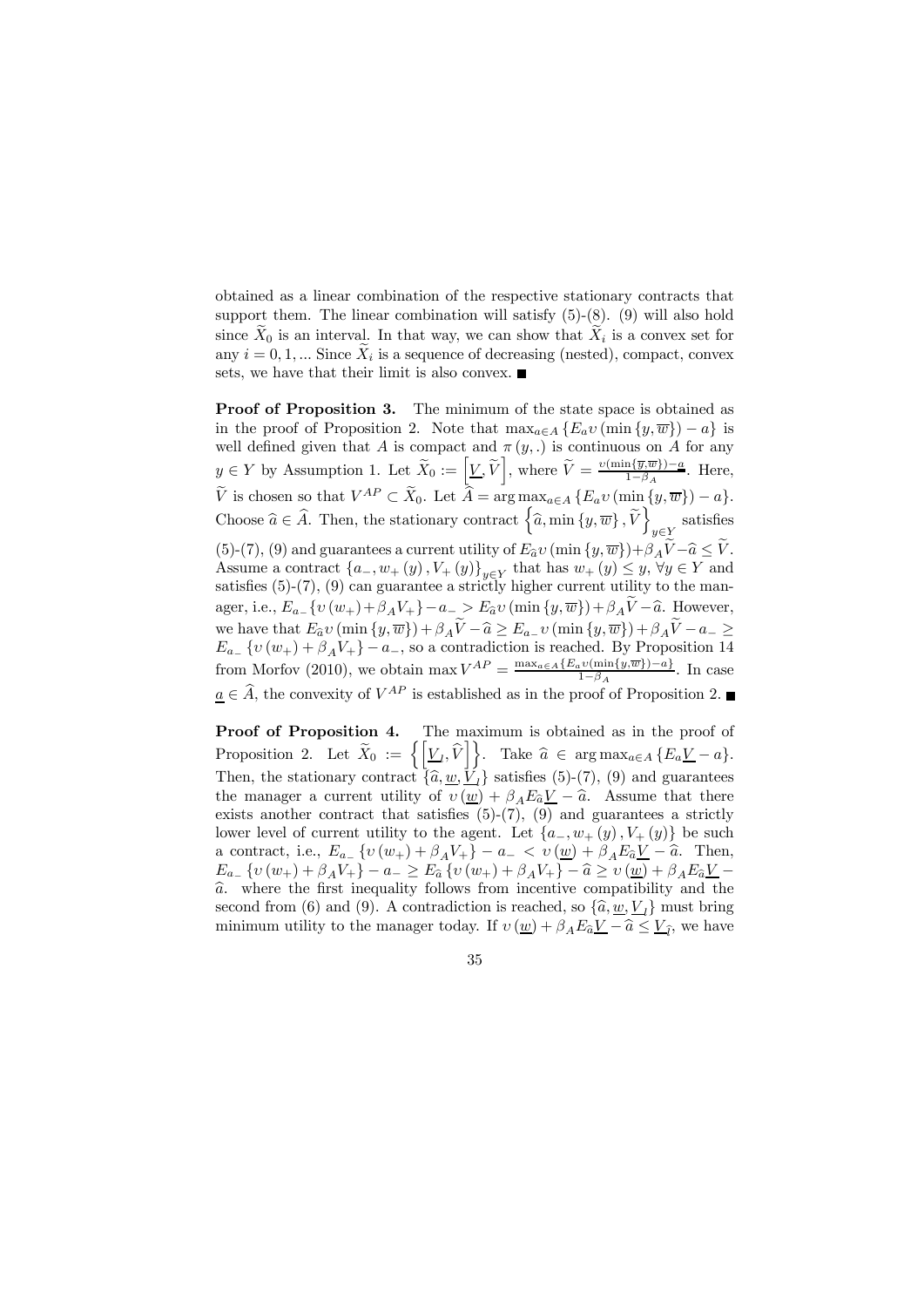that  $\min \widetilde{B}_l(\widetilde{X}_0) = \underline{V}_l, \forall l \in L$  since  $\underline{V}_{\widehat{l}} = \min_{l \in L} {\{\underline{V}_l\}}$ . If  $v(\underline{w}) + \beta_A E_{\widehat{a}} \underline{V}$  $\widehat{a} > \underline{V}_{\widehat{I}}, \min \widetilde{B}_{\widehat{I}}\left(\widetilde{X}_0\right) = \nu\left(\underline{w}\right) + \beta_A E_{\widehat{a}}\underline{V} - \widehat{a}.$  Since applying  $\widetilde{B}$  successively on  $X_0$  leads to a sequence of decreasing (nested) compact sets that converges to  $V^{AP}$ , we obtain that  $\min V^{AP}(\hat{l}) \geq \min \widetilde{B}_{\hat{l}}(\widetilde{X}_0) > \underline{V}_{\hat{l}}$ .

Proof of Corollary 1. From Proposition 4, it is enough to show that  $\max_{a \in A} \left\{ \beta_A E_a \underline{V} - a \right\} > \underline{V}_{\hat{l}} - v \left( \underline{w} \right).$  We have that  $\max_{a \in A} \left\{ \beta_A E_a \underline{V} - a \right\} >$  $\max_{a \in A} \left\{ \beta_A \underline{V}_{\hat{i}} - a \right\} = \beta_A \underline{V}_{\hat{i}} - \underline{a} \ge \underline{V}_{\hat{i}} - v \left( \underline{w} \right)$ , where the first inequality follows from the definition of  $\underline{V}_{\hat{l}}$ , the assumption that for at least one  $l \in L$ ,  $\underline{V}_{\hat{l}} = \min_{l \in L} {\{\underline{V}_l\}} < \underline{V}_l$ , and  $\pi(y, a) > 0$  from Assumption 1, the equality is trivial, and the last inequality results directly from  $\underline{V}_{\hat{l}} \leq \frac{v(\underline{w}) - a}{1 - \beta_A}$ .

Proof of Proposition 5. Analogous to the proof of Lemma 2 in the Appendix of Morfov  $(2010)$ .

#### APPENDIX 2

Table 1 Effects of Changing the Minimum Reservation Utility of the Principal  $(LLL)$  case 1)

| $\overline{w}$ | 1145.5526             | 1010.7817             | 876.0108              |  |  |  |  |  |  |  |
|----------------|-----------------------|-----------------------|-----------------------|--|--|--|--|--|--|--|
| ੵ              | 843.0178              | 791.6873              | 736.8045              |  |  |  |  |  |  |  |
| VAP            | $[-3.1325, 843.0178]$ | $[-3.1325, 791.6873]$ | $[-3.1325, 736.8045]$ |  |  |  |  |  |  |  |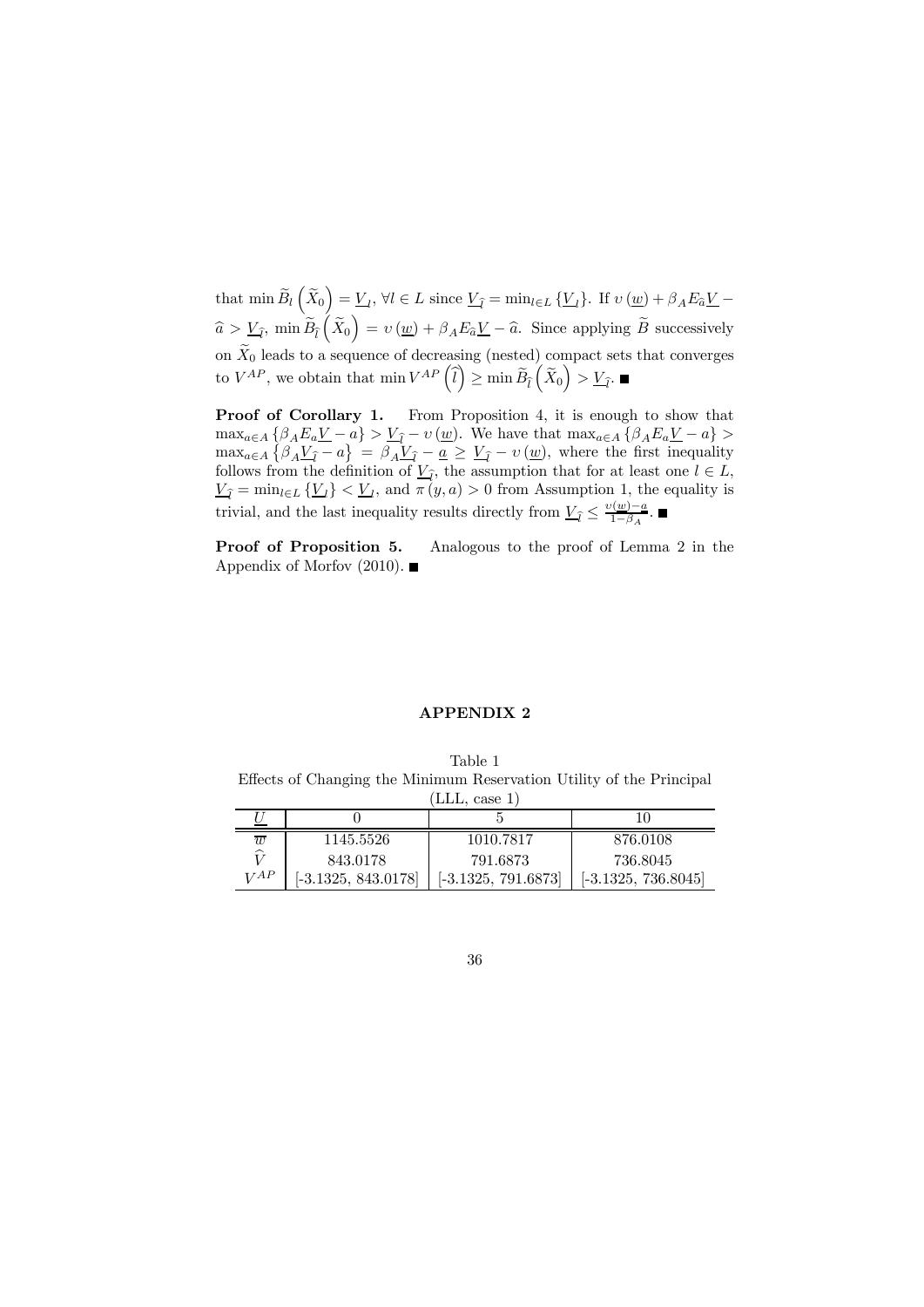| Case       |           | 1         |          | $\overline{2}$ |         | $\overline{3}$ |         |
|------------|-----------|-----------|----------|----------------|---------|----------------|---------|
|            |           |           |          |                |         |                |         |
| <b>LLL</b> |           | $-3.1325$ | 843.0178 | $-3.1325$      | 29.4635 | $-3.1325$      | 22.4035 |
| <b>LLM</b> | $y_{(1)}$ | $-1.4325$ | 843.0178 | $-1.4325$      | 29.4635 | $-1.4325$      | 22.4035 |
|            | $y_{(2)}$ | $-1.4325$ | 843.0178 | $-1.4325$      | 29.4635 | $-1.4325$      | 22.4035 |
|            | $y_{(3)}$ | 0.0000    | 843.0178 | 0.0000         | 29.4635 | 0.0000         | 22.4035 |
| <b>LLH</b> | $y_{(1)}$ | 0.8075    | 843.0178 | 0.8056         | 29.4635 | 0.8050         | 22.4035 |
|            | $y_{(2)}$ | 0.8075    | 843.0178 | 0.8056         | 29.4635 | 0.8050         | 22.4035 |
|            | $y_{(3)}$ | 3.6725    | 843.0178 | 3.6725         | 29.4635 | 3.6725         | 22.4030 |
| <b>LMM</b> | $y_{(1)}$ | $-0.1425$ | 843.0178 | $-0.1460$      | 29.4635 | $-0.1461$      | 22.4035 |
|            | $y_{(2)}$ | 0.0000    | 843.0178 | 0.0000         | 29.4635 | 0.0000         | 22.4035 |
|            | $y_{(3)}$ | 0.0000    | 843.0178 | 0.0000         | 29.4635 | 0.0000         | 22.4035 |
| LMH        | $y_{(1)}$ | 0.8275    | 843.0178 | 0.8182         | 29.4635 | 0.8280         | 22.4035 |
|            | $y_{(2)}$ | 0.8200    | 843.0178 | 0.8200         | 29.4635 | 0.8200         | 22.4035 |
|            | $y_{(3)}$ | 3.6725    | 843.0178 | 3.6725         | 29.4635 | 3.6725         | 22.4030 |
| <b>LHH</b> | $y_{(1)}$ | 3.3575    | 843.0178 | 3.3635         | 29.4635 | 3.3632         | 22.3724 |
|            | $y_{(2)}$ | 3.6725    | 843.0178 | 3.6725         | 29.4635 | 3.6725         | 22.3783 |
|            | $y_{(3)}$ | 3.6725    | 843.0178 | 3.6725         | 29.4635 | 3.6725         | 22.3783 |
| <b>MMM</b> |           | 0.0000    | 843.0178 | 0.0000         | 29.4635 | 0.0000         | 22.4035 |
| <b>MMH</b> | $y_{(1)}$ | 0.8100    | 843.0178 | 0.8100         | 29.4635 | 0.8100         | 22.4035 |
|            | $y_{(2)}$ | 0.8100    | 843.0178 | 0.8100         | 29.4635 | 0.8100         | 22.4035 |
|            | $y_{(3)}$ | 3.6725    | 843.0178 | 3.6725         | 29.4635 | 3.6725         | 22.4030 |
| MHH        | $y_{(1)}$ | 3.3600    | 843.0178 | 3.3594         | 29.4635 | 3.3592         | 22.3623 |
|            | $y_{(2)}$ | 3.6725    | 843.0178 | 3.6725         | 29.4635 | 3.6725         | 22.3703 |
|            | $y_{(3)}$ | 3.6725    | 843.0178 | 3.6725         | 29.4635 | 3.6725         | 22.3703 |
| <b>HHH</b> |           | 3.6725    | 843.0178 | 3.6725         | 29.4635 | 3.6725         | 22.4001 |

Table 2 State Space of the Optimal AP Contract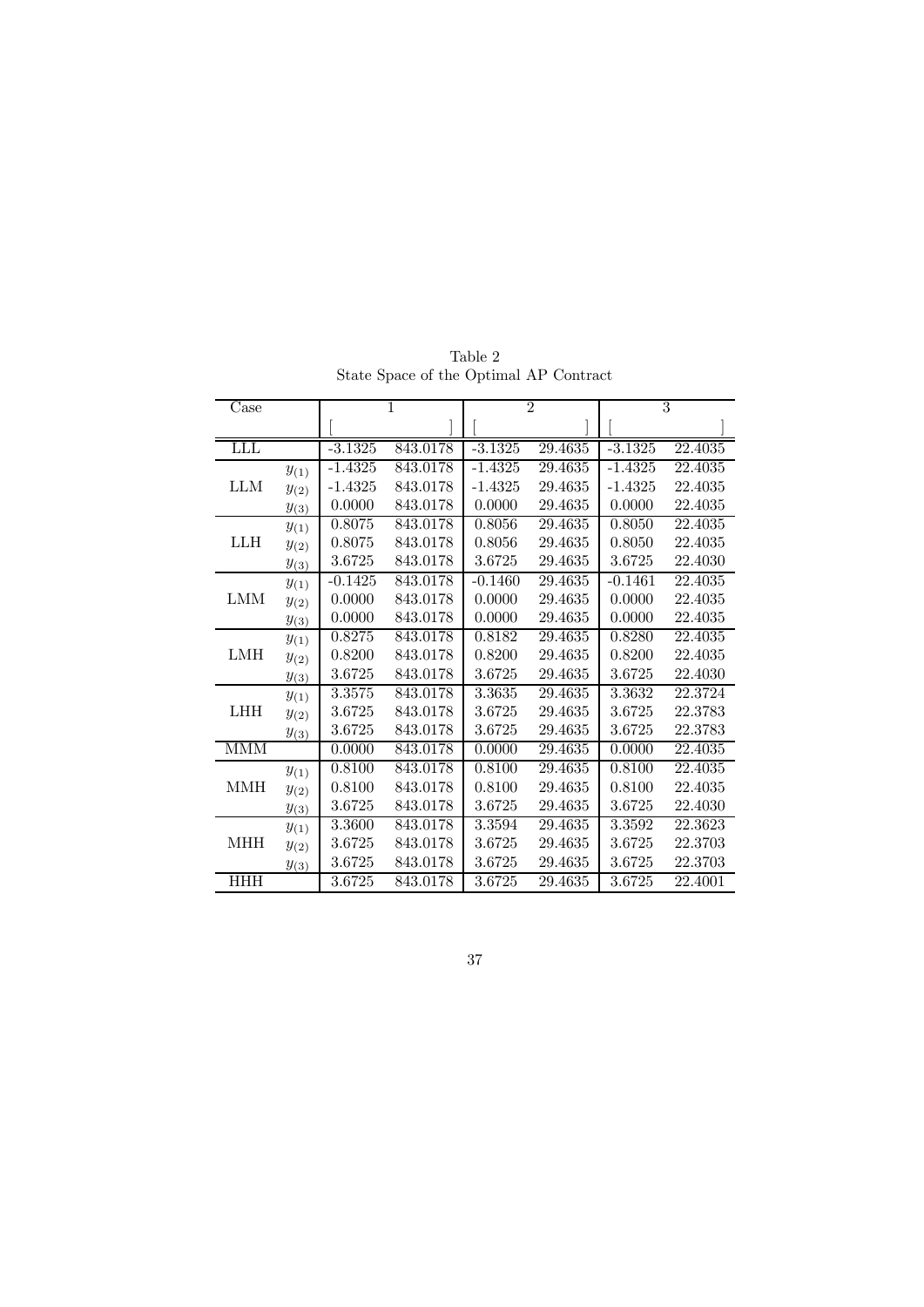

Figure 1: Value functions for the AP and 2P contracts ordered by initial history:  $U^{AP^*}$  (., l),  $U^*$  (., l),  $l \in \{1, 2, 3\}$  (LMH, case 2)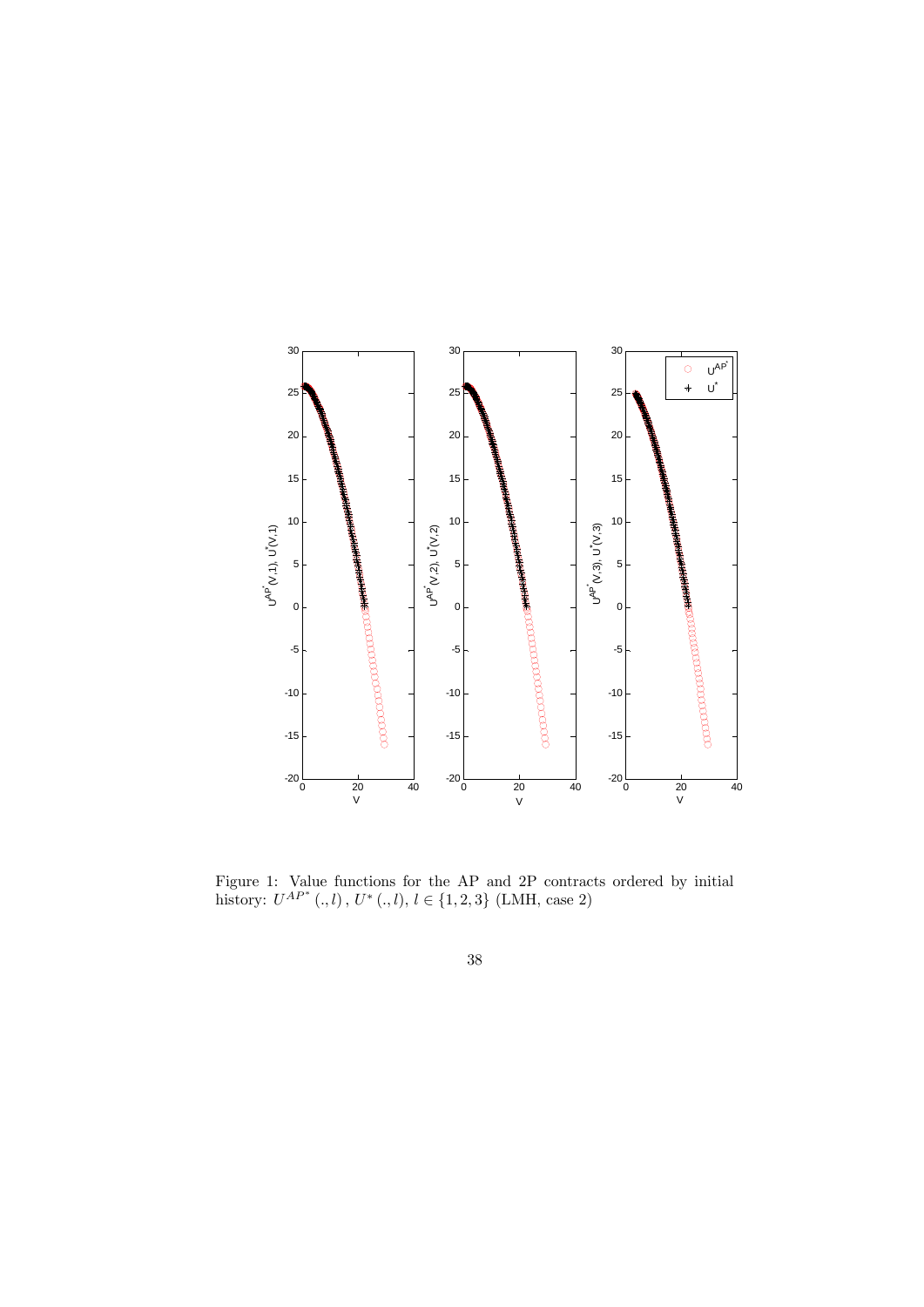

Figure 2: Value functions for the AP and 2P contracts ordered by initial history:  $U^{AP^*}$  (., l),  $U^*$  (., l),  $l \in \{1, 2, 3\}$  (LMH, case 3)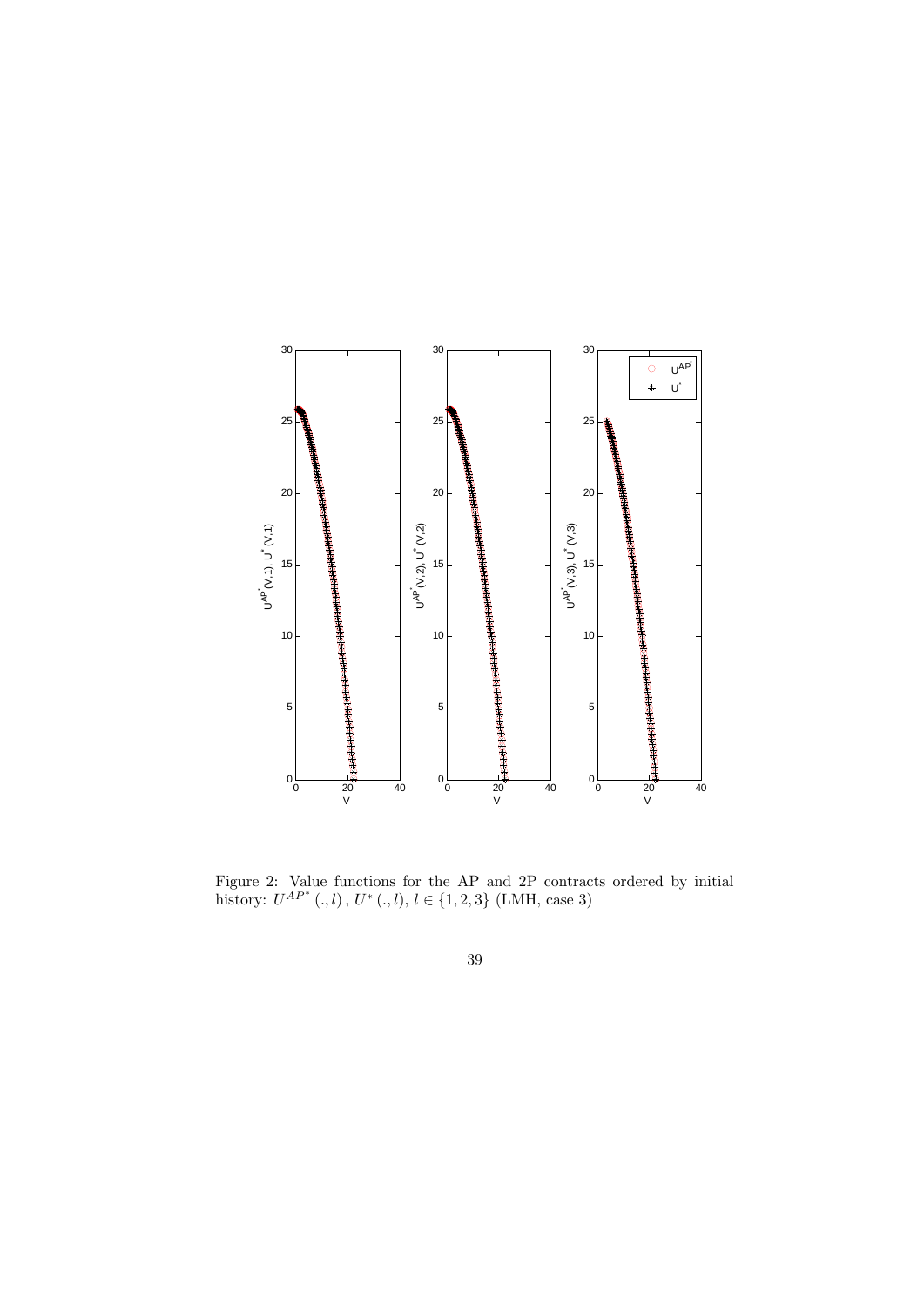

Figure 3: Optimal effort as a function of initial utility promise:  $a^*_{-}(\cdot, l)$ ,  $l \in \{1, 2, 3\}$  (LMH, case 3)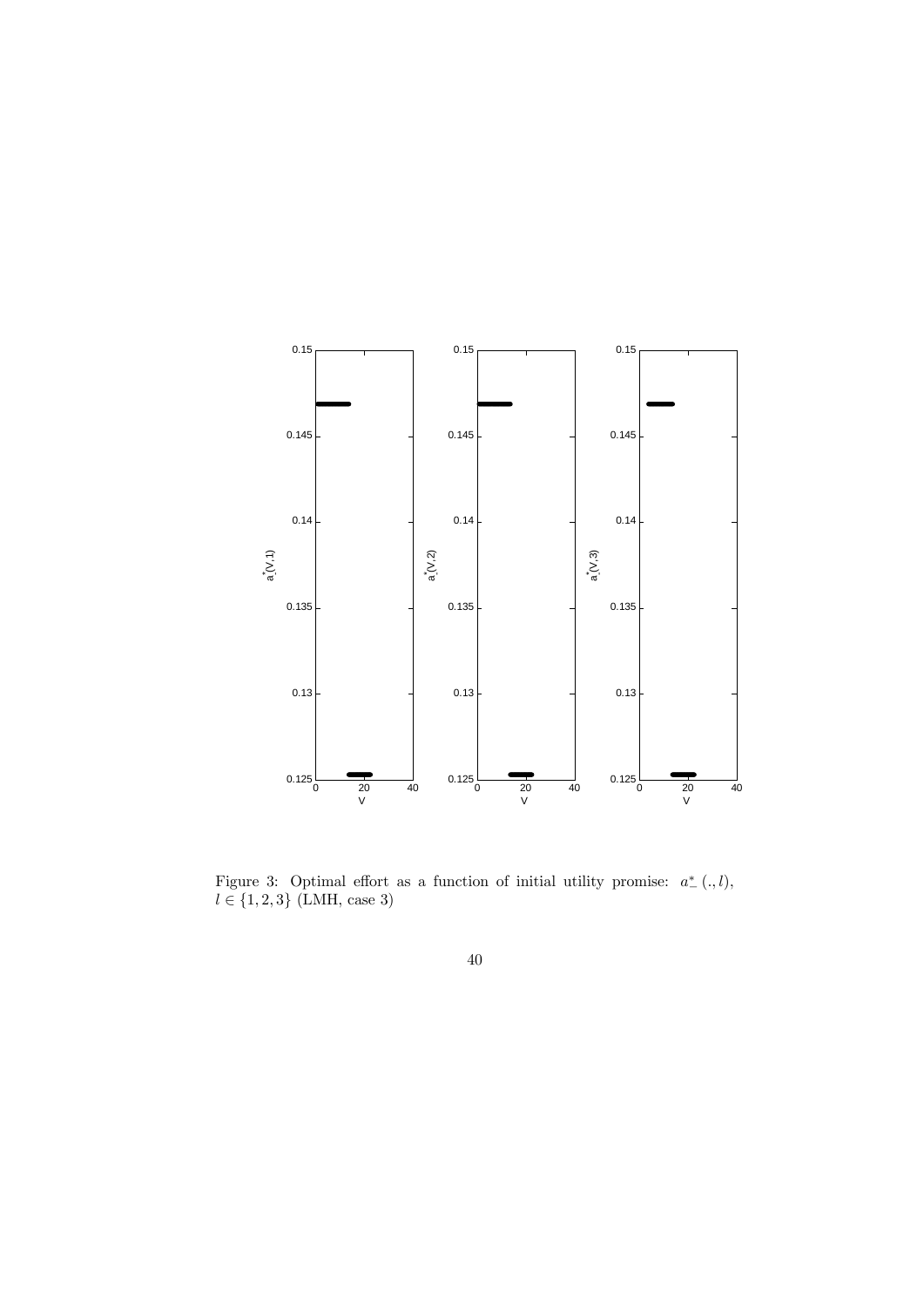

Figure 4: Optimal future utility promise as a function of future profit:  $V^*_{+}(V, l, .): V \in V^{2P}(l), l \in \{1, 2, 3\}$  (LMH, case 3)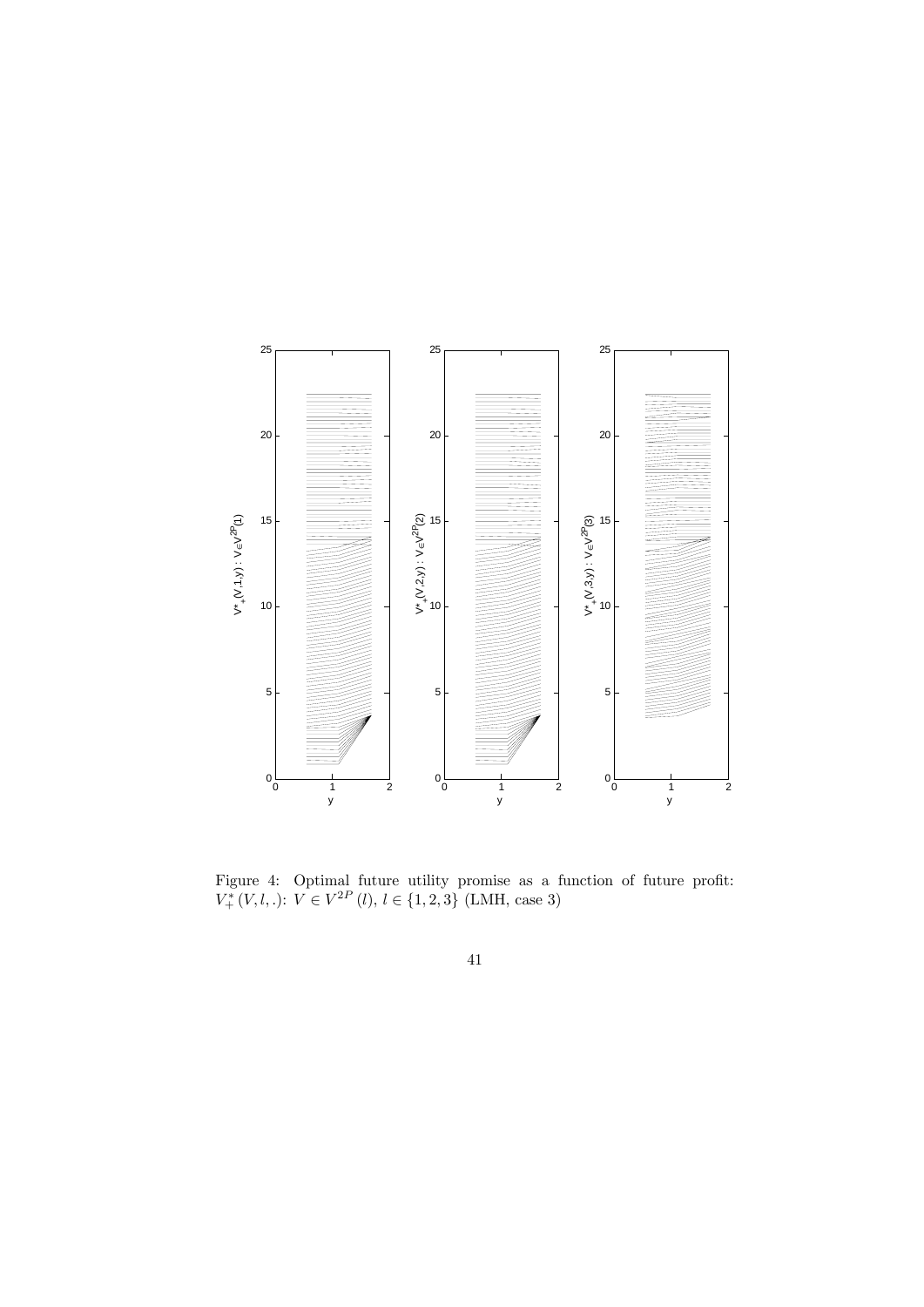![](_page_41_Figure_0.jpeg)

Figure 5: Optimal future utility promise as a function of initial utility promise:  $V^*_{+}(., l, y_{(k)})$ ,  $l, k \in \{1, 2, 3\}$  (LMH, case 3)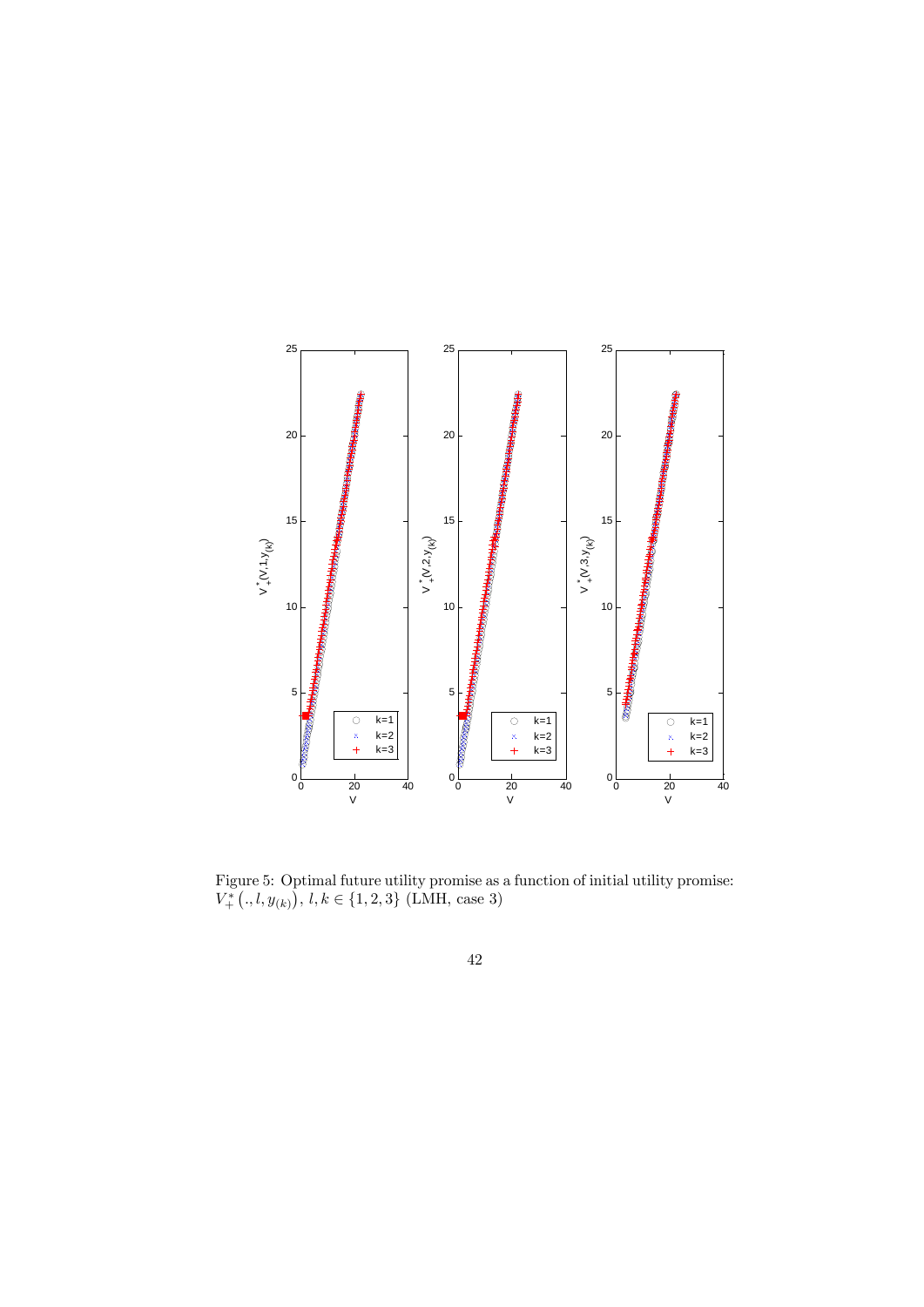![](_page_42_Figure_0.jpeg)

Figure 6: Optimal wage as a function of future profit:  $w^*_+(V,l,.)$ :  $V \in$  $V^{2P}$  (l),  $l \in \{1, 2, 3\}$  (LMH, case 2)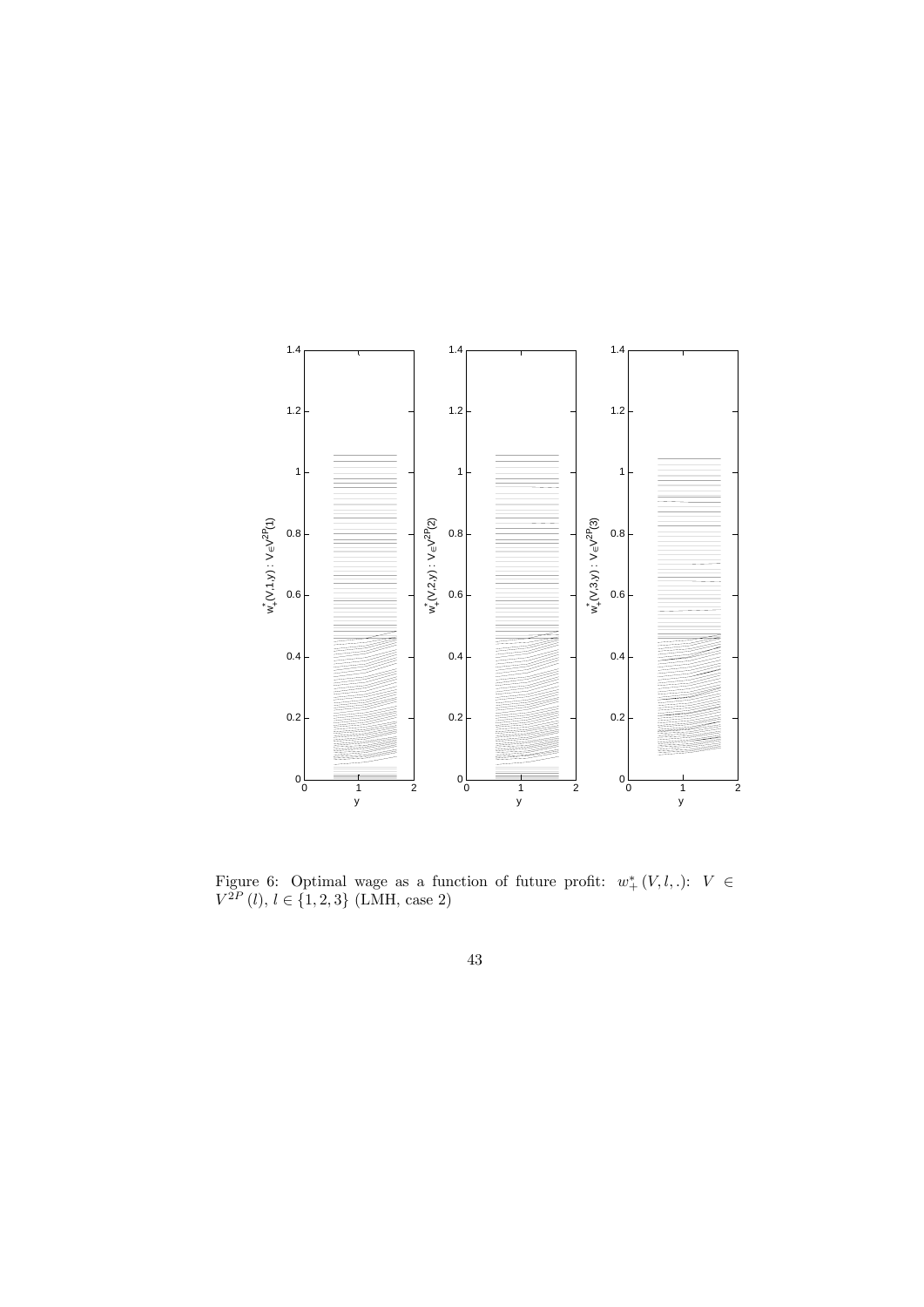![](_page_43_Figure_0.jpeg)

Figure 7: Optimal wage as a function of future profit:  $w^*_+(V,l,.)$ :  $V \in$  $V^{2P}$  (l),  $l \in \{1, 2, 3\}$  (LMH, case 3)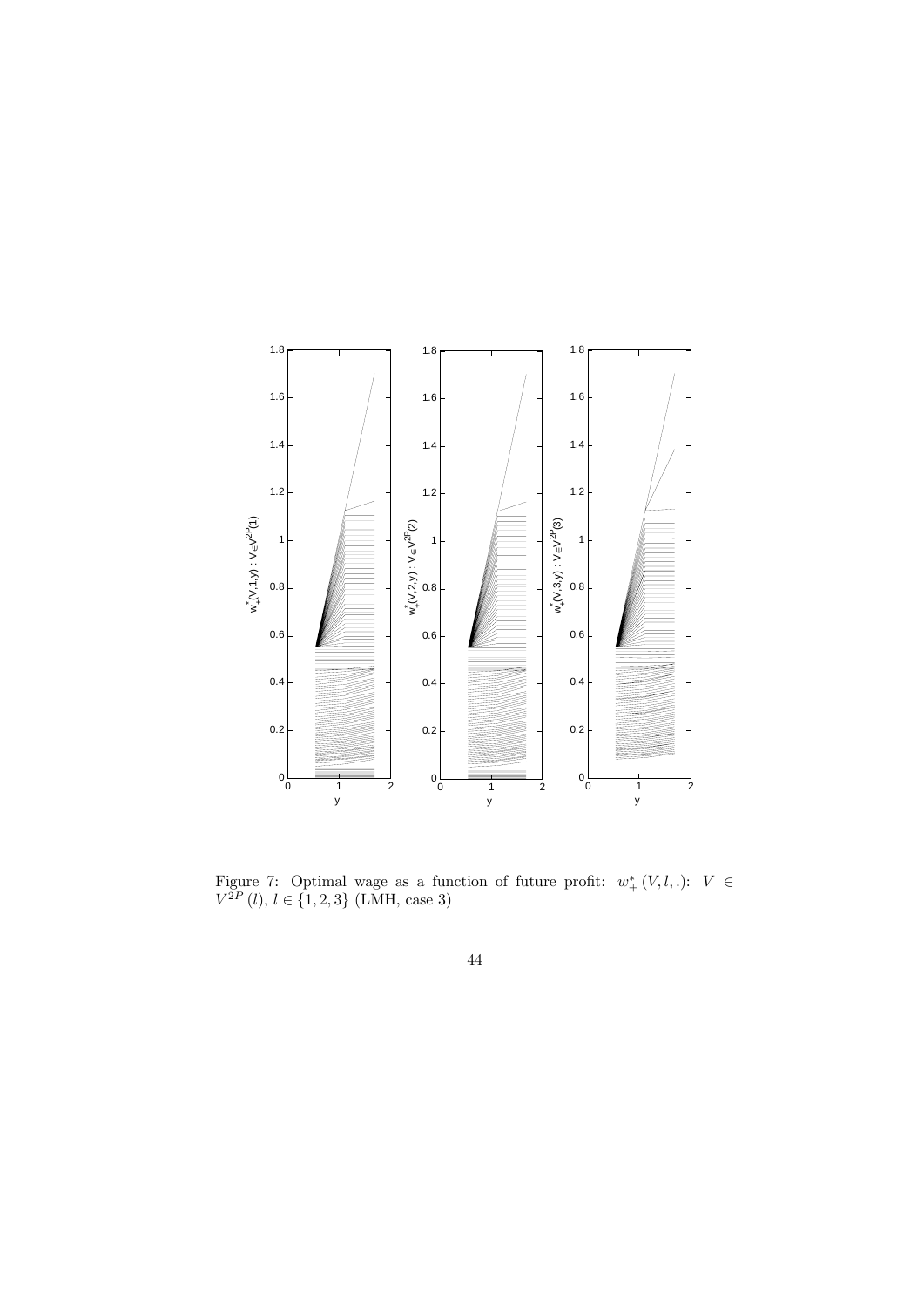![](_page_44_Figure_0.jpeg)

Figure 8: Optimal wage as a function of initial utility promise:  $w^*_{+} (., l, y_{(k)}),$  $l, k \in \{1, 2, 3\}$  (LMH, case 2)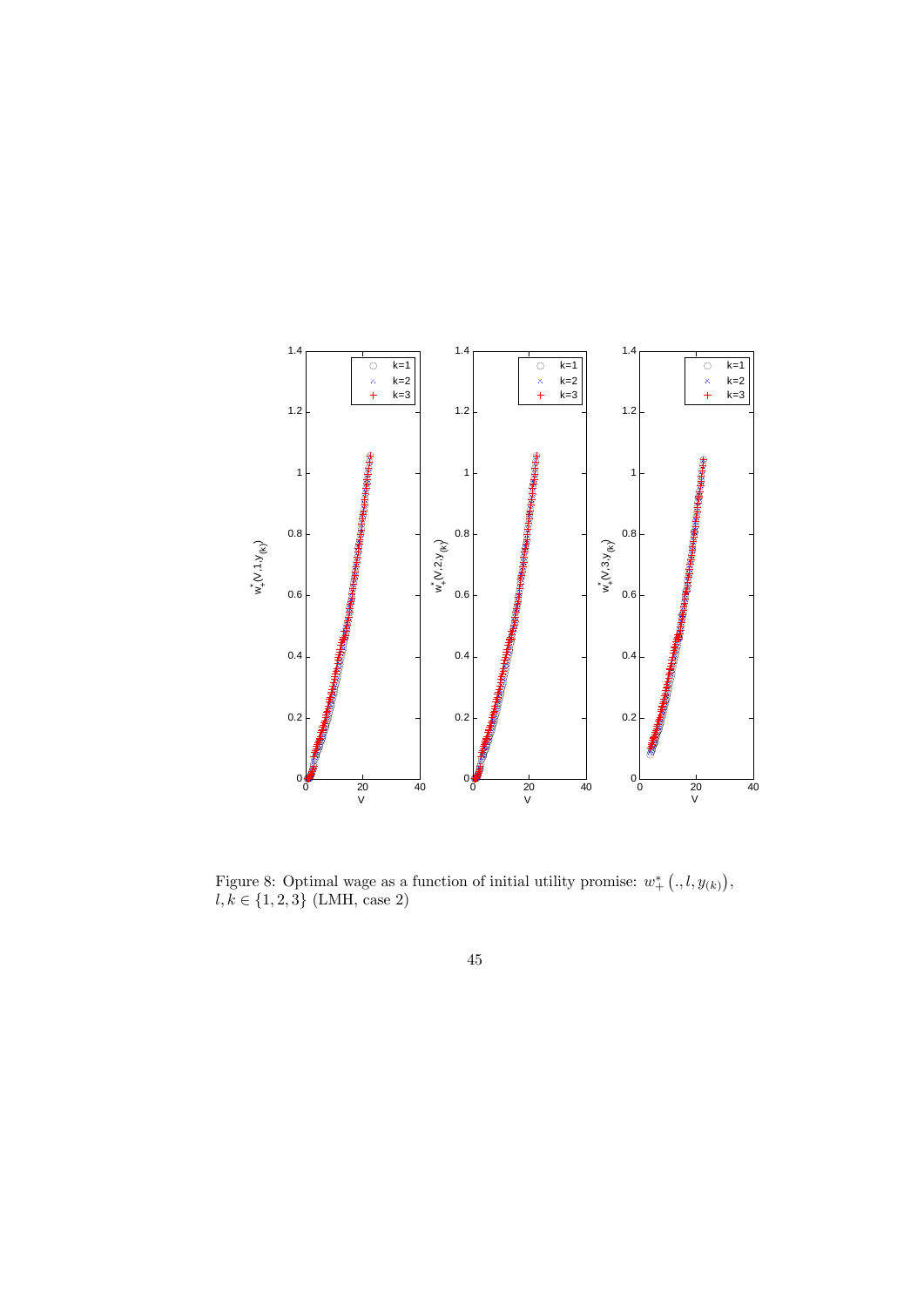![](_page_45_Figure_0.jpeg)

Figure 9: Optimal wage as a function of initial utility promise:  $w^*_+$   $(.,l, y_{(k)})$ ,  $l, k \in \{1, 2, 3\}$  (LMH, case 3)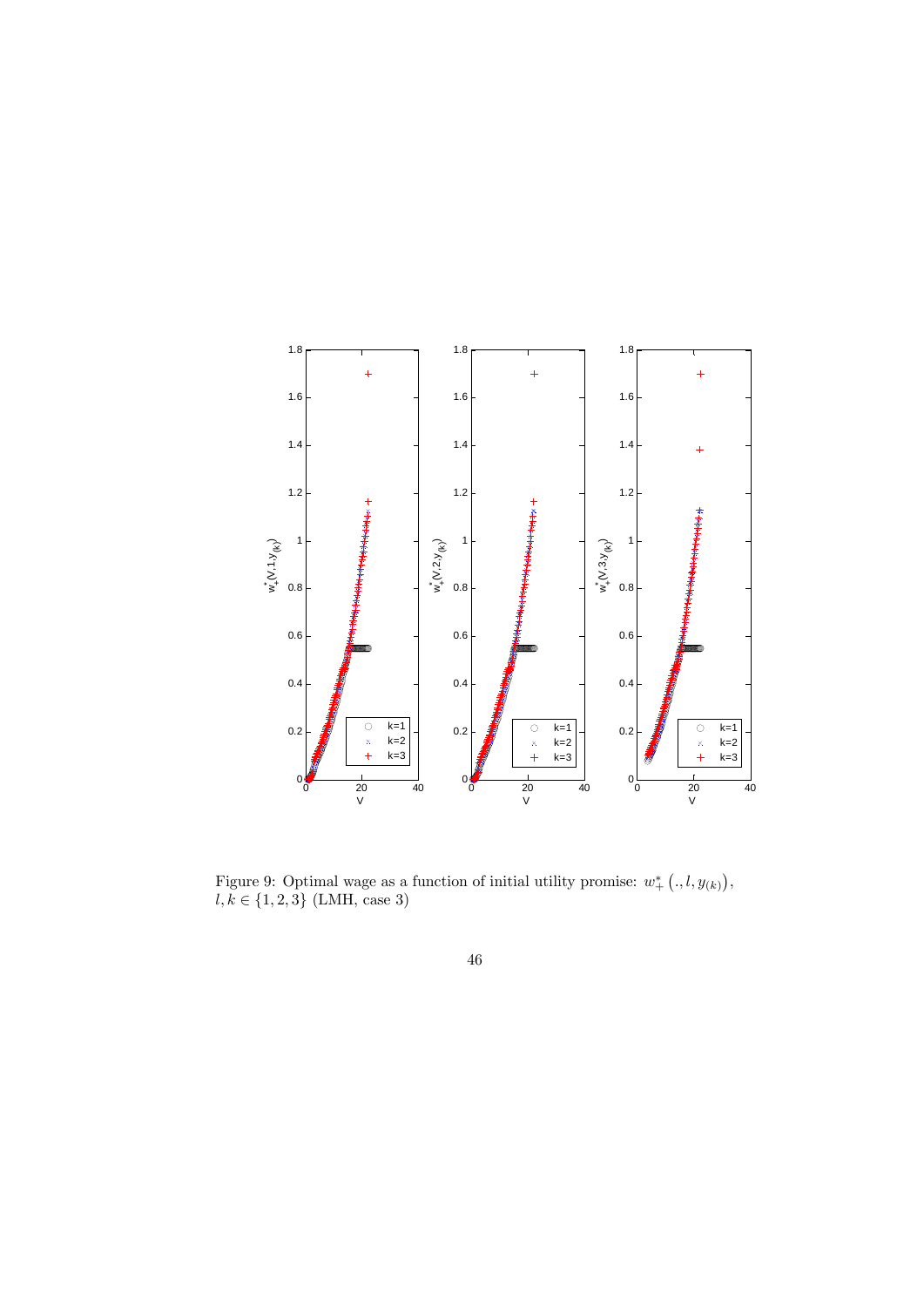![](_page_46_Figure_0.jpeg)

Figure 10: Optimal effort in time:  $a_t(V_0, l)$ :  $V_0 \in V^{2P}(l)$ ,  $l \in \{1, 2, 3\}$ , LMH, case 3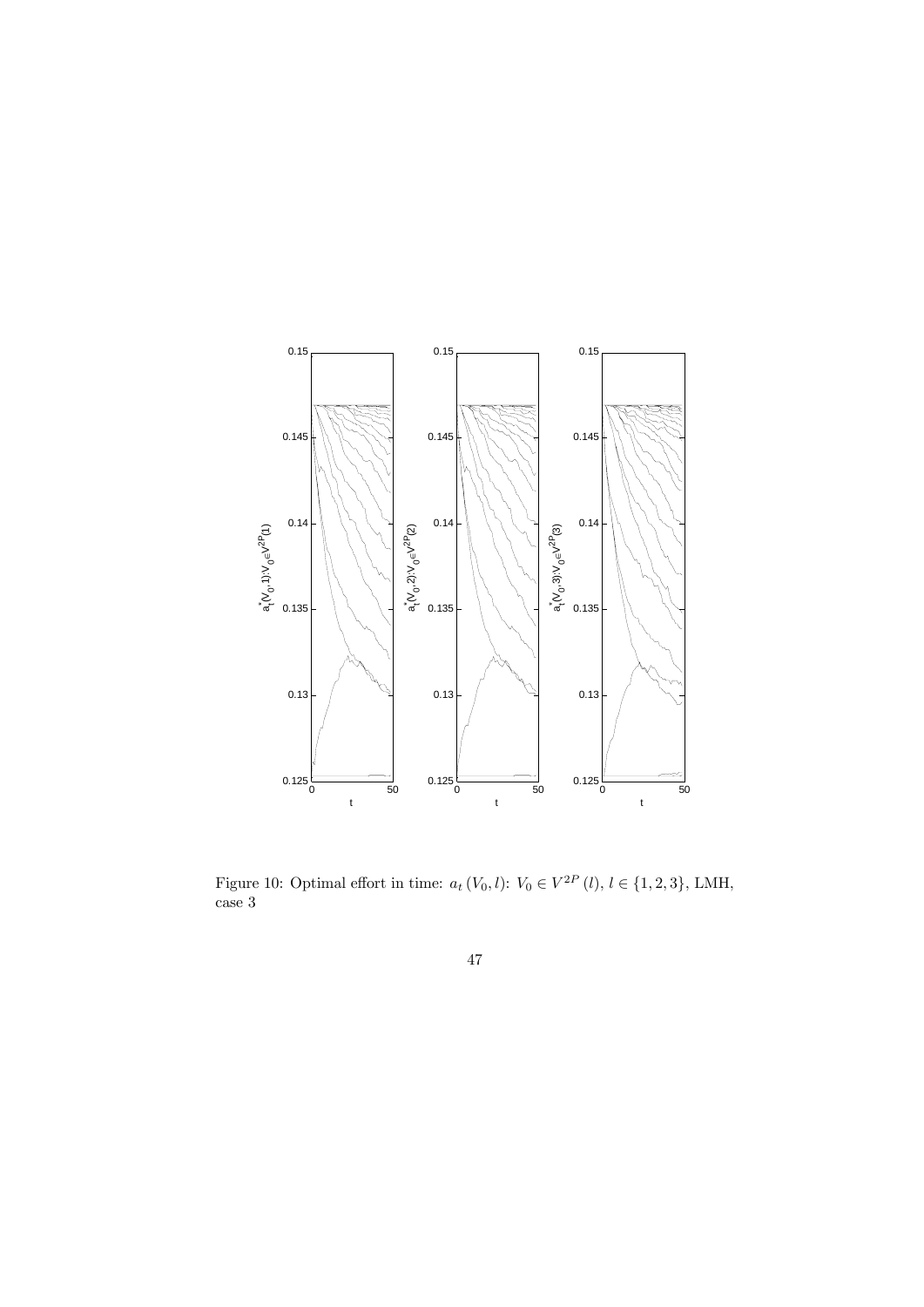![](_page_47_Figure_0.jpeg)

Figure 11: Optimal wage in time:  $w_t$   $(V_0, l)$ :  $V_0 \in V^{2P}(l)$ ,  $l \in \{1, 2, 3\}$ , LMH, case 3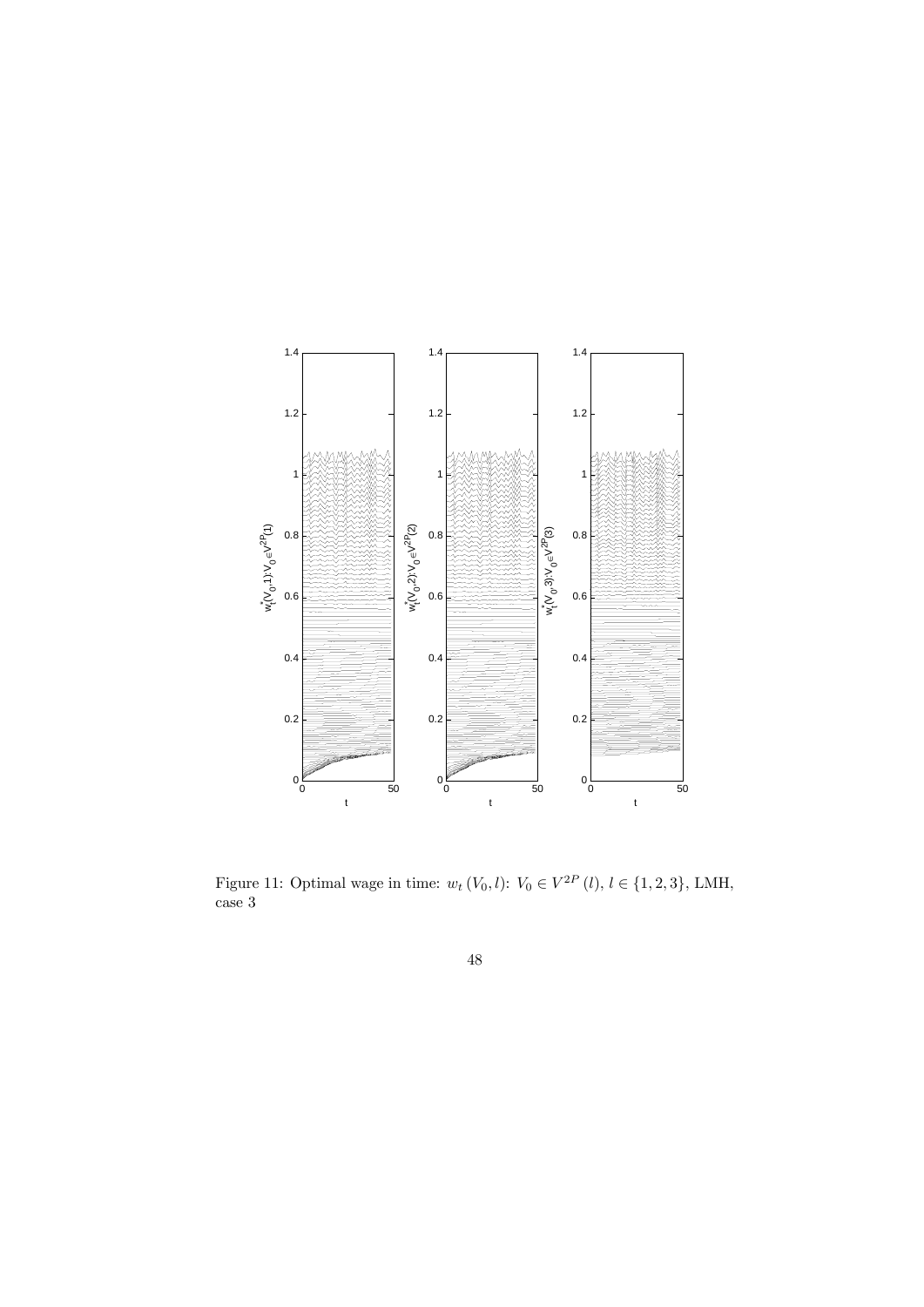![](_page_48_Figure_0.jpeg)

Figure 12: Firm's profit in time:  $y_t(V_0, l)$ :  $V_0 \in V^{2P}(l)$ ,  $l \in \{1, 2, 3\}$ , LMH, case 3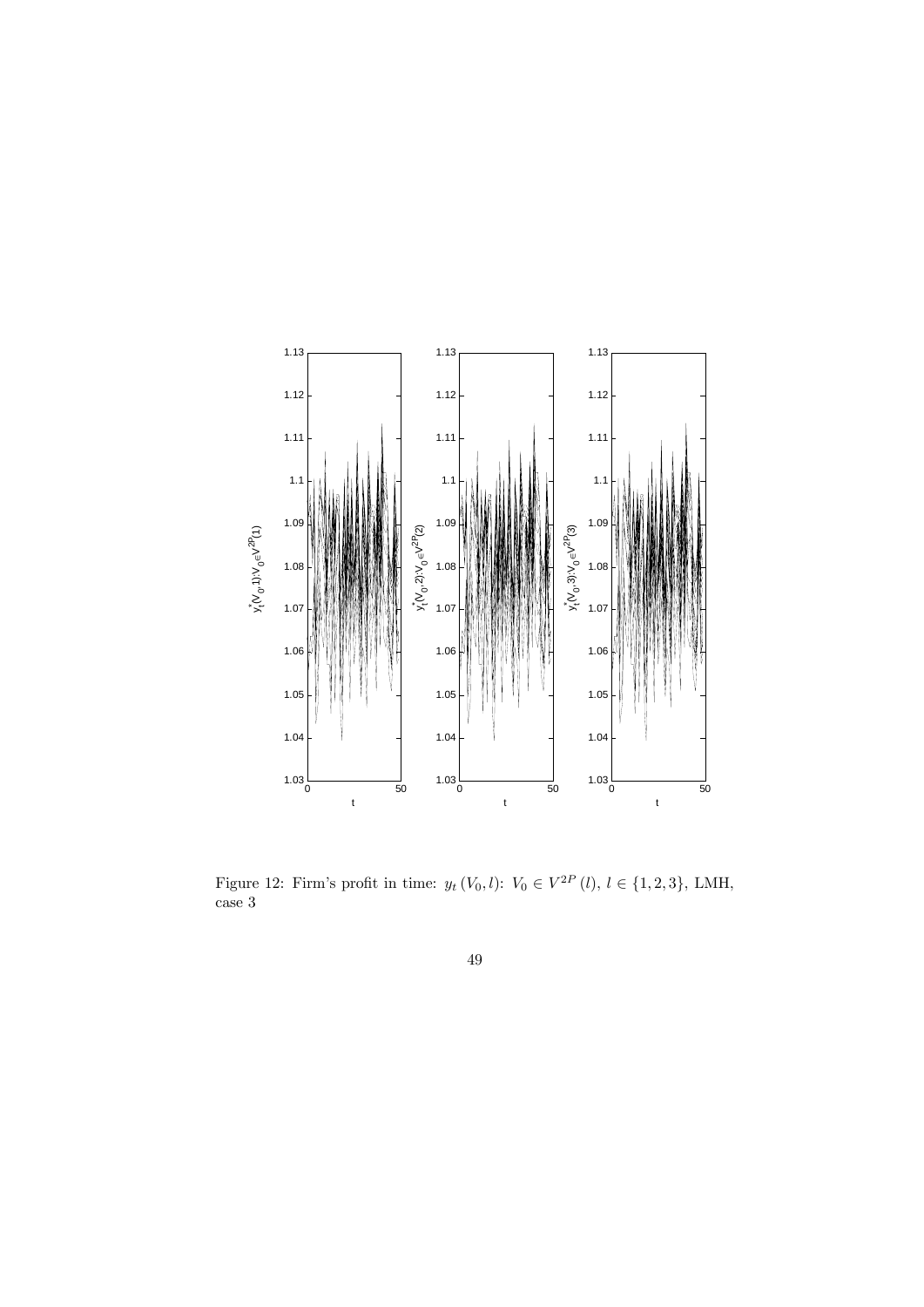![](_page_49_Figure_0.jpeg)

Figure 13: Principal's utility in time:  $U_t(V_0, l)$ :  $V_0 \in V^{2P}(l), l \in \{1, 2, 3\},\$ LMH, case 3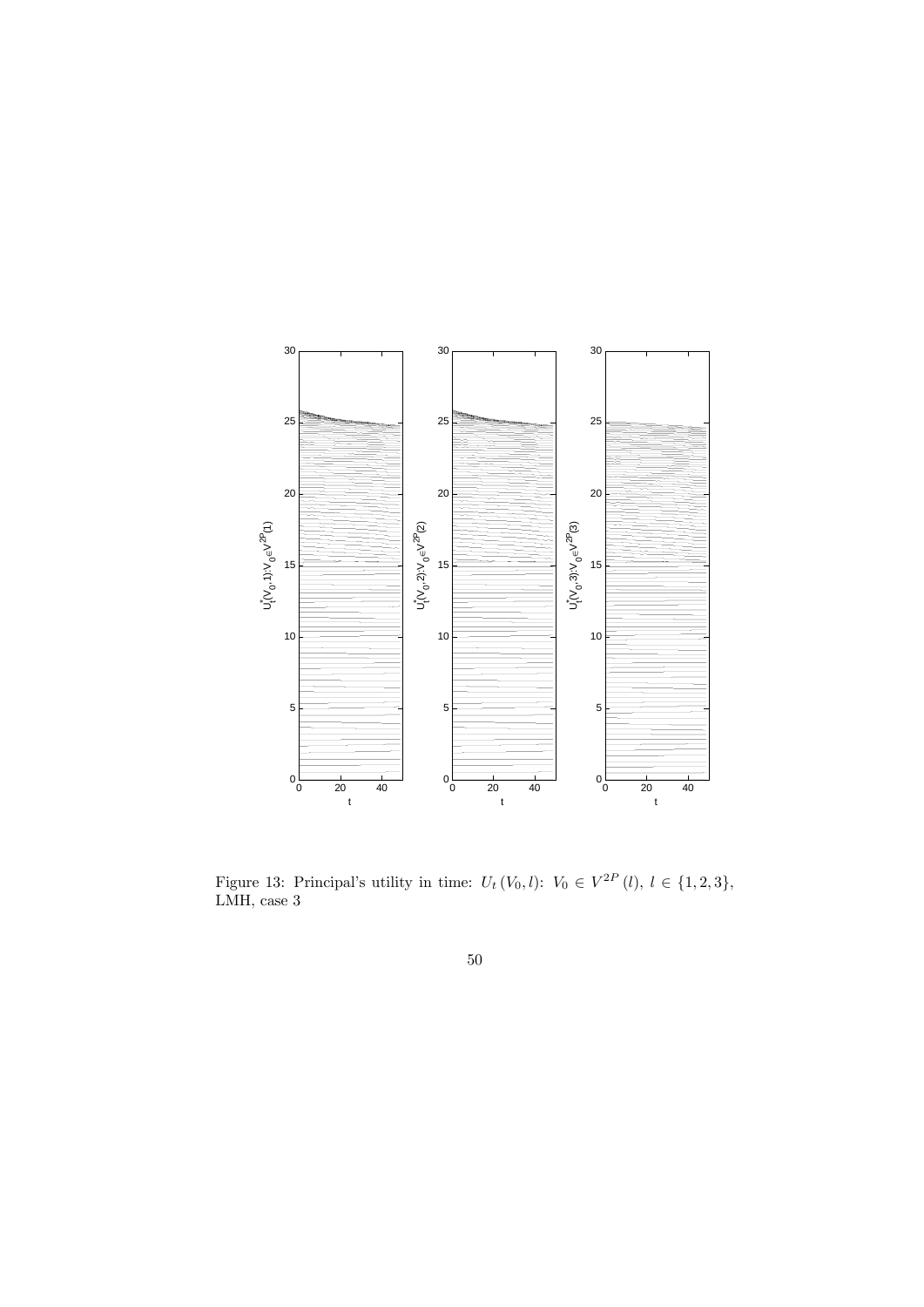![](_page_50_Figure_0.jpeg)

Figure 14: Manager's utility in time:  $V_t(V_0, l)$ :  $V_0 \in V^{2P}(l), l \in \{1, 2, 3\},$ LMH, case 3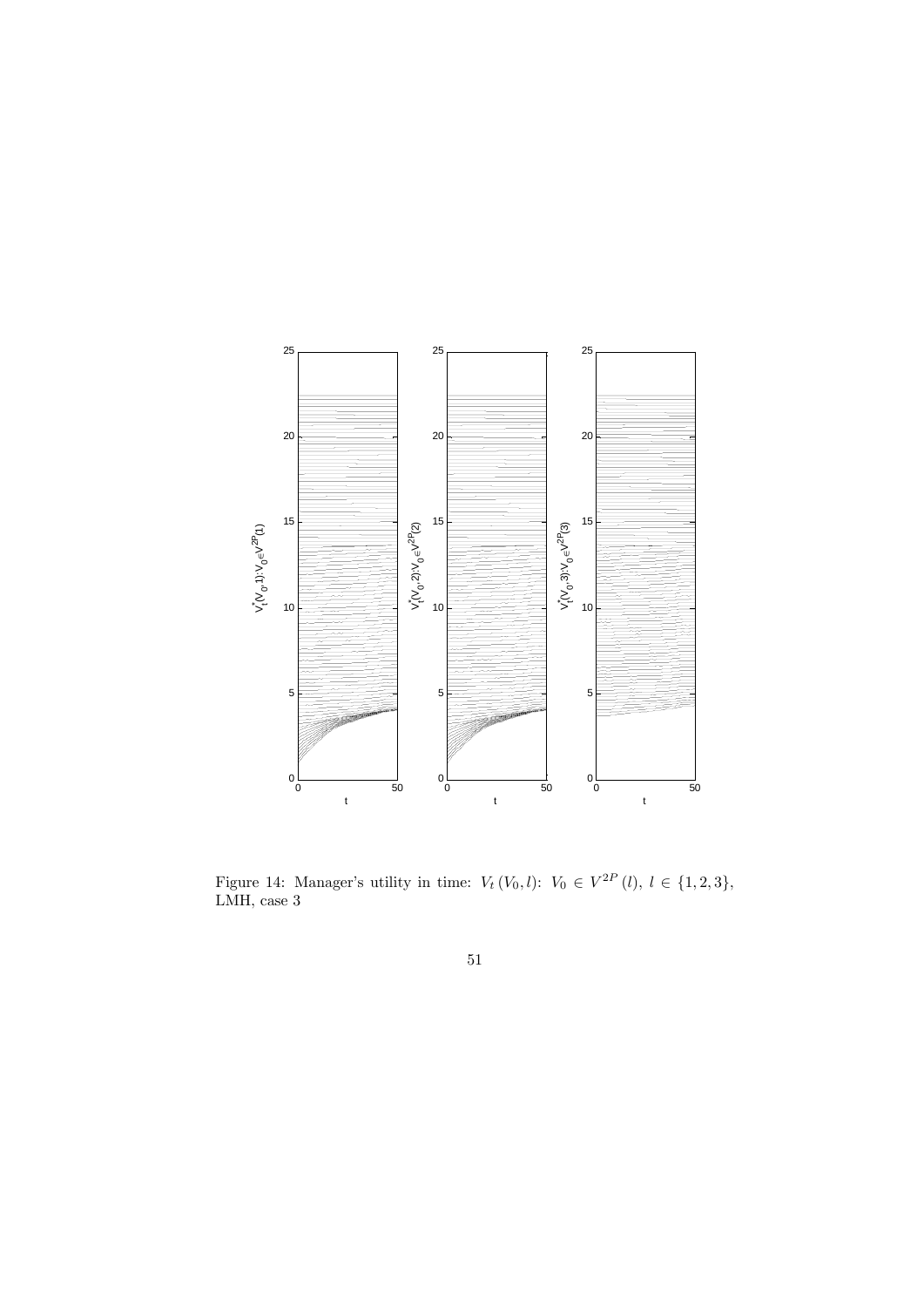![](_page_51_Figure_0.jpeg)

Figure 15: Empirical distribution of manager's utility after 50 periods,  $V_{50}$ , conditional on initial history  $y_0 = y_{(1)}$  and initial utility promise  $V_0 \in$  $V^{2P} (y_0)$ , LMH, case 3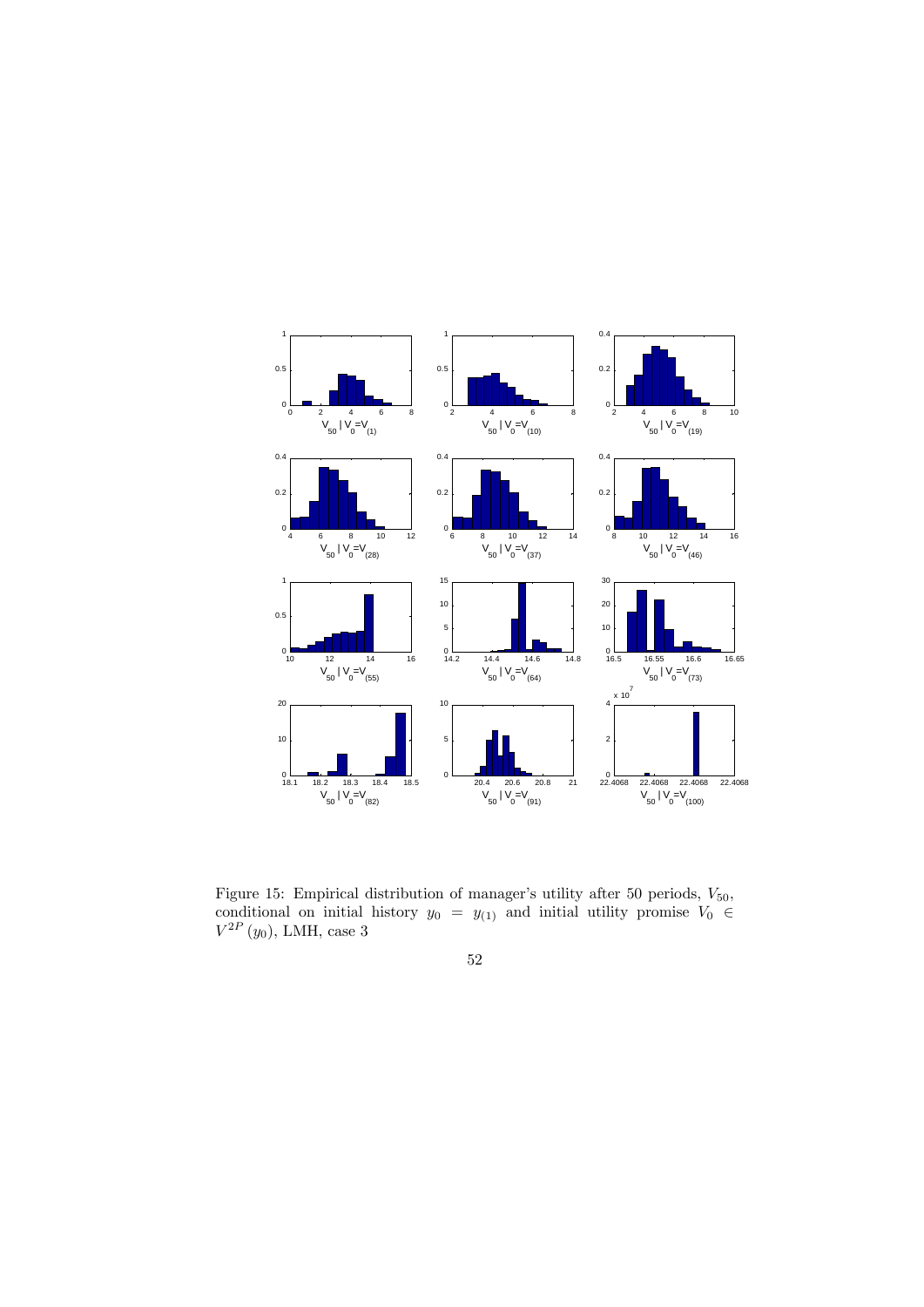![](_page_52_Figure_0.jpeg)

Figure 16: Empirical distribution of manager's utility after 50 periods,  $V_{50}$ , conditional on initial history  $y_0 = y_{(2)}$  and initial utility promise  $V_0 \in \mathbb{R}^n$  $V^{2P} (y_0)$ , LMH, case 3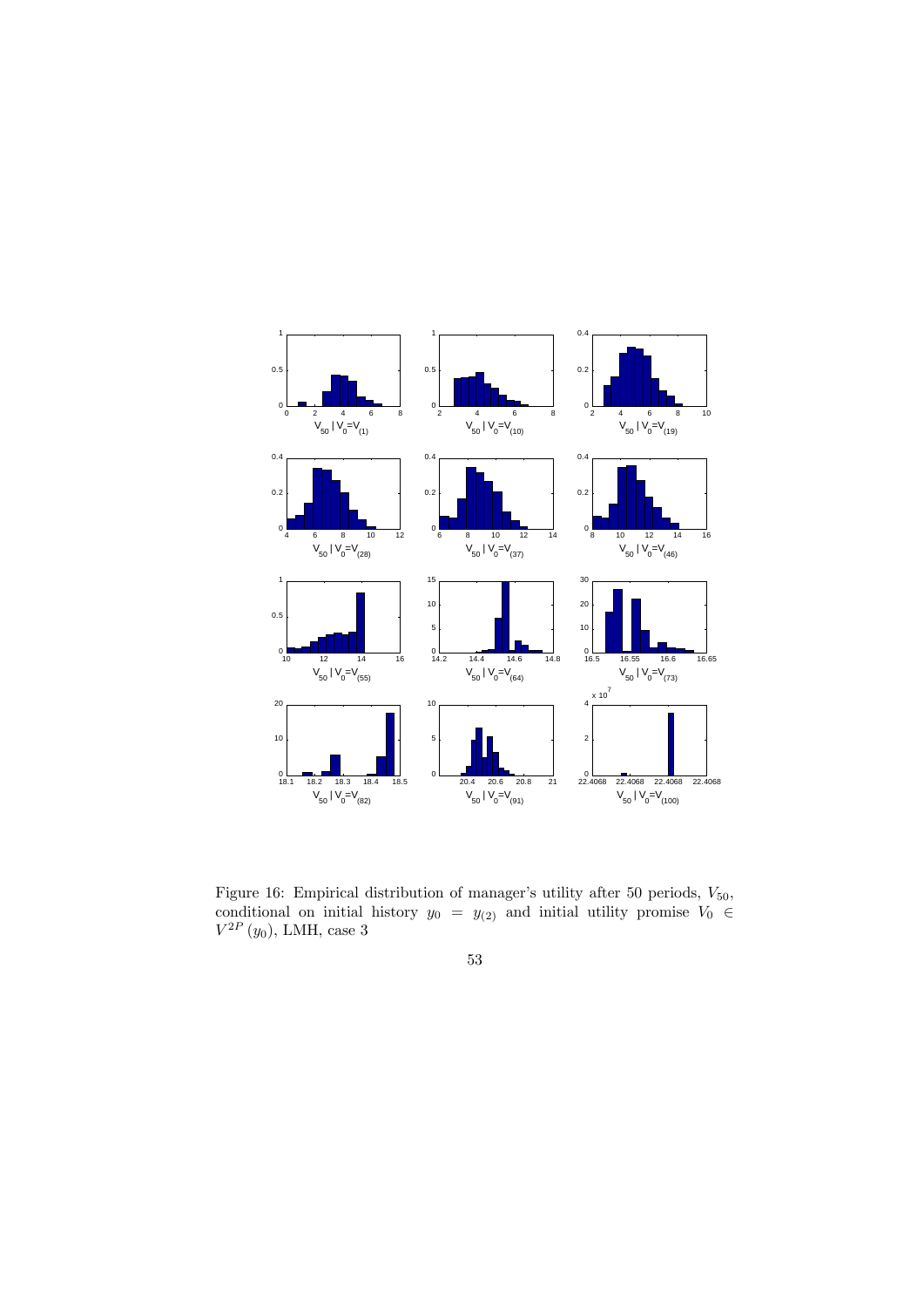![](_page_53_Figure_0.jpeg)

Figure 17: Empirical distribution of manager's utility after 50 periods,  $V_{50}$ , conditional on initial history  $y_0 = y_{(3)}$  and initial utility promise  $V_0 \in$  $V^{2P} (y_0)$ , LMH, case 3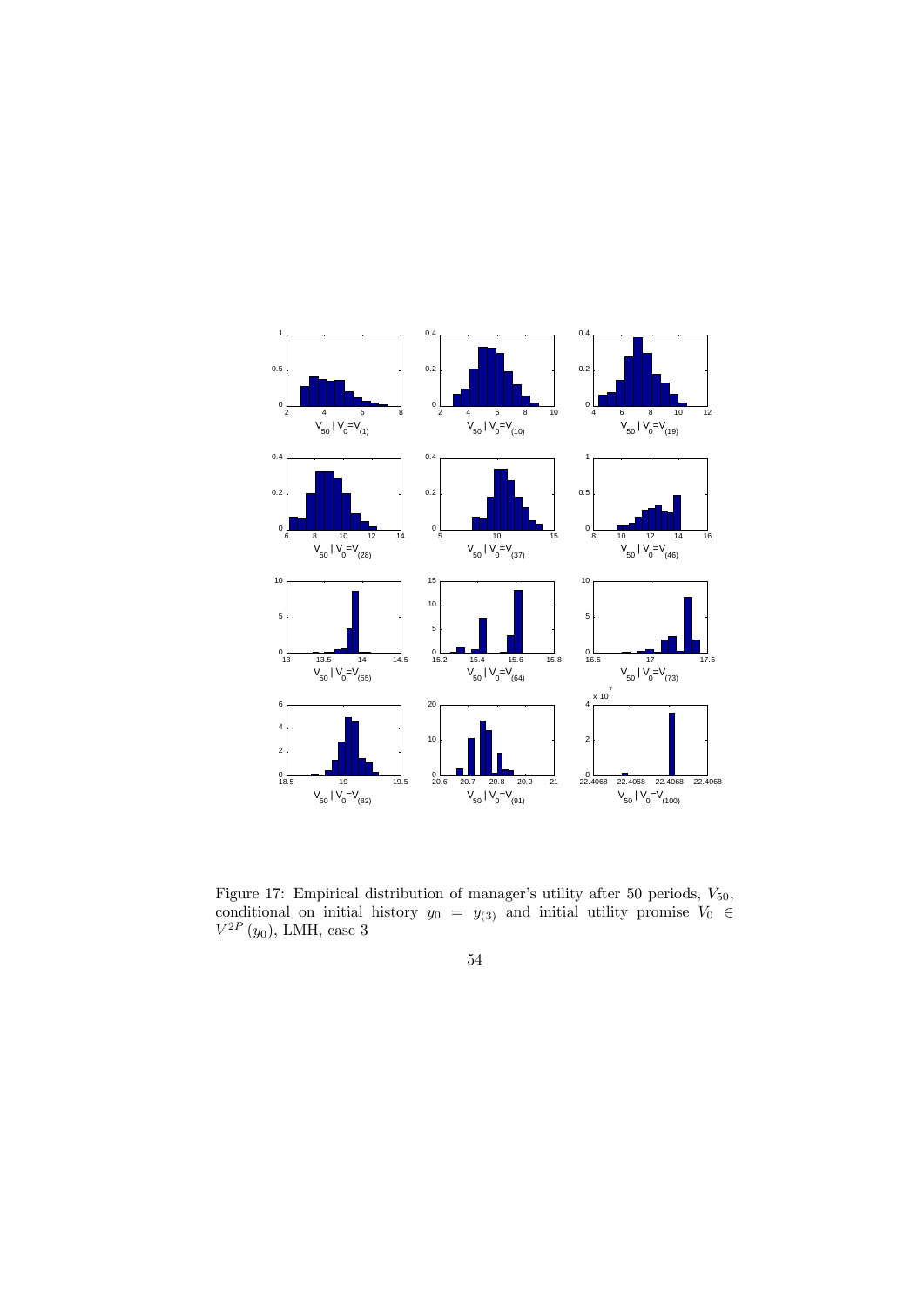**Морфов, С.** Динамически оптимальное вознаграждение топ-менеджеров, когда гарантированные полезности зависят от предыстории : препринт WP9/2010/03 [Текст] / С. Морфов ; Гос. ун-т – Высшая школа экономики. – М.: Изд. дом Гос. ун-та – Высшей школы экономики, 2010. – 56 с. – 150 экз. (на англ. яз.)

Данное исследование вычисляет оптимальную заработную плату топ-менеджеров в модели морального риска, охарактеризованной ограничениями исполнения обязательств и зависимыми от предыстории гарантированными полезностями. Модель представлена в рекурсивной форме, и установлены некоторые свойства пространства состояний. Выведено достаточное условие, чтобы оптимальный контракт предоставлял топ-менеджеру страховку от колебаний в стоимости его/ее внешних вариантов при краткосрочной зависимости от предыстории. При вычислении эндогенного пространства состояний был использован инновационный алгоритм, который не использует свойство выпуклости базового множества. Проявление усилия является преобладающей стратегией для принципала, но уклонение может все еще быть оптимальным, когда менеджер достаточно богатый. Оптимальная схема заработной платы и будущая полезность топ-менеджера стремятся расти с ростом его/ее текущей полезности и будущей прибыли фирмы. Полезность менеджера имеет тенденцию к росту и обладает невырожденным долгосрочным распределением, которое зависит от начальной полезности, но не зависит от начальной истории.